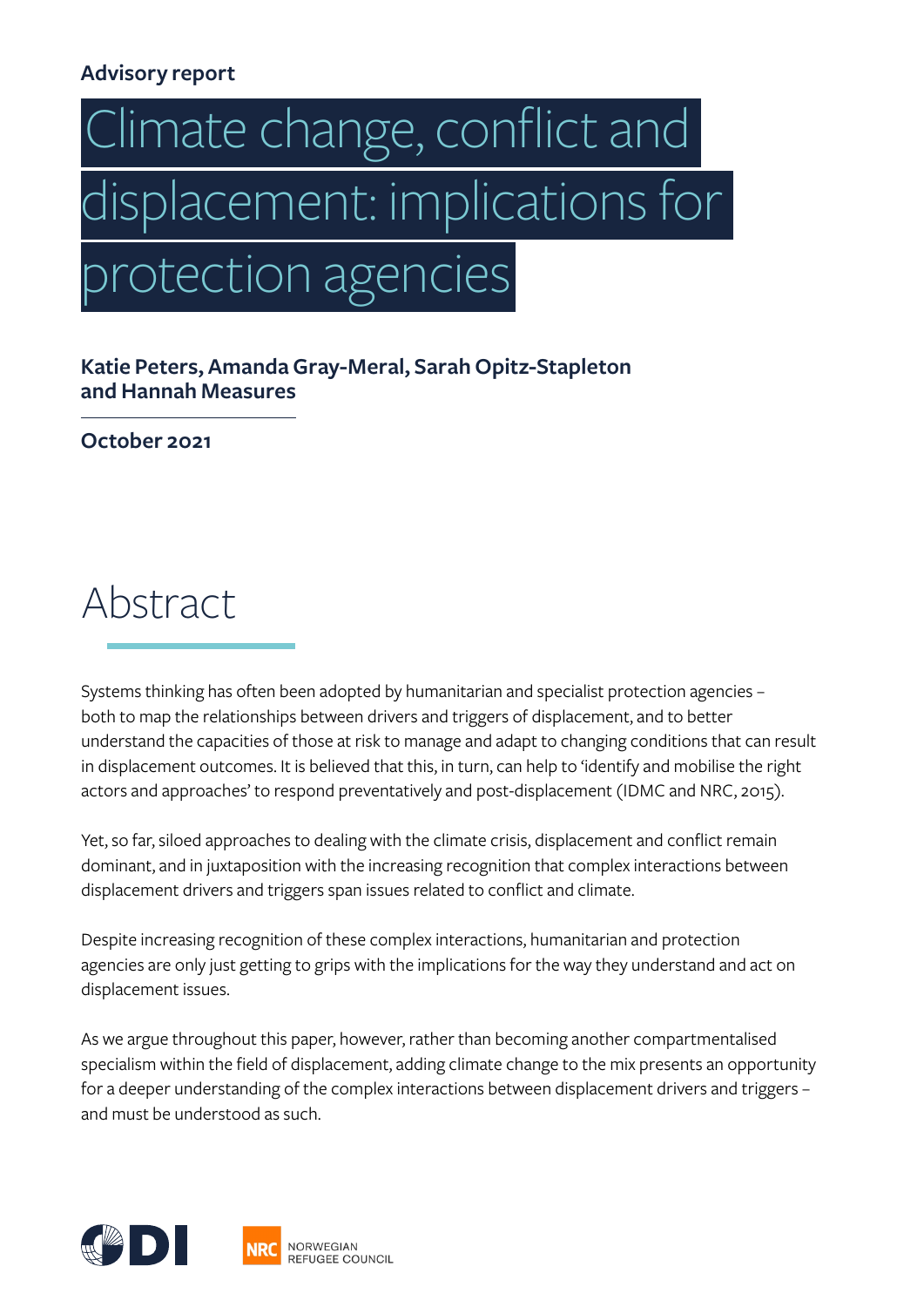

Norwegian Ministry<br>of Foreign Affairs



This research has been supported by the generous funding from the Norwegian Ministry of Foreign Affairs and the Grieg Foundation. The views in this research paper do not necessarily reflect those of the donor.

Readers are encouraged to reproduce material for their own publications, as long as they are not being sold commercially. ODI requests due acknowledgement and a copy of the publication. For online use, we ask readers to link to the original resource on the ODI website. The views presented in this paper are those of the author(s) and do not necessarily represent the views of ODI or our partners.

This work is licensed under CC BY-NC-ND 4.0.

How to cite: Peters, K., Gray-Meral, A., Opitz-Stapleton, S. and Measures, H. (2021) *Climate change, conflict and displacement: implications for protection agencies, ODI Advisory report*. London: ODI (www.odi.org/en/publications/climate-change-conflict-and-displacement-implications-forprotection-agencies).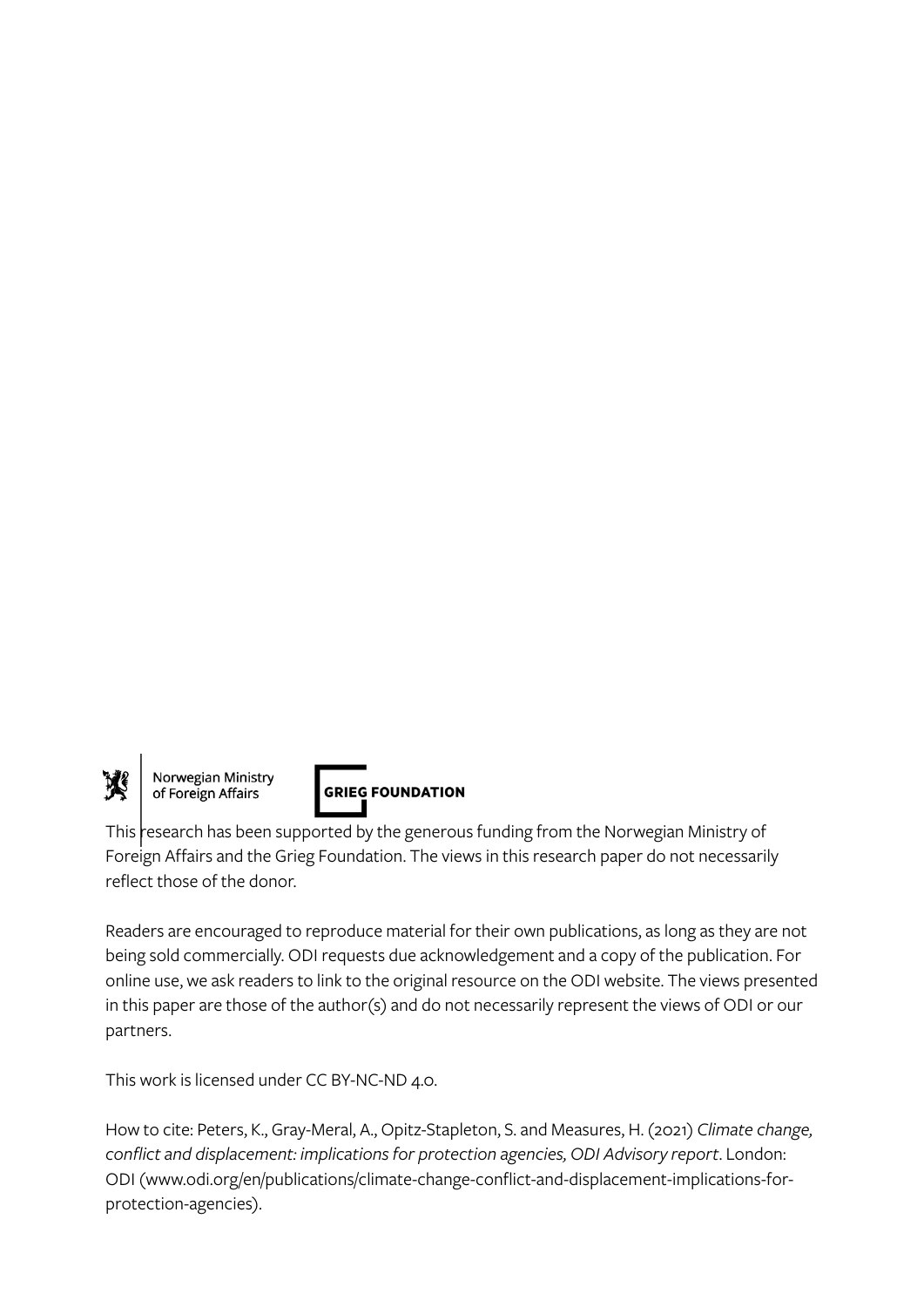# <span id="page-2-0"></span>Acknowledgements

#### **About this publication**

Many thanks go to the peer reviewers who supported the development of this paper, particularly colleagues from the Norwegian Refugee Council (NRC) and the Internal Displacement Monitoring Centre (IDMC), Rebecca Nadin from ODI and Sorcha O'Callaghan from ODI's Humanitarian Policy Group (HPG).

ODI would also like to thank Josie Emanuel and Jo Fottrell for their support in publishing and editing this report.

#### **About the authors**

#### **Katie Peters**

Katie is a Senior Research Fellow leading ODI's portfolio on the intersection of climate and disaster risk in contexts affected by violence, conflict and fragility. Katie was the Principal Researcher for the programme 'When disasters and conflict collide', and Deputy Director of the Building Resilience and Adaptation to Climate Extremes and Disasters (BRACED).

#### **Sarah Opitz-Stapleton**

Sarah is a Research Associate who focuses on identifying social vulnerability and multi-hazard risk factors to provide science to support socially responsible decision-making. She also conducts climate modelling and analysis to understand potential climate risks to human health, sustainable development and urban water supply. Sarah was the Chief Scientific Advisor to the Adapting to Climate Change in China Project (ACCC Phase I and II).

#### **Amanda Gray-Meral**

Amanda worked at the United Nations High Commissioner for Refugees and at the International Rescue Committee, where she was the organisation's advisor on urban displacement policy and co-led the Urban Expert Group alongside the United Kingdom's Department for International Development and UN Habitat to develop policy recommendations for the World Humanitarian Summit. Her research has focused on the Syrian refugee response, with refugees and policymakers in Jordan, Lebanon and Turkey.

#### **Hannah Measures**

Hannah is a research consultant who has worked on themes including disaster risk reduction, climate change adaptation, humanitarian protection and organisational change. Her recent work focused on the intersection of climate change, conflict and protection issues, and on scaling up donor investment in disaster resilience in conflict contexts.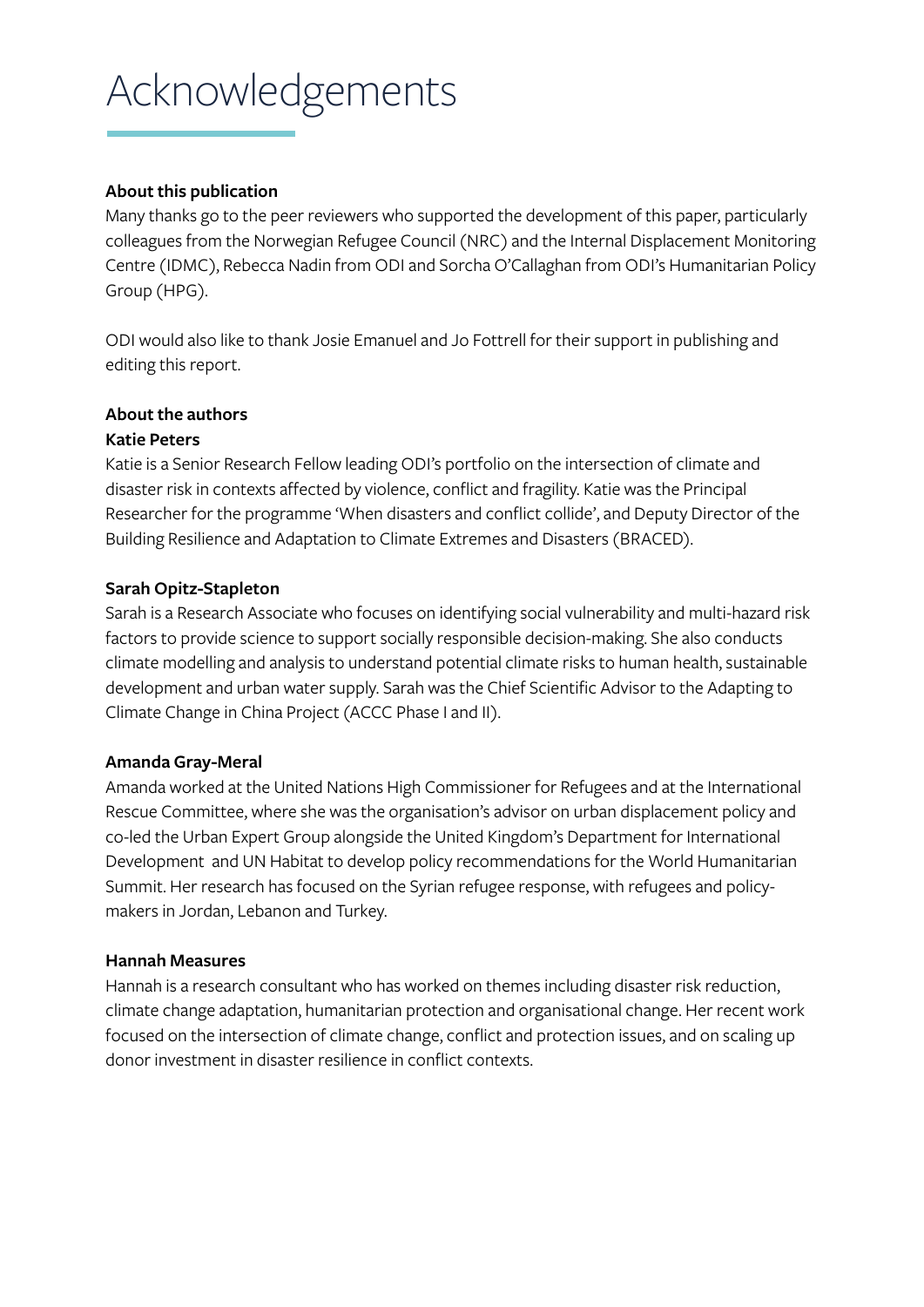# Contents

**Abstract** [/](#page-2-0) cover

**Acknowledgements** / i

**[Acronyms/Glossary](#page-4-0)** / iii

- **1 [Introduction: complex interactions](#page-5-0)** / 1
- **2 [State of the evidence](#page-5-0)** / 4
- **3 [The tripartite agenda: five key areas for critical thinking and action](#page-5-0)** / 6
- **4 [Where to next: implications and recommendations](#page-5-0)** / 13
- **5 [Conclusion](#page-5-0)** / 27

**[References](#page-8-0)** / 29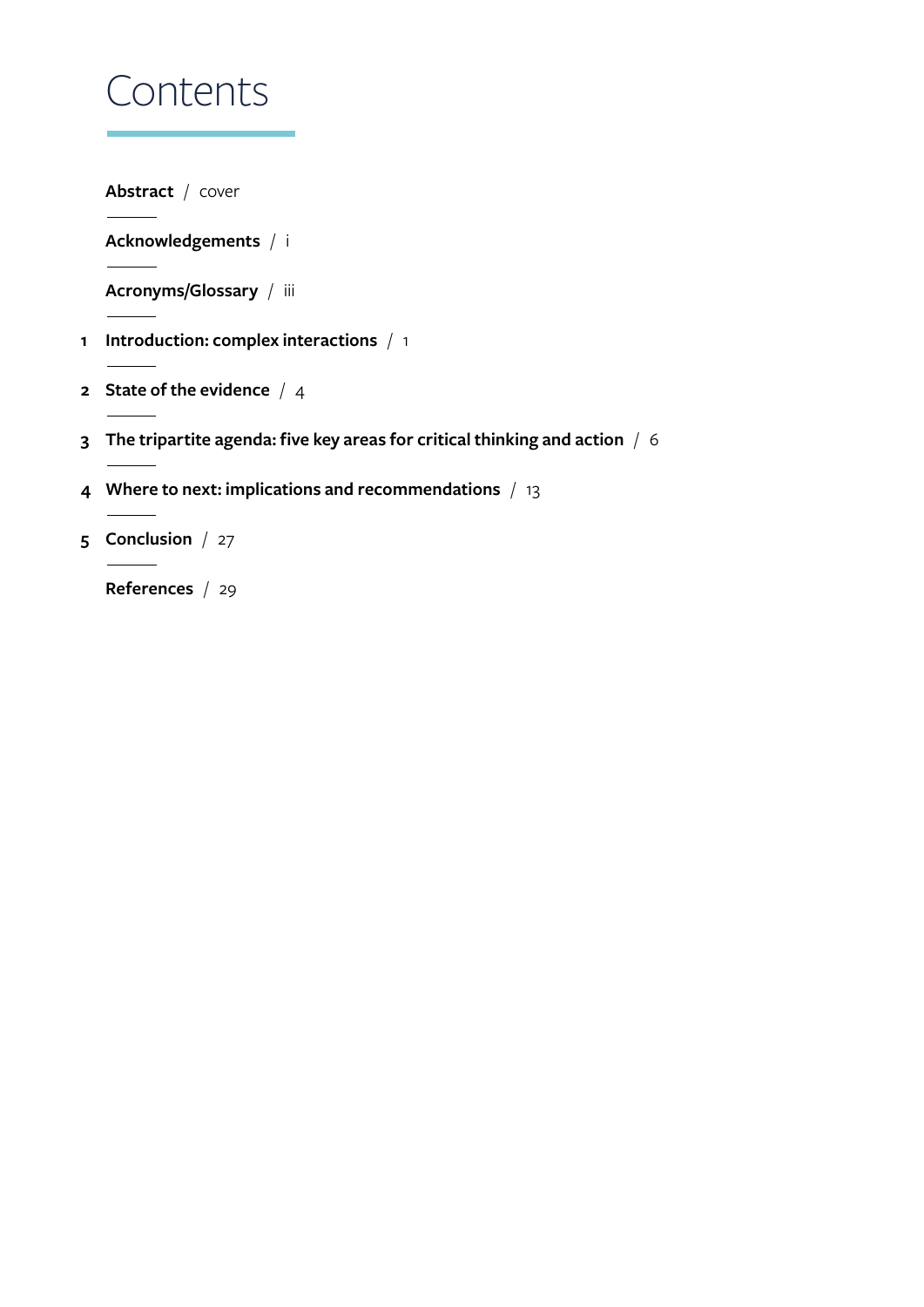# <span id="page-4-0"></span>Acronyms

| <b>DRC</b>    | Danish Refugee Council                                |
|---------------|-------------------------------------------------------|
| <b>ICRC</b>   | International Committee of the Red Cross              |
| <b>IDMC</b>   | Internal Displacement Monitoring Centre               |
| <b>IGAD</b>   | Intergovernmental Authority on Development            |
| <b>IOM</b>    | International Organization for Migration              |
| <b>NRC</b>    | Norwegian Refugee Council                             |
| <b>PDD</b>    | Platform on Disaster Displacement                     |
| <b>STAG</b>   | Scientific and Technical Advisory Group               |
| <b>UNDRR</b>  | United Nations Office for Disaster Risk Reduction     |
| <b>UNFCCC</b> | United Nations Framework Convention on Climate Change |
| <b>UNHCR</b>  | United Nations High Commissioner for Refugees         |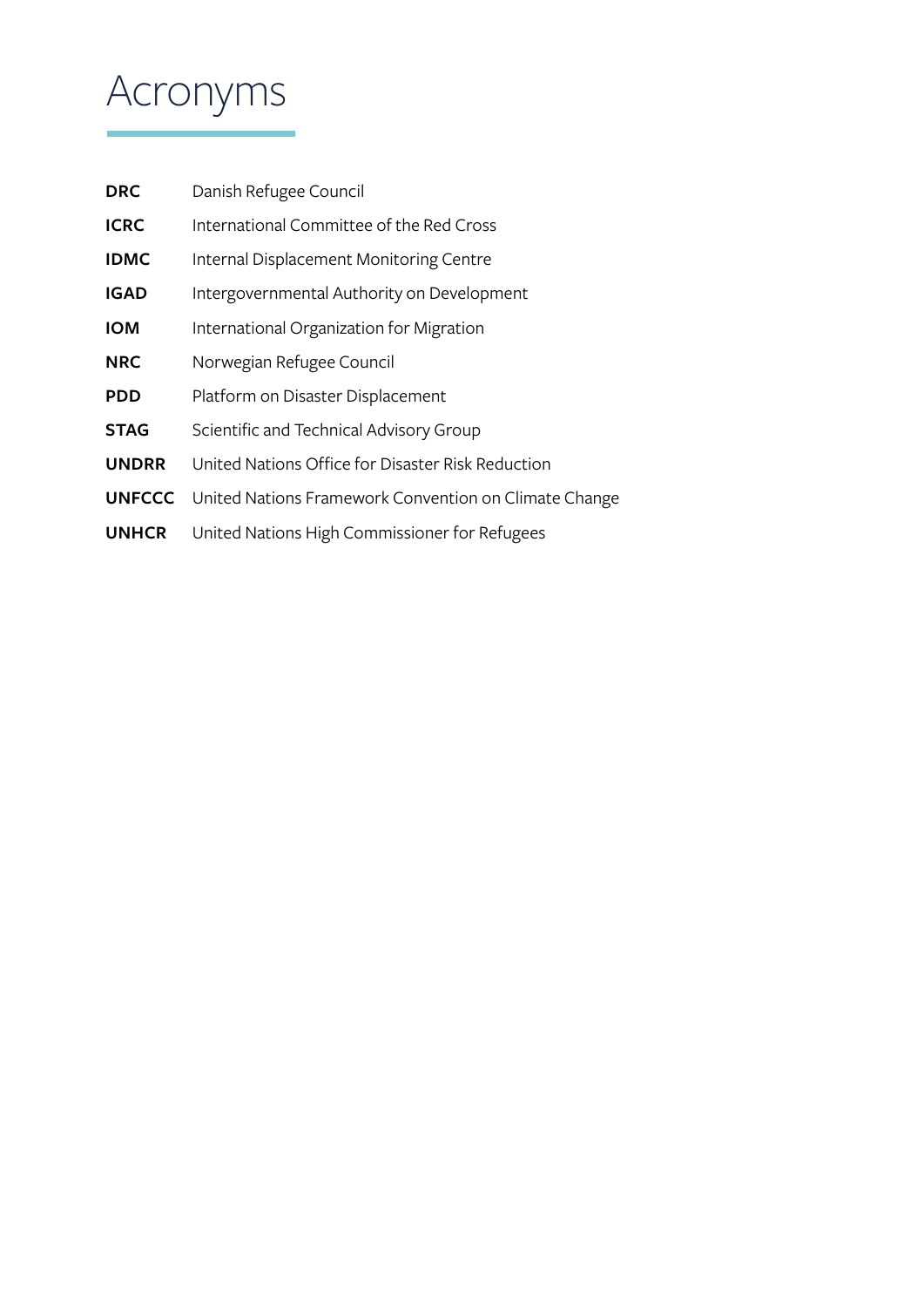# <span id="page-5-0"></span>1 Introduction: complex interactions

Understanding displacement drivers and triggers has long been part of the process for those seeking to unpack the complexity of displacement trends and to identify durable solutions. Systems thinking has often been adopted by humanitarian and specialist protection agencies – both to map the relationships between drivers and triggers of displacement, and to better understand the capacities of those at risk to manage and adapt to changing conditions that can result in displacement outcomes. It is believed that this, in turn, can help to 'identify and mobilise the right actors and approaches' to respond preventatively and post-displacement (IDMC and NRC, 2015).

Yet, so far, siloed approaches to dealing with the climate crisis, displacement and conflict remain dominant, and in juxtaposition with the increasing recognition that complex interactions between displacement drivers and triggers span issues related to conflict and climate.

Recognised drivers of displacement have commonly included violence and conflict, military incursions and aspects of human physical insecurity. More recently, climate and environmental change has also been added to this list – as a driver of displacement in itself and as a complicating factor that alters and exacerbates patterns of conflict and displacement. Suddenonset weather/climate hazards (e.g., floods and typhoons, and which may be influenced by climate change) or the disasters that arise in their aftermath, have also been increasingly recognised as a displacement trigger in relatively peaceful settings and in conflict contexts (Peters, 2019; Peters and Lovell, 2020).

There is also a reverse relationship between conflict and climate. Conflict displacement can increase an individual's vulnerability and exposure to hazards, making them more at risk of climate-related disasters. Moreover, 'social and violent conflict can drive patterns of displacement that intersect with displacement caused by natural hazard-related disasters' (Peters and Lovell, 2020: 17). And these examples are just the tip of the iceberg.

Despite increasing recognition of these complex interactions, humanitarian and protection agencies are only just getting to grips with the implications for the way they understand and act on displacement issues. Just as addressing the structural drivers of displacement requires participation beyond the humanitarian constituency – to also include those concerned with human rights, peacebuilding, poverty reduction and security, among others (IDMC and NRC, 2015) – it also requires engagement with those concerned with addressing climate change risks and impacts. But the current approach to the complex interactions of conflict and disasters does not bode well: 'unfortunately policy and operational frameworks have tended to approach displacement according to the precipitating trigger' (ibid: 5). Taking the example of disasters, it has been found that '[h]umanitarian response to conflicts and disasters has thus come to use separate language and terminology and there is often a lack of coordinated analysis and programming' (ibid.).

As we argue throughout this paper, however, rather than becoming another compartmentalised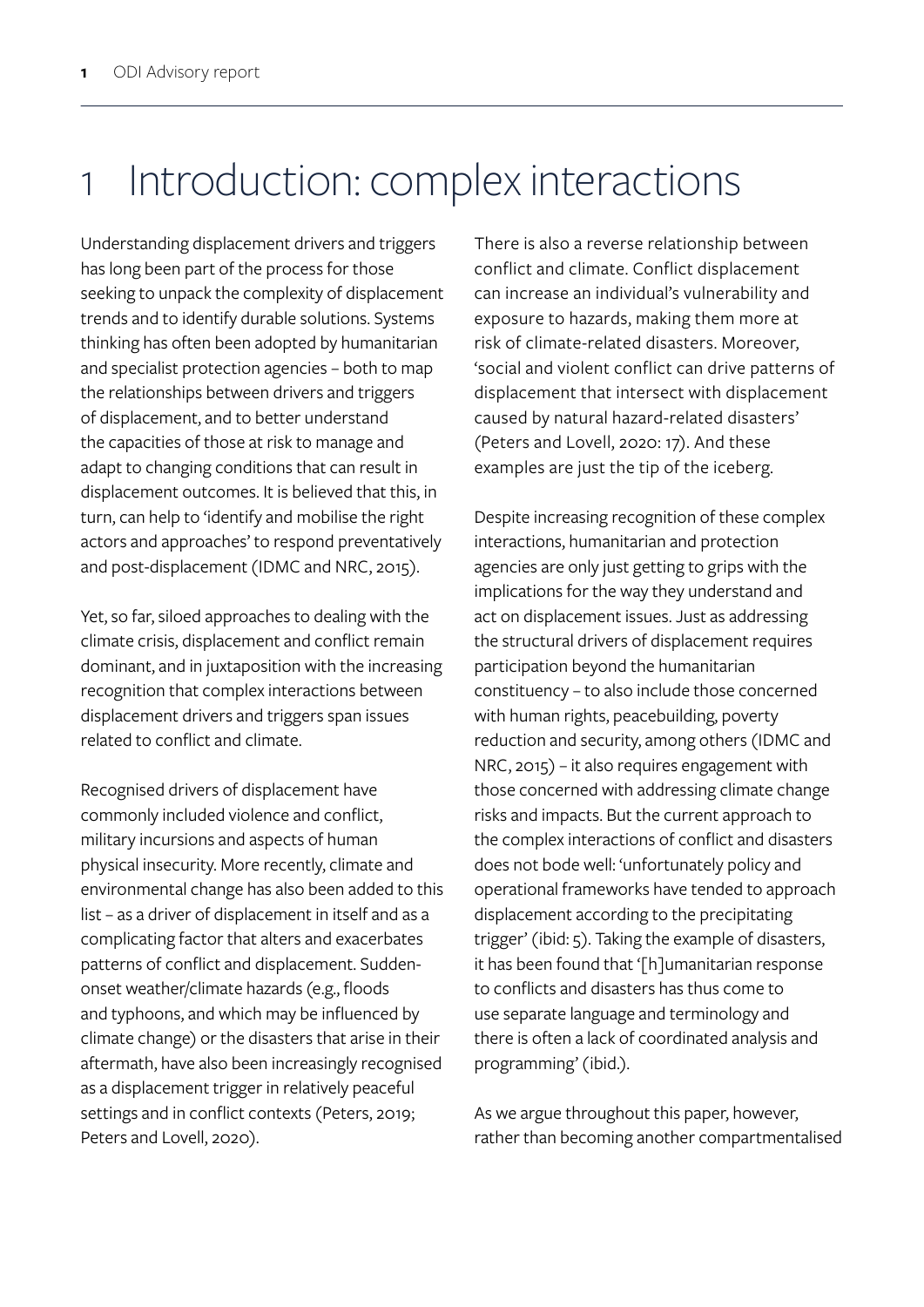specialism within the field of displacement, adding climate change to the mix presents an opportunity for a deeper understanding of the complex interactions between displacement drivers and triggers – and it must be understood as such.

### **1.1 Recognition on a global stage**

Concern over the complex interactions between climate change, conflict and displacement have prompted increased policy and diplomatic attention. For example, in September 2020, a Ministerial segment of the 75th United Nations (UN) General Assembly saw over 30 statements submitted – including by specialist protection agencies such as the Norwegian Refugee Council (NRC) and the International Committee of the Red Cross (ICRC) – on the humanitarian implications of climate change, environmental degradation and conflict. Concerns were raised about increased displacement, human rights abuses and violations of international humanitarian law (Peters et al., 2020). Yet such statements offered less in the way of tangible commitments to tackle these risks and few concrete ideas for policy or advocacy (ibid.).

In parallel, there has been increased academic and research attention on the complex links between climate shocks and stresses and environmental degradation that are contributing to natural hazard-related disasters, and that in turn affect the patterns and prevalence of violence and conflict in some contexts (ibid.). Climate shocks and stressors are also contributing to shifting migration and displacement patterns with people moving to seek greater livelihood security when they do not have options to stay (Opitz-Stapleton et al., 2017; Abel et al., 2019). In these circumstances, underlying vulnerabilities and exposure to shocks and stresses influence the choice – or lack thereof – in movement internally

or cross-border. However, whatever the nature of movement, a range of protection issues are being raised as a result of these changing conditions that are yet to be fully addressed by agencies working on either humanitarian, development, climate or disaster issues.

Relatedly, and warranting more urgent attention, is a growing body of evidence on what can be done at a local level – and at scale – to reverse environmental degradation and restore livelihoods, to reverse or prevent distress migration and to restore peace in the context of global climate change. The ICRC (2020a) has documented examples of people coping with the cumulative impacts of conflict and climate crisis, and the mobility and displacement consequences of this. Such examples include raising awareness of and compliance with protecting the natural environment under international humanitarian law (ICRC, 2020b), as well as infrastructural solutions to rehabilitate and expand water systems using durable energy supply and switching to droughtresistance seed varieties (ICRC, 2020a).

However, many questions remain about what this all means for humanitarians, particularly those working with a protection focus. For example, how can human rights be protected in contexts where climate change, conflict and displacement compound existing vulnerabilities? How can measures to protect people against violence be effectively integrated into interventions that seek to enhance climate change adaptation and disaster risk management? And how can measures to increase financial inclusion for those displaced, whether from climate and/or conflict drivers, help support the realisation of economic rights in the post-pandemic context? These questions require a far deeper analysis beyond the scope of this paper; but what we do here is lay the foundations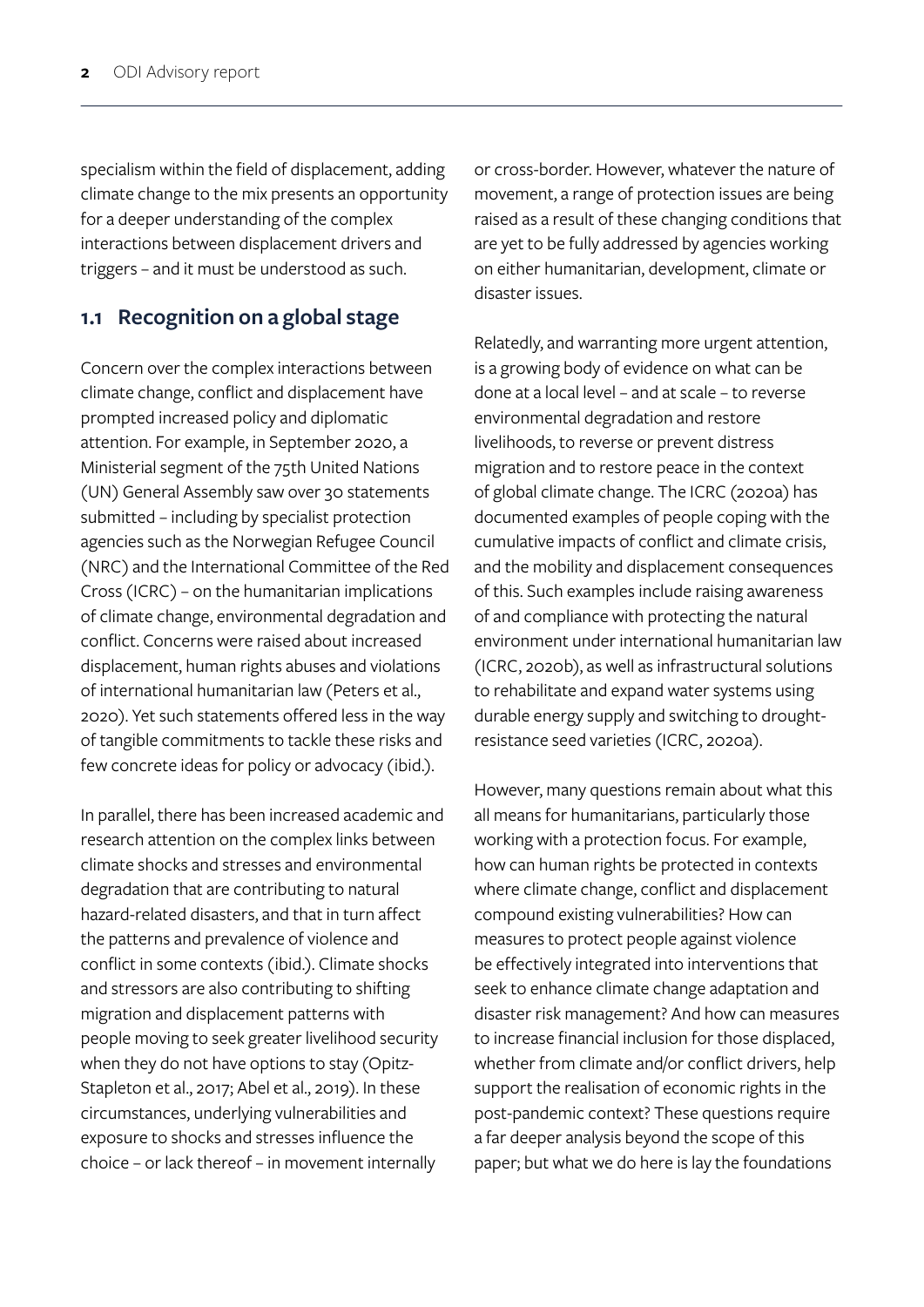for such conversations by setting out five key areas for critical thinking and action, followed by recommendations for action.

A central belief driving this paper is the notion that protection in all its guises – be this legal protection, protection against violence or protection of access to basic rights – needs to become part and parcel of discussions and action on the intersection of climate change, conflict and displacement. Only by doing so will crucial questions be asked: such as how can we collectively enforce existing legal and policy frameworks that set a benchmark for protection, and what durable solutions might be feasible over the coming years including for people

experiencing protracted and multiple disaster displacements in contexts of conflict and climate change (Peters and Lovell, 2020)? Putting the discourse and goal of protection at the centre of these 'nexus' discussions will also bring to the fore the need for those working on climate, disasters and the environment to be cognisant of wideranging protection issues, and to systematically consider what this means for their own policy, advocacy and programming.

In short, ensuring protection outcomes for those in the midst of compounding risks requires a collective response. Protection agencies will need to lead the way and to bring others along on the journey.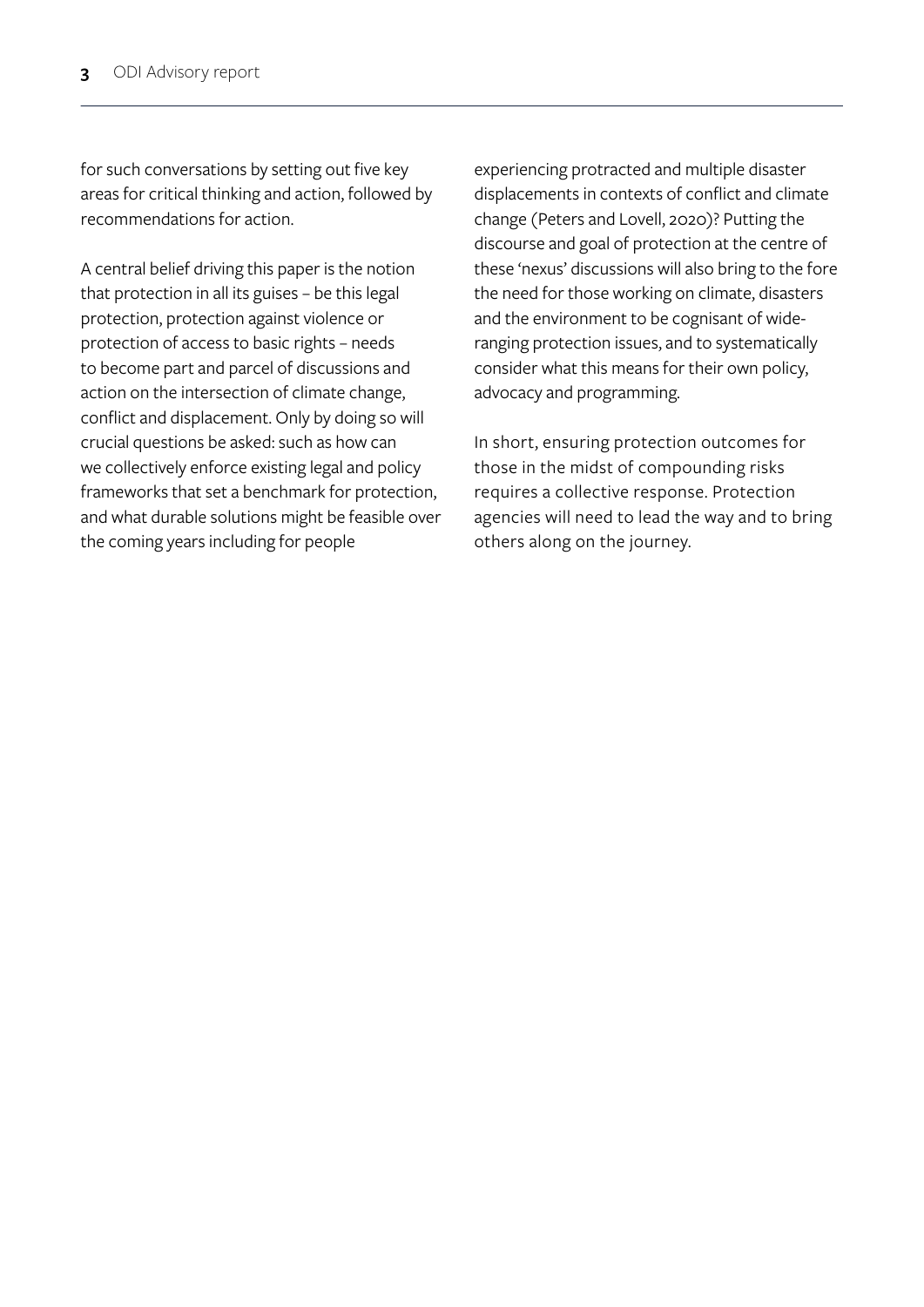# <span id="page-8-0"></span>2 State of the evidence

The current empirical evidence base on the nexus of climate change, conflict and displacement in crisis situations is limited. Research has tended to focus only on the relationship between two areas, providing piecemeal insight into the tripartite relationship. Taking each in turn, conflict–displacement links are well established (see Joint Data Centre on Forced Displacement et al., 2020), and much has been written about climate-related disaster displacement (see IDMC, 2018). More recently, there has been growing attention on the indirect links between climate change and conflict (see special issues of *Political Geography* (Salehyan, 2014); *Current Climate Change Reports* (Gilmore, 2017); *Journal of Peace Research* (Gleditsch, 2012)). In such discussions, displacement is variously cited as a driver or an instigator of changing or increased conflict, including armed conflict, and sometimes as a consequence. Common within this literature, however, is a framing of displaced people as the conflict 'problem'; not necessarily the perpetrators, but as a changing variable from which conflict can evolve.

Operationally, the climate change cadre lag behind in the design and delivery of adaptation and mitigation interventions in conflict contexts that deliberately seek to contribute to peace or protection outcomes. The same can be said of those working in disaster risk reduction (Peters, 2019; Peters et al., 2020).

The humanitarian community is just beginning to think seriously about the humanitarian impacts of climate change, including in conflict contexts (Peters et al., 2020), and how the intersection is impacting all facets of protection. Progress is embryonic. In October 2020, the United Nations

High Commissioner for Refugees (UNHCR) (2020: 3) issued guidance on the 'applicability of the international protection regime in the context of cross-border climate change and disaster displacement'. It reinforced the fact that existing legal frameworks, including the 1951 Convention Relating to the Status of Refugees (UN General Assembly, 1951), can serve as a basis for legal protection in certain climate displacement contexts. Other frameworks that support legal protection in certain climate displacement contexts include the Kampala Convention (African Union, 2009) in the case of internally displaced persons, and the Cartagena Declaration (Regional Refugee Instruments & Related, 1984) in the case of refugees displaced in Latin America. However, the UNHCR (2020) report also recognises that current legal interpretations of who qualifies as a refugee are too narrow and ill-equipped to deal with a possible future in which displacement might increase from areas with high socioeconomic and political vulnerability, including in contexts where climate change or disasters alter state– society relations, individual well-being and the attainment of human rights.

As such, there is only emergent evidence and programming on the tripartite relationship between climate, conflict and displacement. And consequently, protection agencies are well placed to work collaboratively to build an empirical basis and actionable recommendations for policy and advocacy to address this nexus over the near, medium and long term. While there is no shortage of grey literature conveying the 'vicious cycle' of climate shocks, conflict escalation and mass displacement, the empirical basis of this evidence varies. We do not focus on this literature in the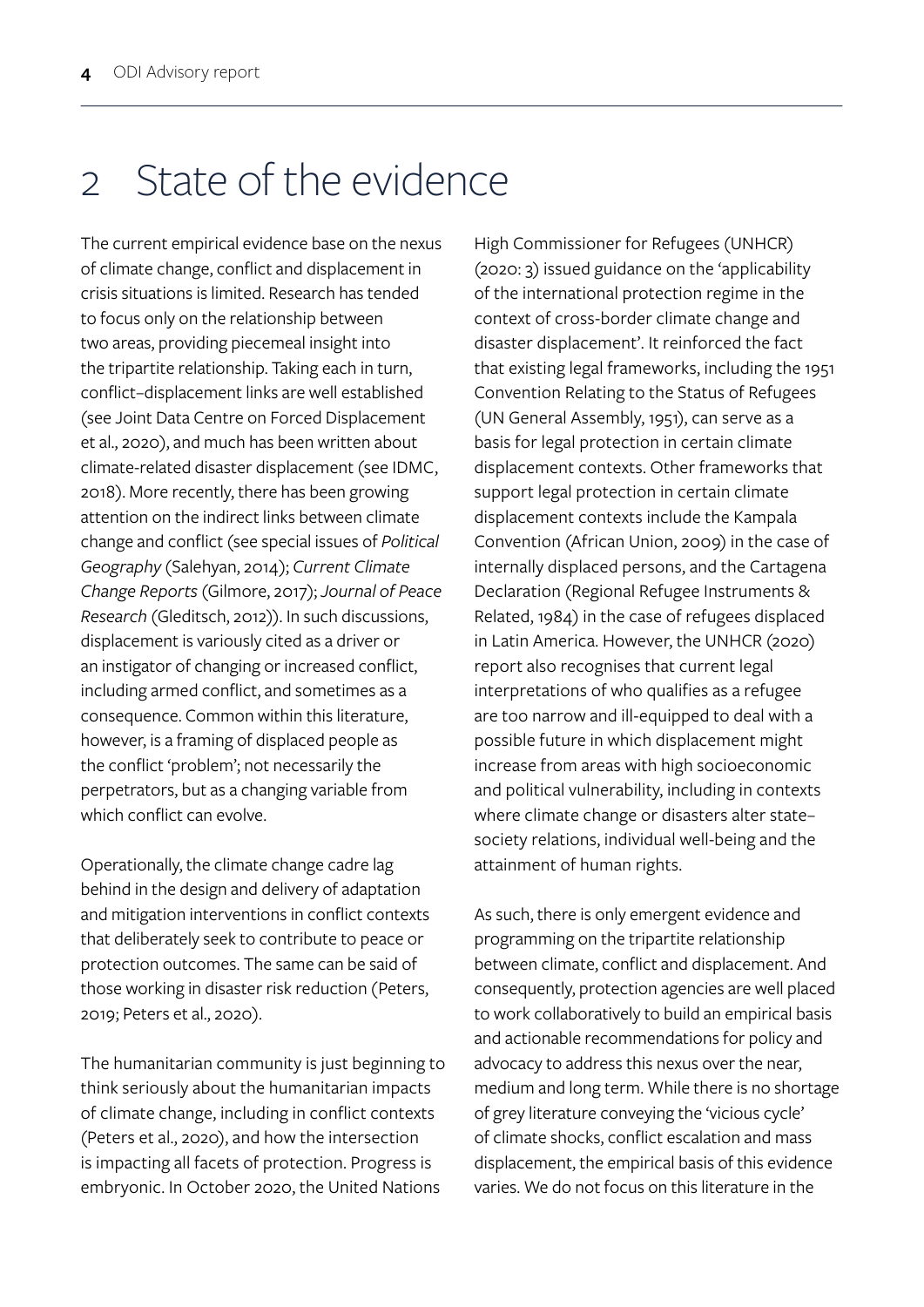section that follows, but instead outline what we know from robust sources and raise the need to exercise caution with the current framing. This is with a view to supporting more critical thinking and practical action to enable protection agencies to engage with this agenda as progressives.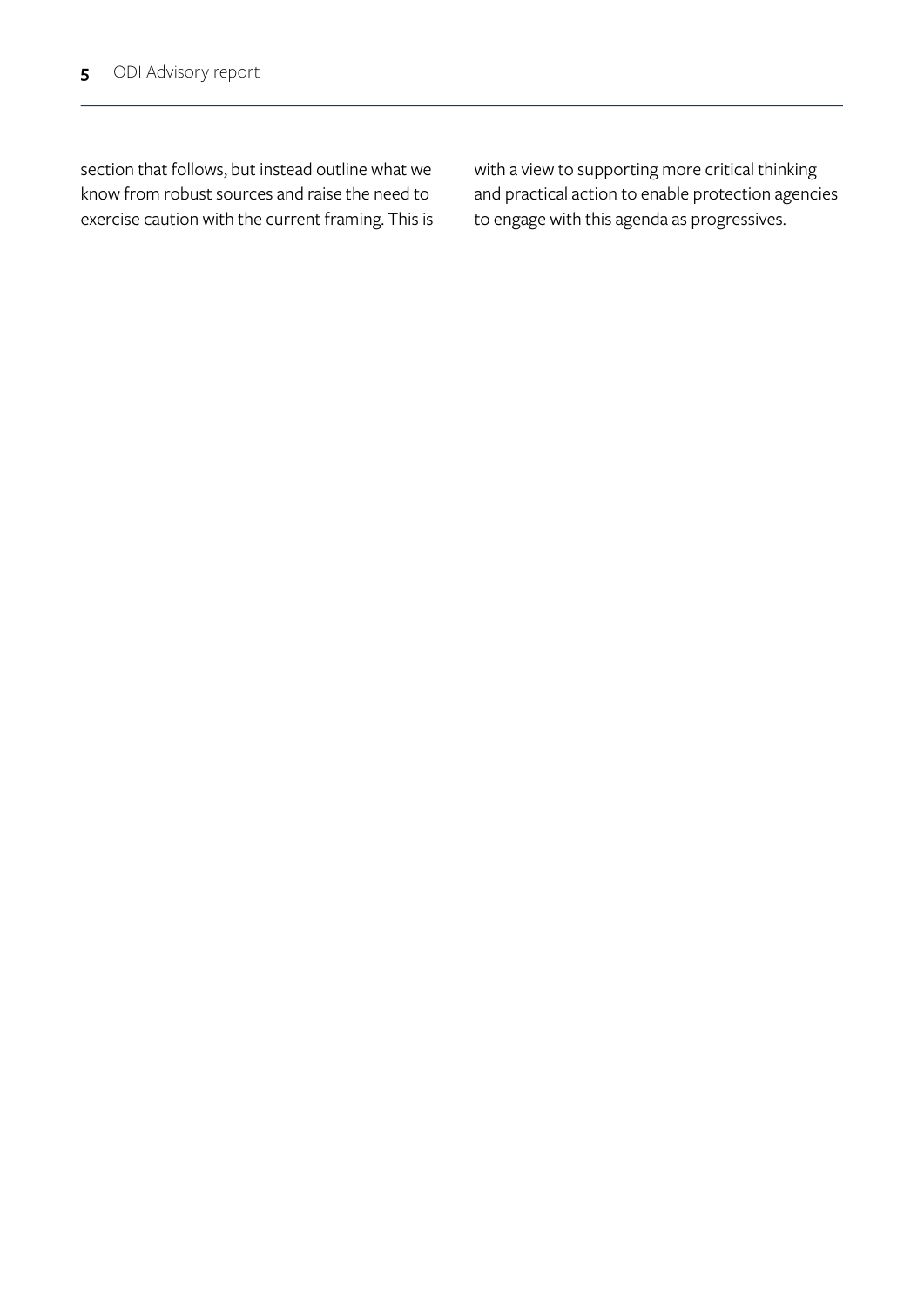# 3 The tripartite agenda: five key areas for critical thinking and action

## **3.1 The factors contributing to population movement are complex**

Climatic and environmental changes have been recognised as drivers of displacement, while sudden-onset hazards – influenced by climate change – have been regarded as triggers of displacement (IDMC and NRC, 2015). To understand the intersection of climate change, conflict and displacement, however, we need to consider vulnerability, inequality, rights and power (Klepp, 2017).

It may not be appropriate or possible to say climate change or natural resource scarcity 'cause' movement or conflict. As the Internal Displacement Monitoring Centre (IDMC) and NRC (2015: 2) discuss, 'displacement is a complex phenomenon that results from a combination of multiple underlying drivers, often interacting over decades. Categorising displacement into broad triggers such as conflict, natural hazards or development projects … underestimates the degree of human agency involved in the decision to move, masking the individual's or household's subjective assessment of threat and their physical ability to move.'

Mobility reflects a continuum of choice, ranging from forced displacement without choice to fully chosen migration. Whether a person is displaced (and where to and for how long) in the aftermath of an extreme climate or other natural hazard event or whether they have the ability to choose to migrate as the climate changes is determined by their underlying vulnerability and exposure to shocks and stresses. Disaster and climate change

resilience capacities at the individual, household and community level are also influential here, and are shaped by broader socioeconomic, cultural and political conditions and processes (Opitz-Stapleton et al., 2017).

Some individuals displaced by a rapid-onset hazard might have been displaced through early warning and evacuation, but many do so because they cannot shelter in place and/or they lack the resources to rapidly recover post-disaster and stay. Country-specific case studies indicate that many of those displaced by disasters tend to be displaced internally, but the duration of displacement varies (ibid.).

Relatedly, although displacement in situations of violent conflict is often forced, in many instances there remains an element of choice in terms of who flees, when and to where. Thus, even forced displacement operates on this continuum of choice, where decision-making is influenced by longer-term causal factors or drivers (e.g., low-level violence, discriminatory laws and practices, plus climate change and environmental degradation, etc.) as well as more immediate triggers (violent attacks, firing zones, access restrictions, and climate-related hazards, etc.).

Another factor in the complexity of movement is location. The world is rapidly urbanising, towns are growing and those previously displaced and seeking shelter in a city might find themselves displaced again (Peters and Lovell, 2020). Poor urban planning and uncontrolled growth exacerbate inhabitants' pre-existing vulnerabilities through weak urban infrastructure, informal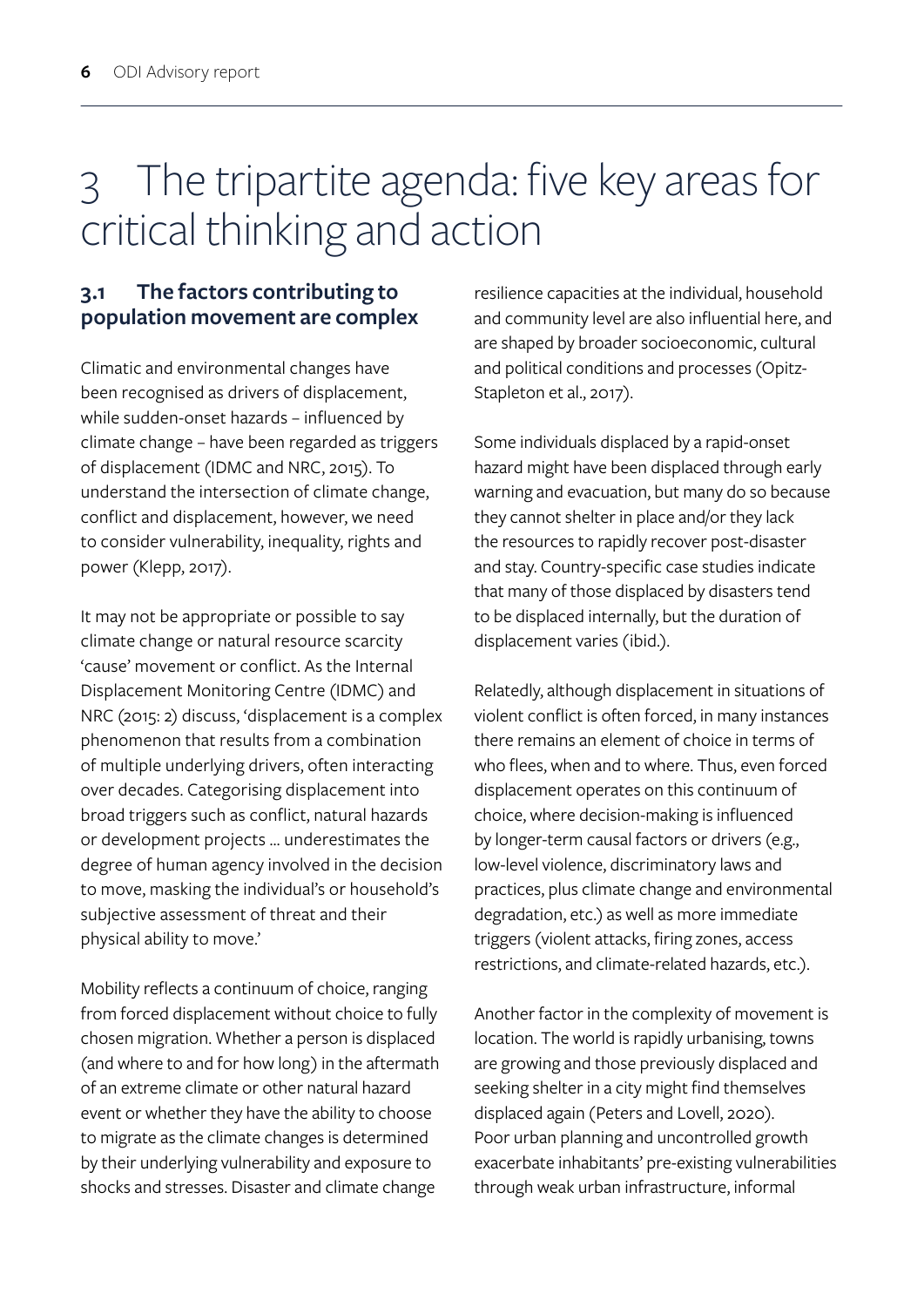settlements, violence and criminal activity, lack of services and jobs, and levels of social cohesion between the displaced and host communities. Addressing the needs of host communities has too often been neglected by humanitarian agencies, serving to aggravate these challenges further. It is the lack of choice, set by intersectional vulnerabilities and exposure (IPCC, 2019), that gives rise to displacement post-hazard and which can lead to negative impacts and suffering.

Displacement and migration patterns are likely to change too under increasing climate and demographic pressures (Rigaud et al., 2018). Some early adopters might begin migrating as slow-onset environmental degradation begins impacting their livelihoods, or those with access to resources and social safety nets may have the means to be able to move earlier. Those who migrate later as conditions continue to deteriorate might do so under greater duress. Additionally, choice in movement and an ability to integrate well into a new community may actually serve as a sound adaptation strategy (Opitz-Stapleton et al., 2017). Thus, movement may be neither forced nor voluntary but 'somewhere on a continuum between the two' (OHCHR, 2018: 7).

### **3.2 Climate change may become a more direct driver of displacement in the absence of appropriate mitigating actions**

The evidence and practice on climate-induced/ environmental population movement is weak and contested (Opitz-Stapleton et al., 2017; Selby and Daoust, 2021). The majority tracks only those displaced by rapid-onset, extreme events like typhoons, flooding or wildfire, and some events may still be within natural climate variability. Climate change is also contributing to slow-onset, creeping changes in seasons

and environmental degradation (IPCC, 2019), but tracking displacement due to these events is difficult because they are so gradual. Where evidence is available, it is largely focused on relatively peaceful, stable contexts. There is a severe neglect of understanding climaterelated displacement drivers and triggers in contexts of active armed conflict, violence or fragility, particularly from a local or a long-term perspective (Peters et al., 2020).

Slow-onset climate change impacts can slowly erode people's assets and livelihoods, and contribute to greater vulnerability which makes people more likely to be displaced when a rapidonset extreme is superimposed (Desai et al., 2018). Slow-onset changes might also exacerbate conflict indirectly in contexts with high political and social inequality and where there are existing tensions over natural resources, thus contributing to displacement (Peters et al., 2020). Additionally, with time and due to sea-level rises, a number of people in some low-lying coastal areas, including on some Small Island States, might be forced to move. This may occur if coastal defences are not built (both nature-based or hard measures like sea walls) or if people need to be relocated (Oppenheimer et al., 2019).

Slow-onset shifts due to climate change have implications for human rights and protection over a longer term, but these may be neglected because attention is largely directed towards high-impact extreme events. For example, increasingly warmer and wetter/drier seasons can slowly facilitate the spread and severity of disease and contribute to creeping food insecurity as water resources and growing conditions for crops are altered. These represent direct threats to the enjoyment of the right to life and an adequate standard of living, among other human rights.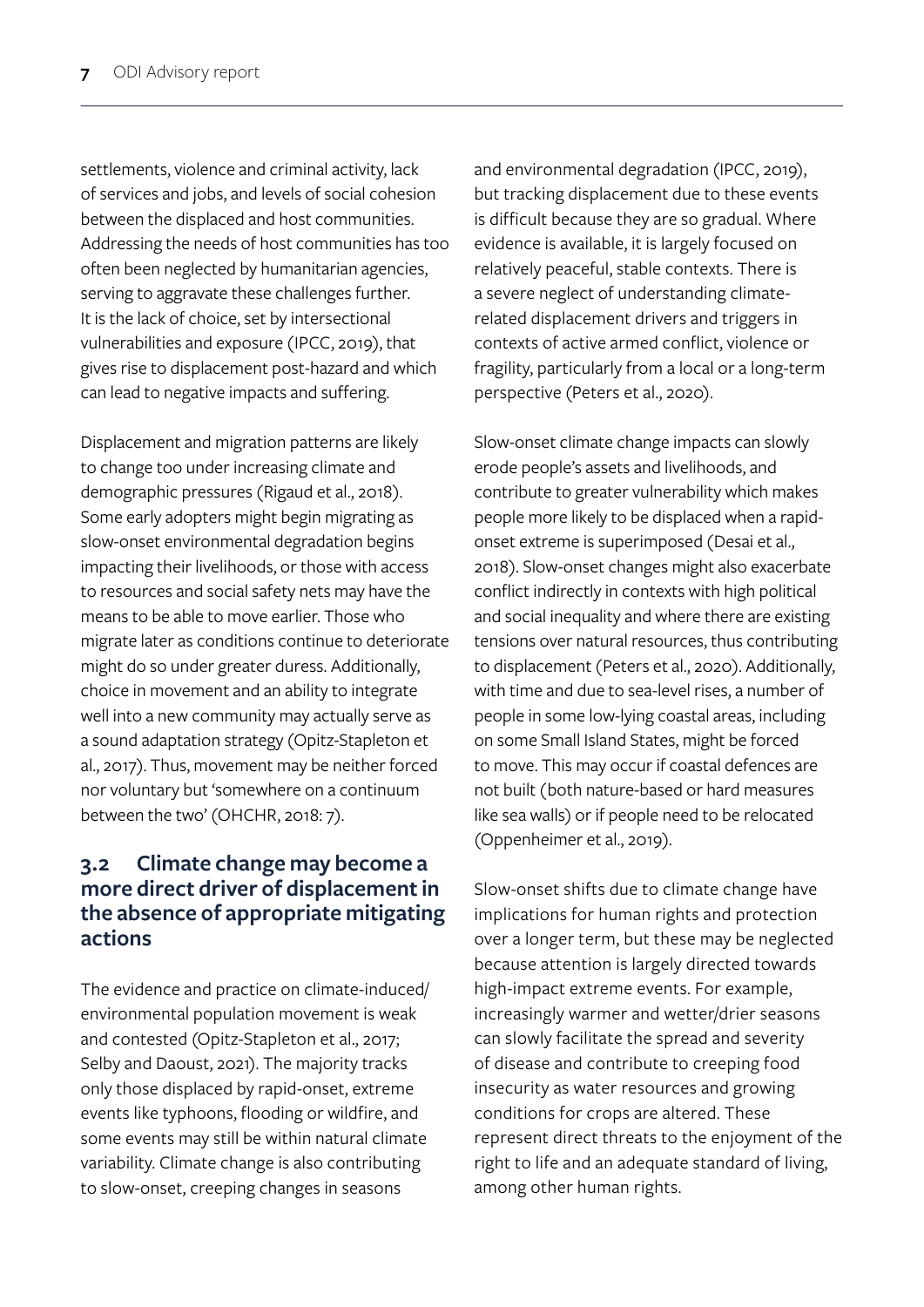There is currently very little evidence that climate change-related displacement (internal or crossborder) will be as extensive as some reports suggest, however, given that most of these studies ignore adaptation initiatives (Selby and Daoust, 2021). The World Bank's Groundswell study (Rigaud et al., 2018) is one of the few to project the impact of adaptation measures on reducing internal displacement and migration. It finds that measures could reduce internal climateinfluenced mobility to between 50% and 80% of that predicted if no action were taken (ibid.).

Furthermore, predictions of large-scale crossborder displacement are also not borne out by the current evidence – those displaced by today's disasters tend to stay largely within country (Opitz-Stapleton et al., 2017). Crossing borders requires significant financial and social resources that often act to limit such movement. There is little convincing evidence to indicate that such conditions will shift in the future under climate change; vulnerabilities that contribute to displacement will not make it easier to cross borders in the years ahead.

The linkages between climate change and conflict are also indirect (Peters et al., 2020). Climate change and land degradation are commonly described as 'threat multipliers for already precarious livelihoods (very high confidence), leaving them highly sensitive to extreme climatic events, with consequences such as poverty and food insecurity (high confidence) and, in some cases, migration, conflict and loss of cultural heritage (low confidence)' (IPCC, 2019: 53). Similarly, 'there is no direct and linear relationship between climate change and violent conflict, but under certain circumstances climate-related change can influence factors that lead to or exacerbate conflict' (Sida, 2018: 4). However, if climate change continues

to accelerate because international climate mitigation commitments are not met, it is possible that it will become a stronger factor in displacement and migration in contexts where people are highly vulnerable and if adaptation options are not prioritised (Rigaud et al., 2018).

### **3.3 A changing climate has implications for protection outcomes**

From a climate perspective, the Intergovernmental Panel on Climate Change (IPCC) has provided irrefutable evidence that specific hazards such as droughts, storms and floods have been increasing in frequency and intensity over the past decades (Masson-Delmotte et al., 2018). In the absence of sufficient support to remain in-situ or to relocate (temporarily or permanently), patterns of migration and displacement are changing and needs are increasing.

Natural hazard-related disasters are responsible for significant internal displacement; in 2019 alone, 24.9 million people were displaced by disasters as compared with 8.5 million by conflict (IDMC, 2020). Because of the bifurcation of displacement statistics into two categories (disaster-related (including those that are climate-related) versus conflict-related), there is a dearth of data on the complex interactions between climate change and conflict as two of a number of drivers and triggers for displacement outcomes. In Somalia and Ethiopia, for example, displacement has been recorded as triggered by a drought or conflict when local insights reveal structural drivers of displacement such as socioeconomic factors being the primary cause of movement (Ginnetti and Franck, 2014). This has implications for protection. While the majority of disaster displacements are internal, those that cross borders may not enjoy adequate refugee protection status.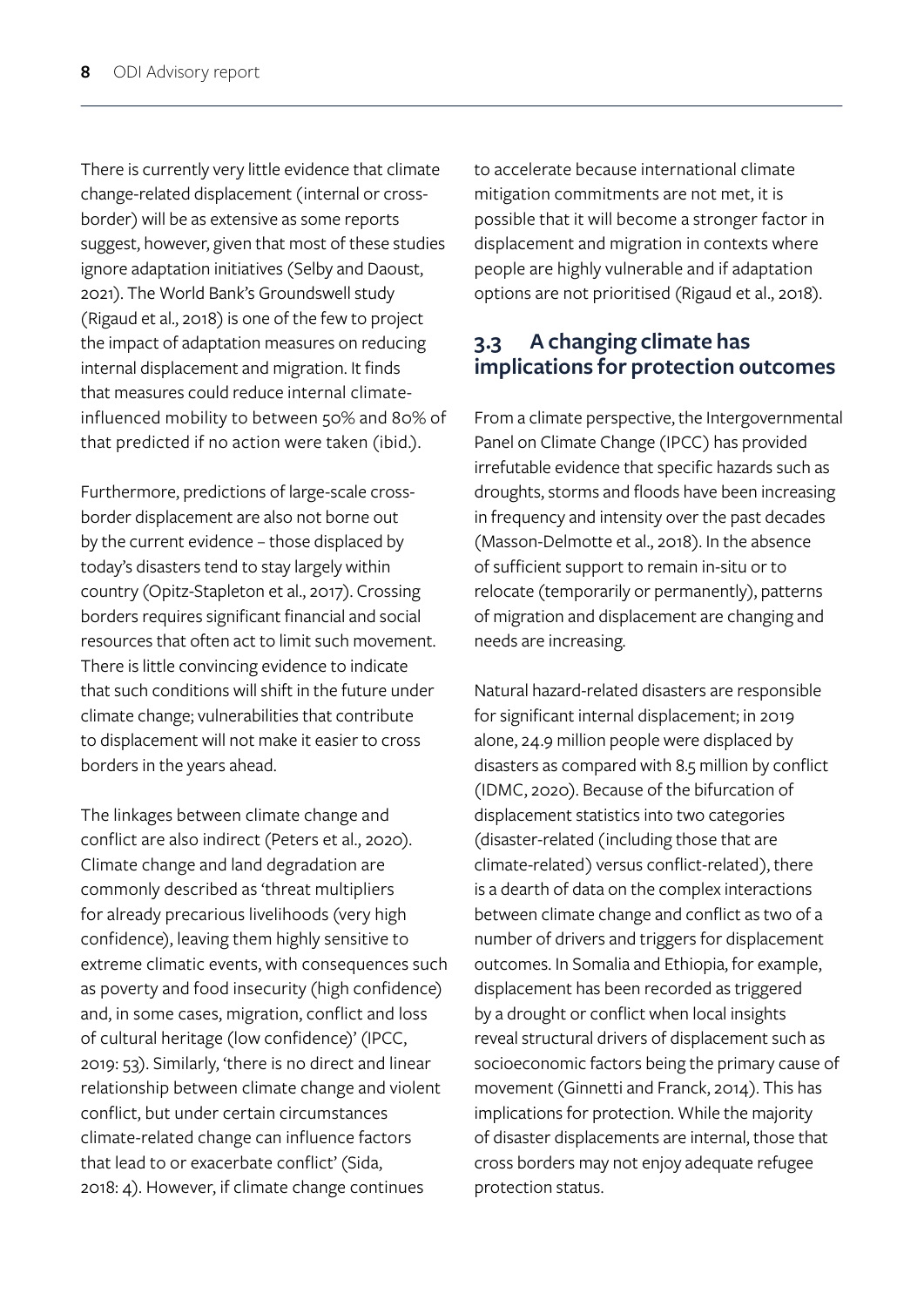Changing weather patterns and the impacts of climate change also intersect with disruptions to access to and control over land, natural resources, livelihoods, individual rights, freedoms and lives. Yet climate change is just one of a number of human-caused environmental trends that contribute to changing land use and natural resource degradation. In resourcepoor environments, competition over access to natural resources can erupt into individualised or collective violence, as has been the case in the Lake Chad basin and Somalia, for example (IDMC and NRC, 2015). While the exact causal relationship is difficult to discern, this can result in loss of life, livelihoods and displacement. In turn, these may threaten the enjoyment of the right to physical integrity; an adequate standard of living; health, water and sanitation; and selfdetermination and development, among other things (UNHCR, 2020). In the case of cross-border movements, human rights violations may amount to persecution, as defined by the 1951 Refugee Convention (UN General Assembly, 1951). For those internally displaced, the violations may contravene the Guiding Principles on Internal Displacement (OCHA, 2004).

Populations may suffer discrimination, either as a result of being disproportionately affected or targeted. For example, groups may be discriminated against in accessing limited resources. Relief in the face of natural hazardrelated disasters and climate extremes may become politicised or the government may deny certain groups access to aid (including groups like women or minorities), which may contribute to reasons for internal or crossborder movement. Other examples of state discrimination and/or persecution

in response to the impact of climate change include environmental harms such as natural resources or ancestral lands being destroyed to persecute a particular group, or failing to prevent environmental harm by adopting appropriate measures, which then has a disproportionate impact on a particular group (UNHCR, 2020).

All of these changing protection harms may impact the decision and ability to cross an international border. They also have an impact on the legal definition that any such group may fall under. In terms of the legal protection implications and identification of legal status, UNHCR has noted: 'in the context of cross-border climate change and disaster displacement, not all people displaced in this context will be refugees' (UNHCR, 2020: 3). However, 'the social and political characteristics of the effects of climate change or the impacts of disasters or their interaction with other drivers of displacement' may mean that some individuals or groups will be legal refugees (ibid.).

Furthermore, in conflict contexts, the potential for an individual's status to change from internally displaced to international refugee complicates data collection and analysis (Prívara and Prívarová, 2019). It also complicates protection needs and entitlements, which can change according to legal status at different points in a journey. Movement is not static: it can be fluid, a process, a journey. And different factors influence the extent of movement and what pushes onwards movement, with conflict and climate-related hazards being some of the driving factors. This complexity has direct and indirect implications on protection needs which are yet to be fully realised.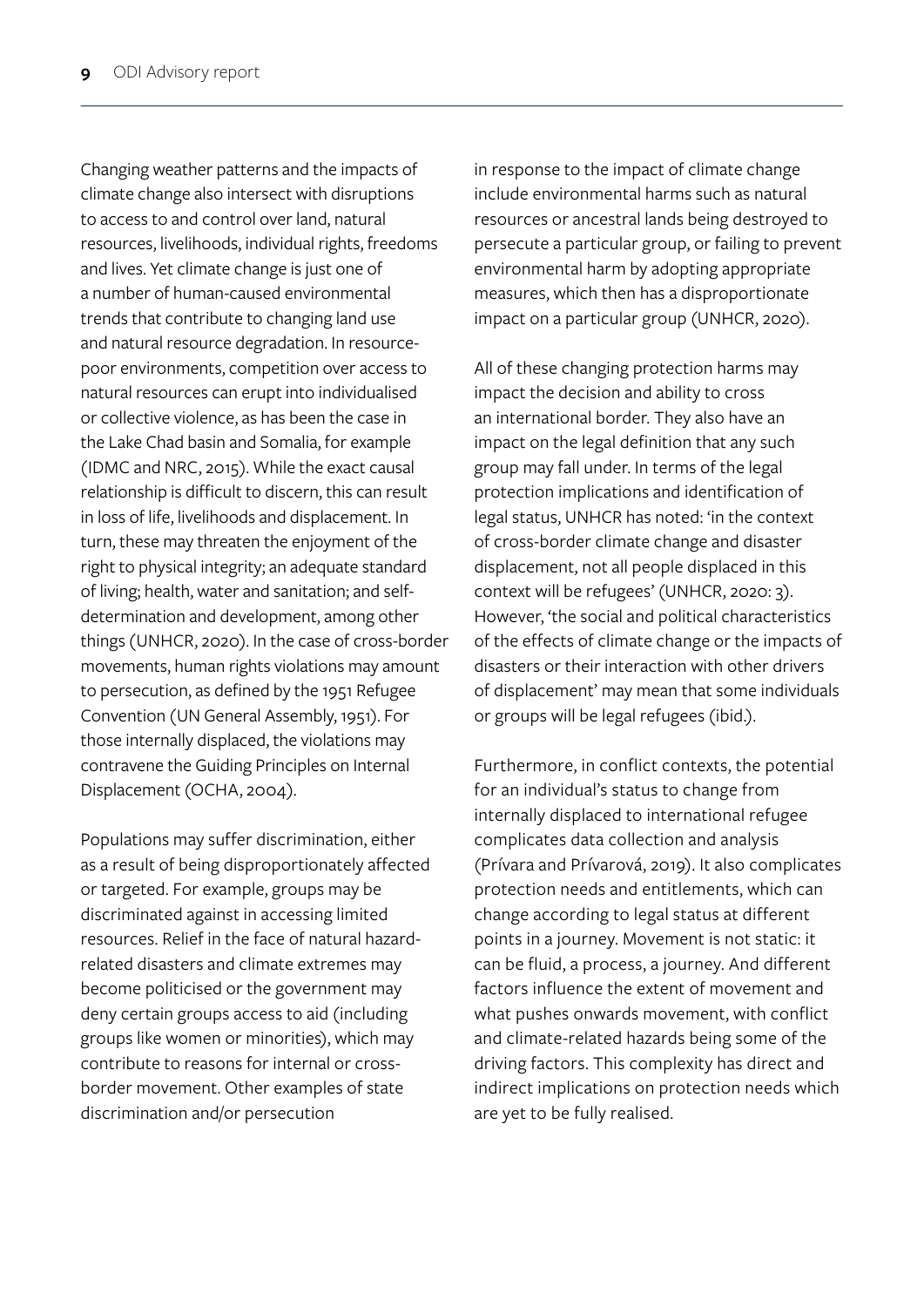### **3.4 From a protection perspective, the displacement outcome is arguably of greater importance than the specific climate factor**

Debates continue over the strength of the evidence linking climate change and conflict, and displacement consequences. A more nuanced assessment reveals that these debates arise in part from the different research parameters employed. This includes: literature lacking rigorous climate analysis or attributing all extreme events to climate change without appropriate attribution analysis; inconsistent definitions and classifications of key terms related to violence and conflict; and a reductionist approach to the treatment of climate and disaster impacts to hazard and exposure components, rather than taking a sufficiently broad perspective on the underlying vulnerabilities and capacities, including those related to risk governance (Peters et al., 2020).

In short, it could be argued that whether or not climate change contributes to displacement (internal or cross-border) is of less significance than addressing the protection needs of those displaced. Safeguarding the rights of those displaced, meeting humanitarian needs and blending the immediate provision of livelihoods, shelter and food security with longer-term durable solutions is arguably of greater importance for protection agencies than identifying the specific driving factors – which could be incredibly granular, varying by household or even individual.

Another reason for focusing on displacement outcomes rather than 'blaming climate change' is the increasingly securitised narratives that often frame climate change, displacement and migration negatively and push for a securitised response (Mayhew et al., 2020). It is 'no accident'

that misuse of IDMC data is being pedalled to 'paint an exaggeratedly alarming picture' of displacement projections and the role of climate change in those projections (Nash and Zickgraf, 2020). In pushing back on such narratives, agencies concerned with ensuring protection for the most vulnerable – such as NRC, the Danish Refugee Council (DRC) and the ICRC – would be well placed to promote humanitarian, rightsbased narratives and approaches to climate change–conflict–displacement risks, emphasising people's experiences, coping mechanisms and adaptation strategies (ICRC, 2020a). Focusing on the displacement outcomes could help to ensure this intersection is framed around advocacy and policy issues which align with agencies' current strategies – such as NRC's Ambition 2030 (NRC, 2021), with its focus on the attainment of rights, access to services and changing protection needs. This also helps to turn attention to the need to devise collective adaptive preparedness and response strategies, which serve displacementaffected people in a changing climate who are also contending with issues of conflict and violence.

Shifting to a more solutions-focused narrative doesn't negate discussions on the driving factors or pressures that underlie individuals' decisions to move, however. Being clear on the causal factors for displacement may be important to ensure that the most appropriate combination of actors and approaches are mobilised (IDMC and NRC, 2015) and for other reasons – namely because of the differential legal implications. For example, UNHCR (2020) has made clear in its recent legal guidance that although human rights violations may affect a whole community, this should not undermine the validity of a protection claim of an individual. As UNHCR (ibid: 4) notes, 'The test is whether an individual's fear of being persecuted is well-founded. In some cases, the adverse effects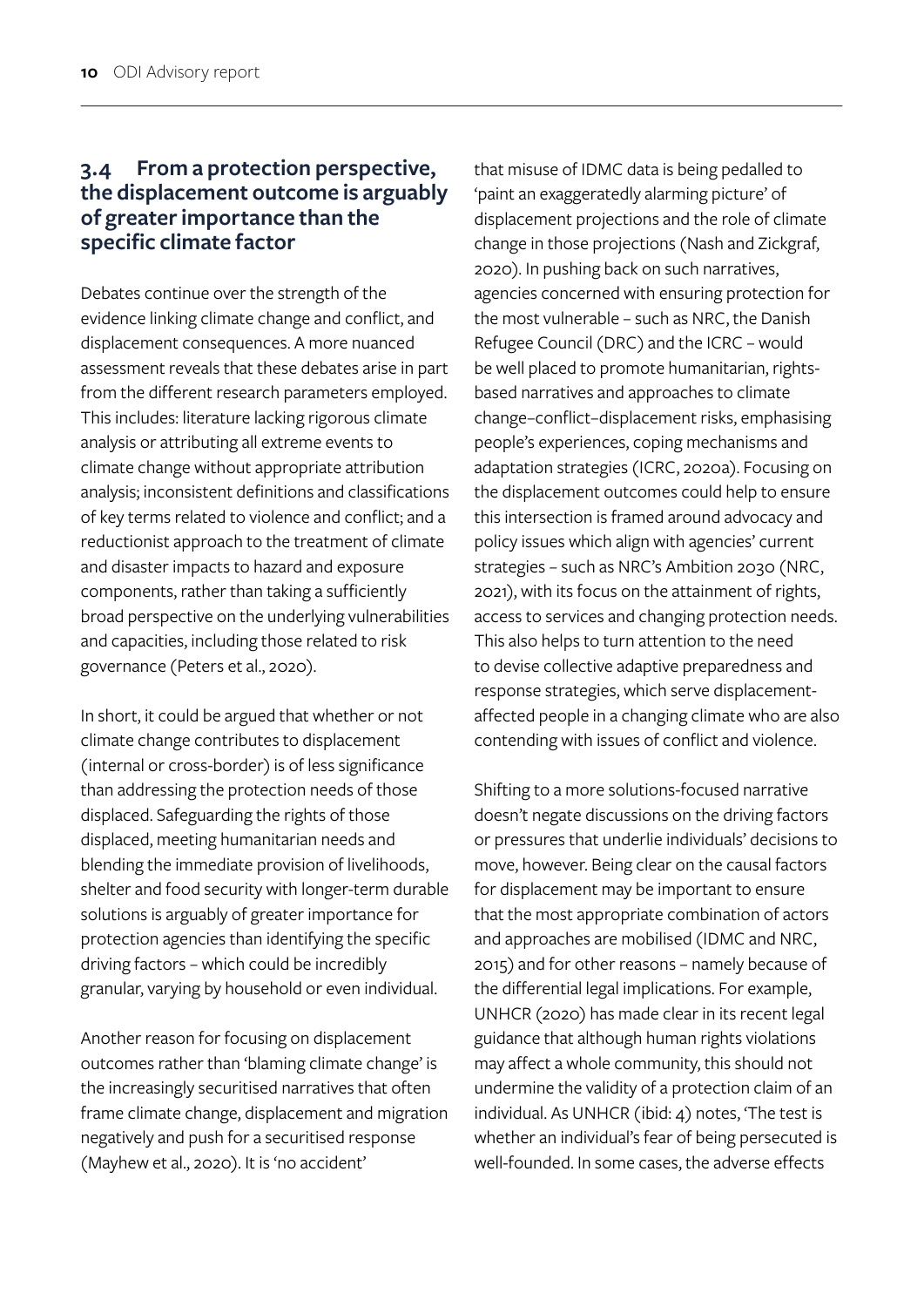of climate change and disasters on an entire community may strengthen rather than weaken the evidence that justifies the fear of an individual being persecuted.'

Alongside the inclusion of internally displaced persons (IDPs) in the context of climate- or natural hazard-related disasters in the Guiding Principles on Internal Displacement (OCHA, 2004), the Kampala Convention (African Union, 2009) is noteworthy for its protections in the African region. So too is the recently agreed Intergovernmental Authority on Development (IGAD) Protocol on the Free Movement of Persons, which aims to 'enhance orderly cross-border mobility and migration, regional economic integration and development' (IGAD, 2020) and could provide important legal means for movement in response to climate– conflict–displacement.

### **3.5 Protection agencies should continue to address people's preexisting intersectional vulnerabilities in disaster- and conflict-prone contexts**

While hazard impacts differ drastically within and by country, common across conflict contexts are the increased impacts of climate variability and change on populations, lives and livelihoods. Contexts experiencing challenges associated with violence, armed conflict and non-armed conflict are typically more vulnerable to climate change impacts. This is owing to there being less effective climate and disaster risk governance and management systems in place and lagging socioeconomic development, such is the case in Chad, Mali and Mauritania (Peters, 2019; Peters et al., forthcoming).

More specifically, the intersectional dimensions of linked climate–conflict–displacement stressors and impacts are often cited (e.g., UNDRR, 2020), but there is limited evidence documenting the intersectional vulnerabilities and impacts for different communities over varying temporal or geographical scales. Commonly, the negative impacts on women are cited in relation to limited opportunities to diversify livelihoods, to shape decision-making processes and/or to secure social safety nets. However, there is little insight on the complexity of women's roles in conflict and peace situations including in contexts where climaterelated hazards are compounding pre-existing vulnerabilities – in part reflecting the embryonic nature of the sub-field of gender, conflict and peace studies (Gizelis, 2018).

Similarly, communities and individuals with preexisting vulnerabilities (including those owing to conflict) are at most risk of suffering protection and human rights harms as a result of the adverse impacts of climate change (OHCHR, 2018). Those vulnerable as a result of 'multiple and intersecting forms of discrimination, inequality and structural and societal dynamics' due to poverty, gender, ethnic minority status or age, for example, will face disproportionate impacts on the enjoyment of their rights (ibid: 18). Furthermore, conflict itself increases people's vulnerabilities to climate change by destroying assets, livelihoods and social networks and driving displacement (Opitz-Stapleton et al., 2017).

With climate impacts and their protection consequences driven by underlying vulnerabilities, there is a need for protection agencies to place much greater emphasis on addressing preexisting, intersectional vulnerabilities amongst disaster-prone populations than on the hazards themselves. This is important as the extent of these intersectional identities and profiles may have an impact on whether an individual meets the criteria for refugee status or another form of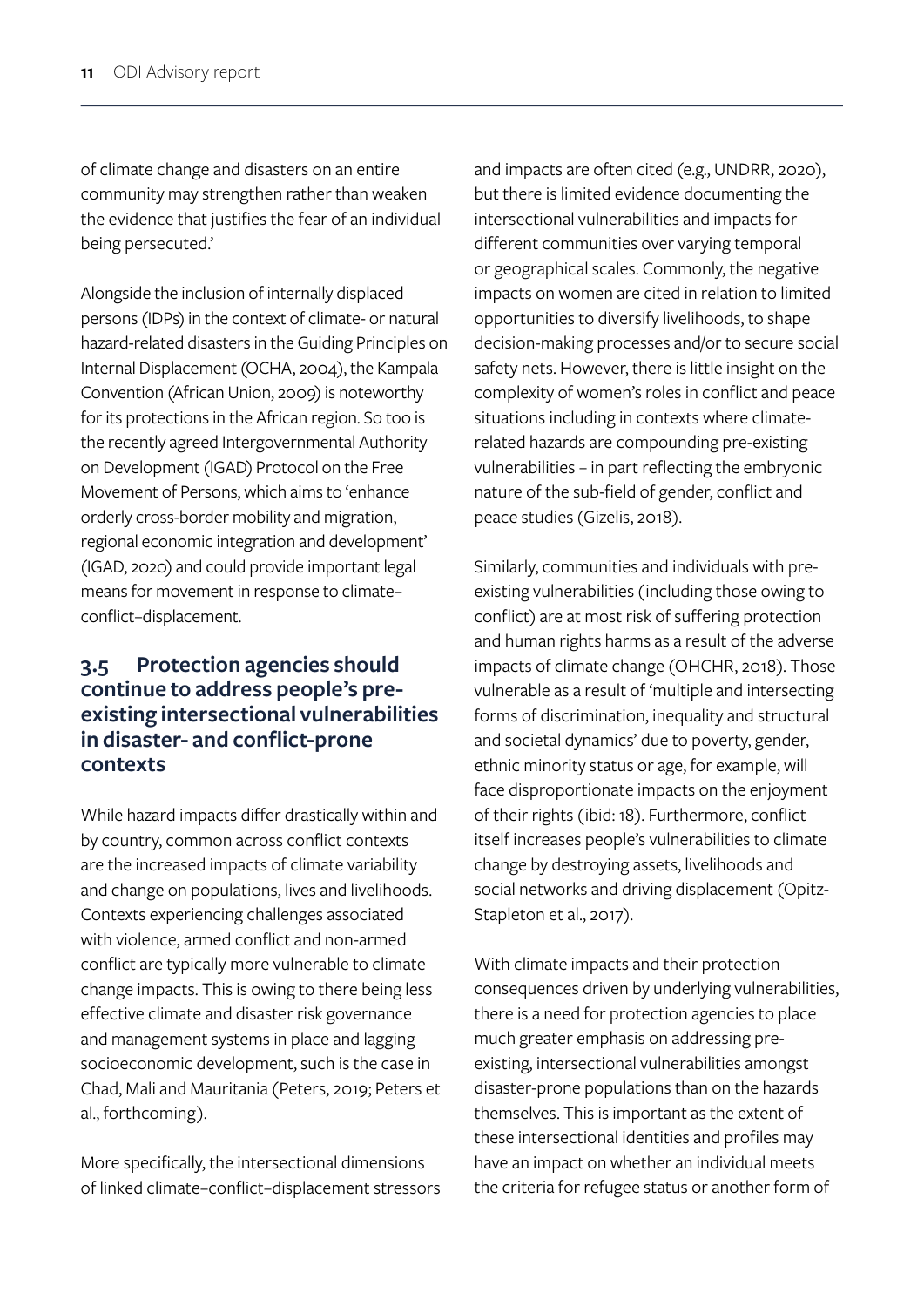international protection. Strengthened preventive action would be particularly useful since most vulnerabilities are not static but change over time.

These insights lead to a common observation across the literature that the complex tripartite relationship between climate change, conflict and displacement can and should only be understood in context-specific ways. Generalisations are useful for some aspects of international advocacy but are limited for informing specific policy, advocacy or operational approaches. In Mali and Sudan, for

example, displacements driven by armed conflict and drought occur in the context of pre-existing marginalisation and discrimination (IDMC and NRC, 2015). Thus 'instituting separate response mechanisms according to the precipitating trigger may not be the most efficient or effective approach' (ibid: 5). Instead, specialist protection agencies must strive to instigate more harmonised and collective preventative approaches, in order to address the complex new realities of intersecting climate change–conflict– displacement risks.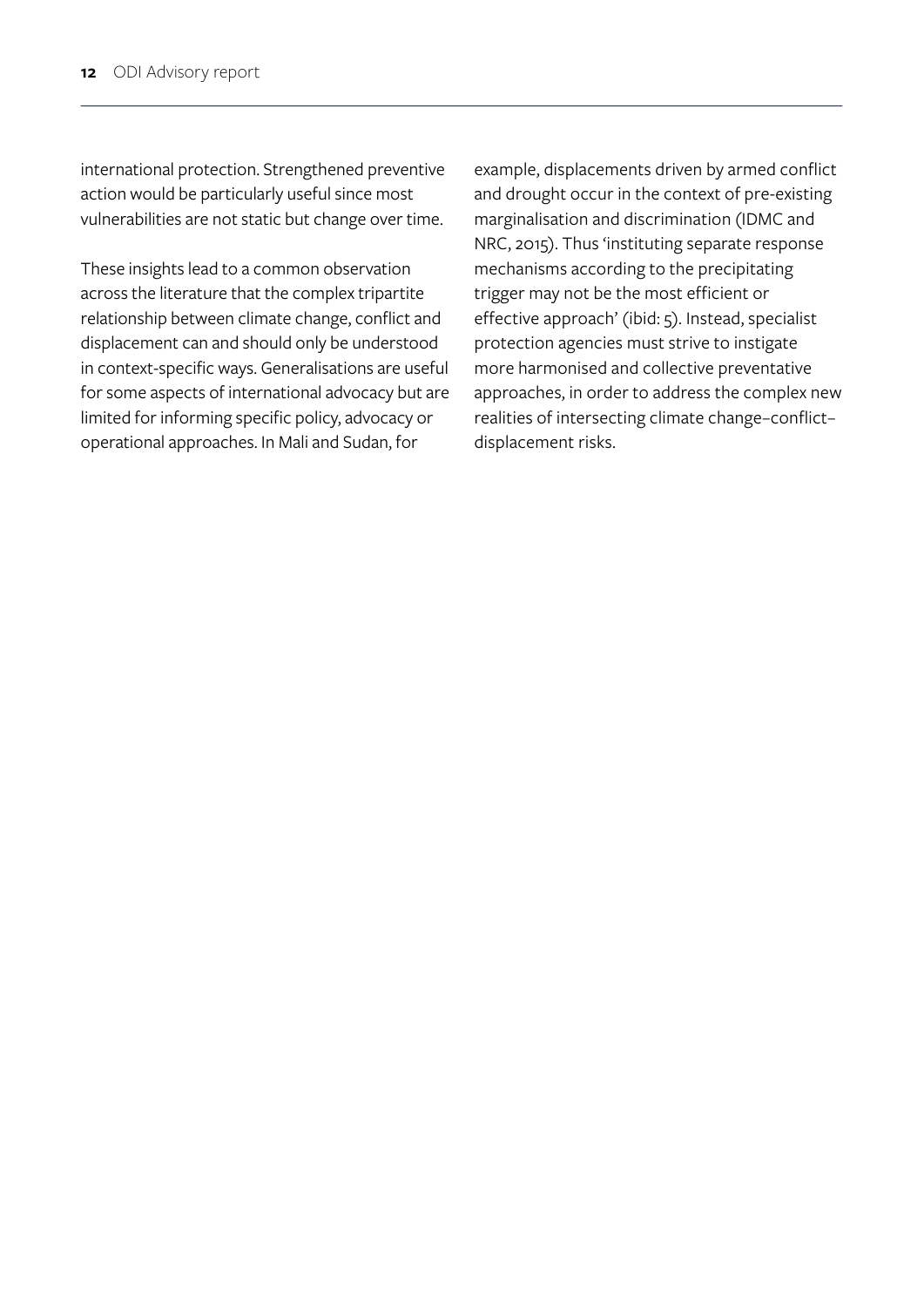# 4 Where to next: implications and recommendations

### **4.1 Implications**

### 4.1.1 Protection agencies need to accelerate action on the tripartite relationship

The role of protection agencies in addressing the linked drivers and impacts of climate change, conflict and displacement must be situated within a broader shift among the humanitarian community 'towards "collective outcomes" and greater systemic thinking overall' (NRC, 2020a: iii). An interpretation of this goal is that where humanitarian assistance is required, the unique nature of humanitarian action must be preserved while also being proactively aligned to ensure coherence with sustainable development and longer-term outcomes. Or, where this is not feasible – and where humanitarian responses undermine longer-term sustainability goals – such tradeoffs are weighed up and acknowledged.

A general trend is being witnessed wherein humanitarian agencies are increasingly considering the implications of the climate–conflict– displacement nexus for their work. For example, at the UN Security Council meetings in September 2020, the ICRC highlighted the dire humanitarian consequences of the intersection for populations living in protracted crisis situations, while ODI, the International Federation of Red Cross and Red Crescent Societies (IFRC) and ICRC convened a series of global policy roundtables throughout 2019 that brought together humanitarians, government, development and climate actors to

explore the myriad ways that climate shocks are impacting operational humanitarian responses across the globe (ICRC et al., 2018).

Other specialist agencies are engaging more explicitly with the climate policy architecture. For example, NRC has been coordinating the Advisory Group on Climate Change and Human Mobility since 2013. The International Organization for Migration (IOM) has submitted technical inputs to the United Nations Framework Convention on Climate Change (UNFCCC) Secretariat, is a member of the Advisory Group on Climate Change and Human Mobility, and was involved in the UN's Task Team on the Social Dimensions of Climate Change, which sought to address different types of climate induced mobility in programming (IOM, 2014).

Others have chosen to emphasise the need to address intersectional vulnerabilities. For example, CARE (2020: 3) is doing so with the broader aim of tackling climate extreme displacement in a gender-transformative and human rights-based way in order to 'build a safer, more equitable, inclusive and resilient future that harnesses the power of women and girls within their communities'. Meanwhile World Vision (2019) aims to better bridge development, humanitarian action and peacebuilding in its advocacy work for conflict contexts, and Oxfam (2019) continues to renew its commitment to protection in situations of violence alongside a commitment to displaced, refugee and migrant populations.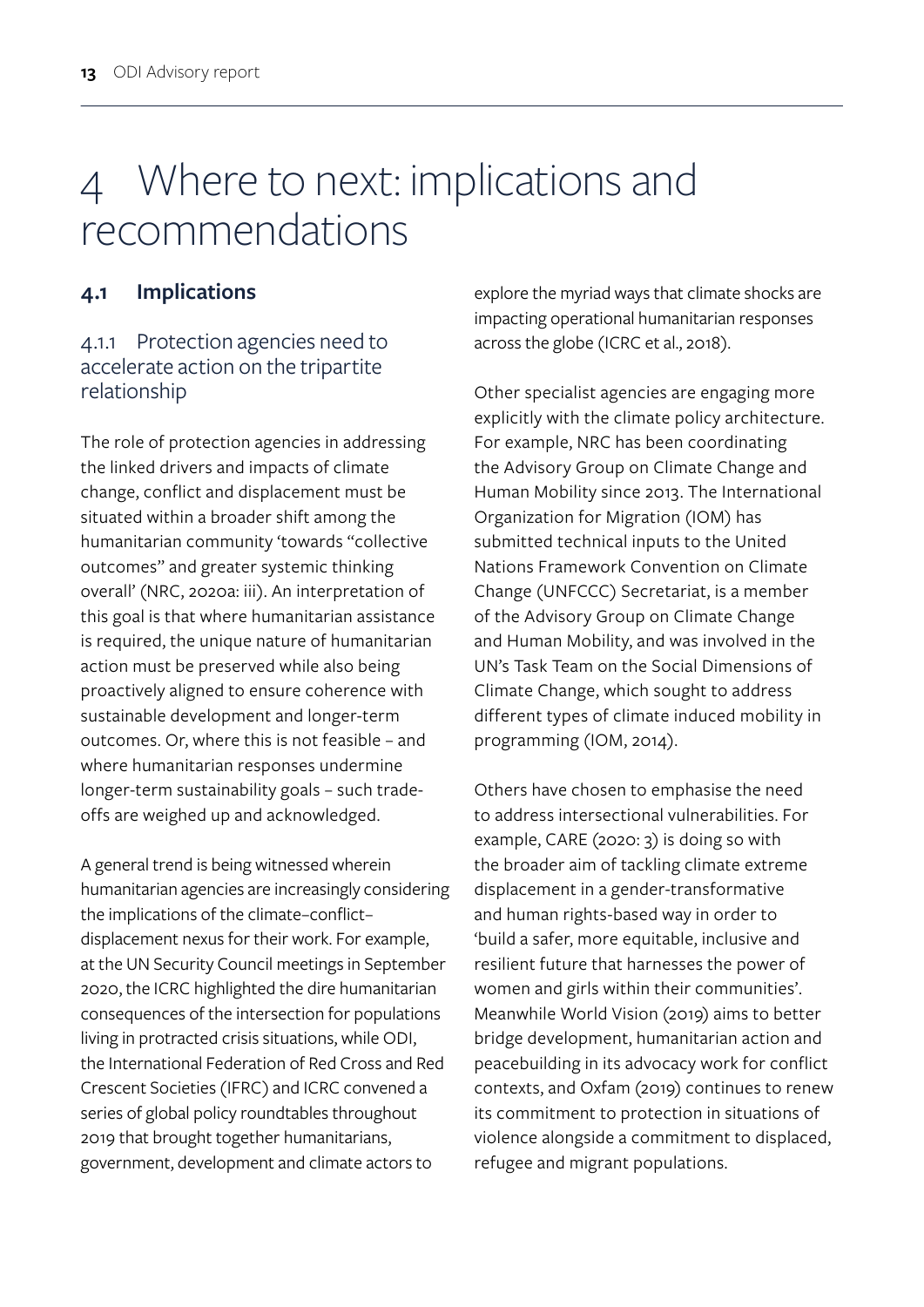Strengthening legal frameworks has been a priority for others. The ICRC (2020c) recently updated its Guidelines on the protection of the natural environment in armed conflict, which 'bring together existing IHL [international humanitarian law] rules that provide specific protection to the natural environment, along with general international humanitarian law rules, including those which govern the conduction of hostilities and rules on specific weapons that protect the natural environment in conflict'. CARE (2020: 5) has also committed to advance 'the legal and international institutional architecture so that it comprehensively addresses climate-induced displacement and provides protections to climate displaced people'.

UNHCR has focused on setting out legal and policy guidance on how displacement from climate change contexts interacts with the 1951 Refugee Convention (UN General Assembly, 1951) and international human rights law. In a recent legal guidance note, UNHCR (2020: 6) stressed that 'People may also have a valid claim for refugee status where the adverse effects of climate change or disasters interact with conflict and violence. These adverse effects may exacerbate violence, or vice versa, and render the State incapable of protecting the victims of such violence, resulting in a well-founded fear of being persecuted for reasons of one or more Convention grounds.'

These efforts are a step in the right direction in relation to the tripartite relationship between climate change, conflict and displacement, but more work still needs to be done. Too often commitments have been made on one or two of the links but not all three. To date there has been little in the way of specific commitments or changes to business models that explicitly address this intersection, or actions targeting the current protection gap associated with climate– conflict–displacement risks. Where movement is required, the climate–conflict–displacement nexus demands that protection gaps are minimised and eligible persons can find and enjoy international protection whether under international refugee law or international human rights law. Where protection and humanitarian challenges remain, efforts should be made to ensure that temporary protection and humanitarian arrangements are in place – taking into account applicable national and regional instruments (see UNHCR, 2018). In short, there is urgent demand for protection agencies to provide guidance and to support measures to address protection and other humanitarian challenges in the midst of such complex contexts of intersecting risks.

#### 4.1.2 Complexities associated with terminology and data need to be addressed

In order to progress from a policy and advocacy perspective, the complexities associated with terminology, language and use of data need to be addressed.

#### **Legal framings and lay terminology matter**

Legal framings, terminology and definitions in regard to forcibly displaced groups can vary enormously, reflecting differences in interpretation and inconsistent responses to the various practical and policy challenges that emerge from different displacement contexts.

Efforts have been made to improve the collection, collation and disaggregation, reporting and overall quality of statistics on forcibly displaced populations, most recently with the adoption by the UN Statistical Commission in March 2018 of the International Recommendations on Refugee Statistics (IRRS) and the International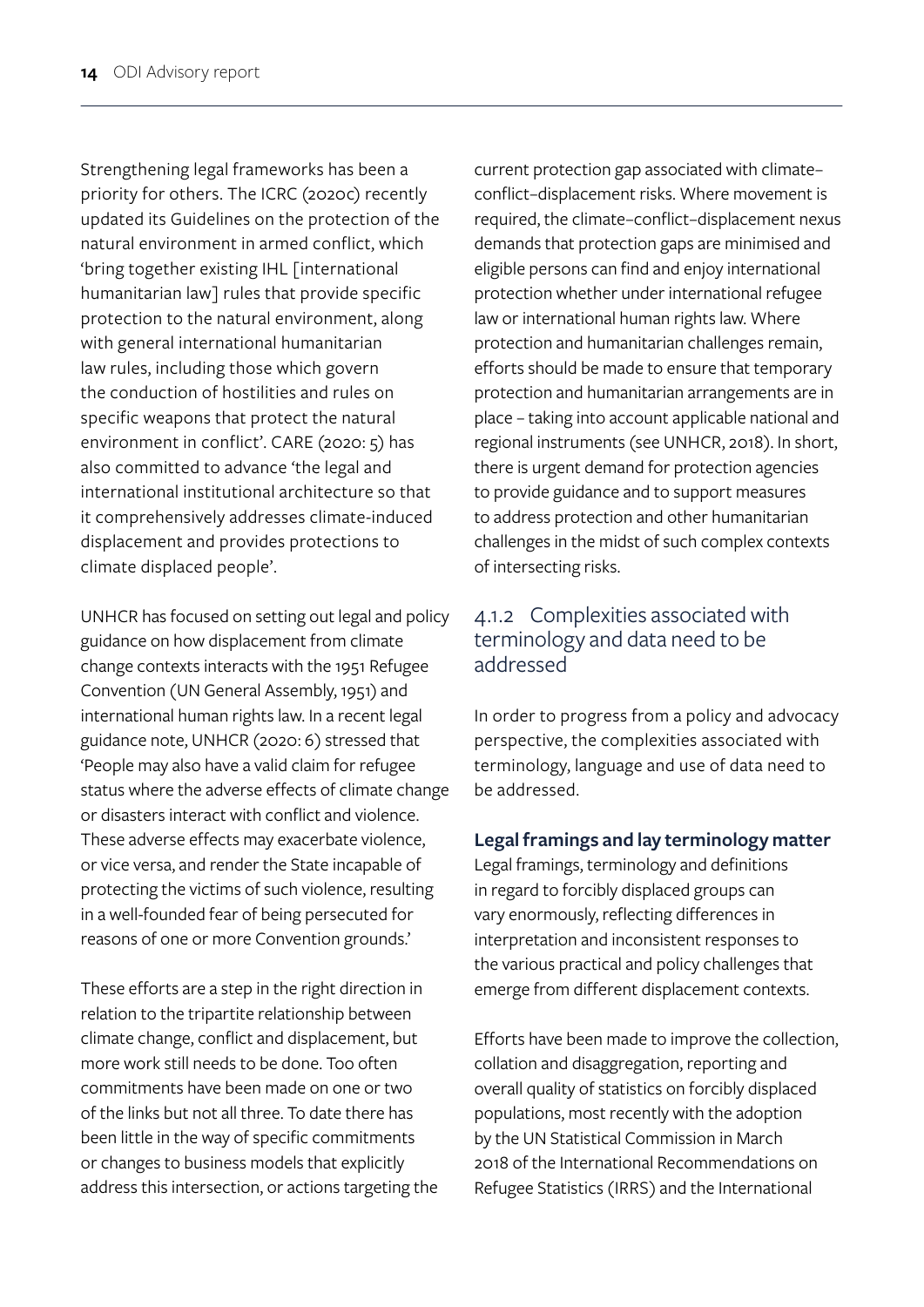Recommendations on IDP Statistics (IRIS). Yet legal framings and consistent use of definitions remain an ongoing challenge in accurately collecting displacement and migration statistics.

Whether those displaced by conflict have been displaced internally (i.e., IDPs) or across an international border (i.e., refugees) they have legal protections under national, regional and international law with legal framings, terminology and definitions that apply to each group set out across regional and international legal frameworks. The Guiding Principles on Internal Displacement (OCHA, 2004) provides a clear definition for IDPs. Those Guidelines have considerable authority, having been recognised by the UN General Assembly as an important international framework for the protection of IDPs. Although not directly legally binding, some states and regional organisations have incorporated them into their binding national laws and policies. However, despite these protections and clarity on legal framings, many displaced by disasters – regardless of whether climate change influenced the hazard event that triggered the disaster – lack adequate legal protection.

Another challenge relates to differences in how 'conflict' is defined, what types of events are recorded in international databases and the sources reporting those events. Some databases only record violent conflict events that result in a certain number of deaths (e.g., the Uppsala Conflict Data Program)<sup>1</sup> or those attributed to violence designated as terrorism (e.g., the Global Terrorism Database).**<sup>2</sup>** When events are compiled, a database might rely only on international media sources, for example, and not include local

language sources. The Armed Conflict Location and Event Data Project (ACLED)**<sup>3</sup>** database collates data on events from a variety of sources and takes a broad definition of conflict that includes violent and non-violent types of events. The upshot is that different definitions of conflict and sources of events and their impacts might mean that some conflict-displacement events are unreported or underreported.**<sup>4</sup>**

Furthermore, as noted previously, not all extreme events are yet influenced by climate change. Often, popular discourse will say a flood or storm was due to climate change, but calling an individual hazard event 'climate change' does not make it so. Better climate change attribution analysis is needed to understand where climate change has influenced a hazard-related disaster and to better anticipate changes in the climate–conflict– displacement nexus in particularly fragile contexts.

From a protection perspective, understanding all the factors that have led to movement can impact the level of legal protection granted to an individual or community (under international or regional legal and policy frameworks). Blaming a disaster and subsequent displacement on climate change may be politically expedient if it shifts attention away from the underlying vulnerability and exposure contexts. It also shifts blame away from poor local governance and resource management – which often are significant factors in why people are not protected against hazard events that have caused them to be displaced, whether seasonal, cyclical or easily anticipated.

Thus, climate attribution analysis (Otto et al., n.d.) might need to be embedded in a more systematic

<sup>1</sup> See https://ucdp.uu.se/

<sup>2</sup> See https://www.start.umd.edu/gtd/

<sup>3</sup> See https://acleddata.com/#/dashboard

<sup>4</sup> See IDMC's database for internal displacement: https://www.internal-displacement.org/database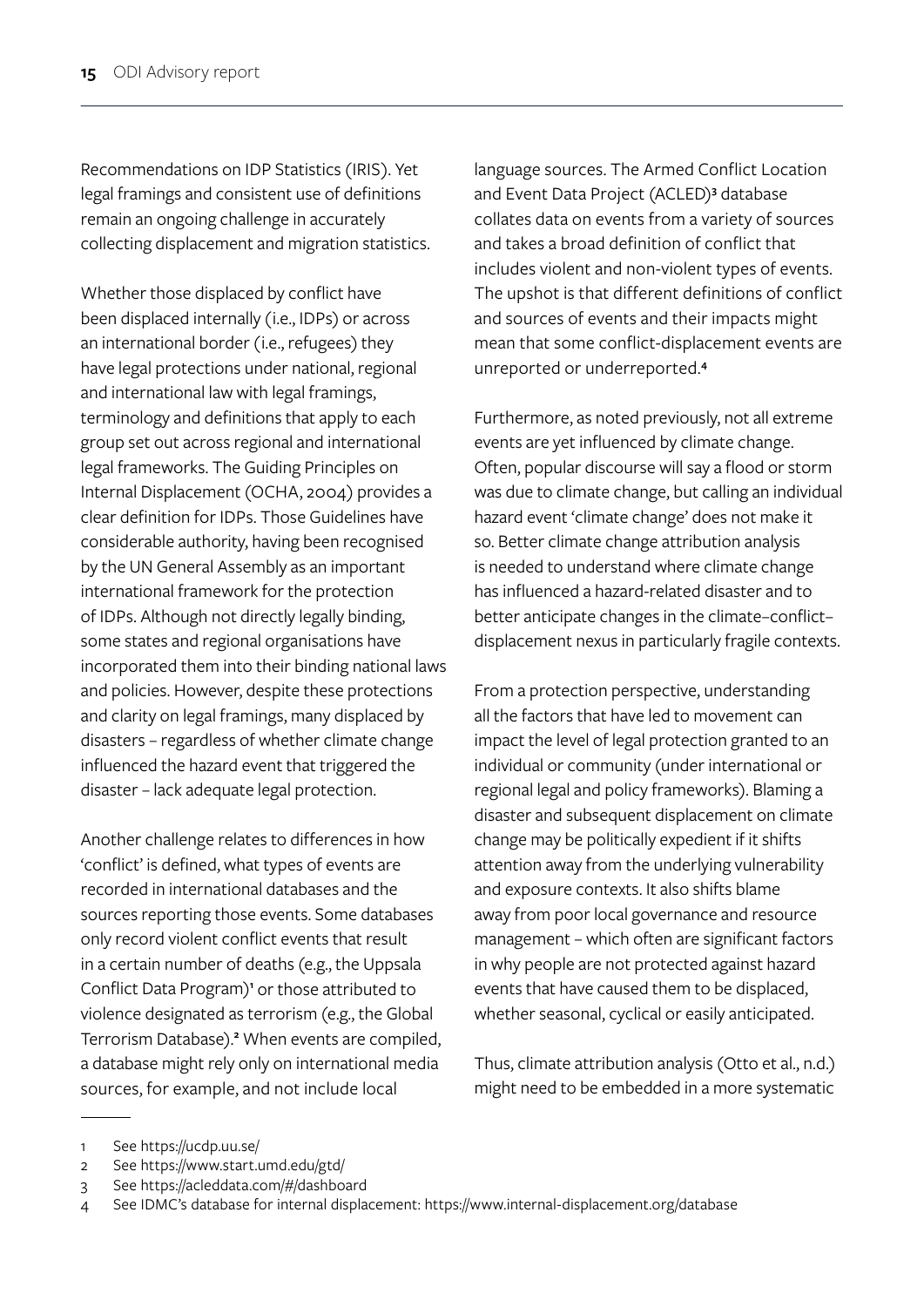assessment of the linked social, economic, political and environmental conditions at the origin of displacement in order to push back and refocus attention on the real roots of the humanitarian problem. For instance, are land and water resources that were once held as customary community property being bought up by elites; are anti-grazing bans being enacted that marginalise those who practice transhumance?

A proper climate change attribution analysis as part of an overall root cause analysis can therefore help inform humanitarian agencies of the extent to which other factors such as human rights abuses and persecution underlie any displacement. It may also provide more robust grounds for seeking legal protections for certain populations when climate change is being used as a political tool to deny them, until legal protections are strengthened for all who might be partially (or fully) displaced by events influenced by climate change. This position is echoed in the UNHCR (2020) document laying out legal considerations when applying international refugee and human rights law to cross-border displacement in the context of disasters, including those influenced by climate change.

#### **Overcoming data limitations**

Specific analysis on changing environmental and climate-related displacements are constrained by lack of data. This is a well-recognised problem, as recently elucidated by IDMC (2020). There is increasing recognition that the compartmentalised nature of displacement reporting – which disaggregates the primary cause for displacements as either conflict- or natural hazard-related disaster (IDMC, 2019) – neglects the complexity of the movement of many individuals and the complex interactions between displacement drivers and triggers, not least where disasters occur in conflict-affected contexts (Peters, 2019).

Data also tends to focus on capturing annual figures of newly IDPs, leaving limited understanding of patterns, duration and fluidity of displacement experiences (IDMC, 2020). To address this gap, longitudinal research is required that combines quantitative data with qualitative life histories. Such methods have been trialled already; methodologies from studies that follow migrants' journeys from Darfur to Europe (see Jaspars and Buchanan-Smith, 2018) could be adapted and applied to new research to better reflect movement patterns resulting from the intersection of climate, disasters and conflict.

The foundational limitations of displacement data also need to be addressed to support the development of insights into links between climate change, conflict and displacement. This includes, for example, continued investment in system dynamics and agent-based models to analyse slow-onset displacement and its interconnected drivers (IDMC, 2019). Such models allow for the testing of how policy responses and long-term investments could determine displacement risk in specific contexts (ibid.). Pragmatically, there is also a need to improve interoperability and coordination among data collectors, and to reach agreement on key metrics and definitions to enable greater insight and clarity on time series data and intersectional implications (ibid.).

Finally, it is critical that climate information is used appropriately and in combination with vulnerability, exposure and mobility information to better project risk profiles in conflict and post-conflict contexts. Only then will it be possible to solicit protection responses to address the conditions that lead to displacement, and to support individuals' choices in whether to stay or leave and to live with dignity wherever they are.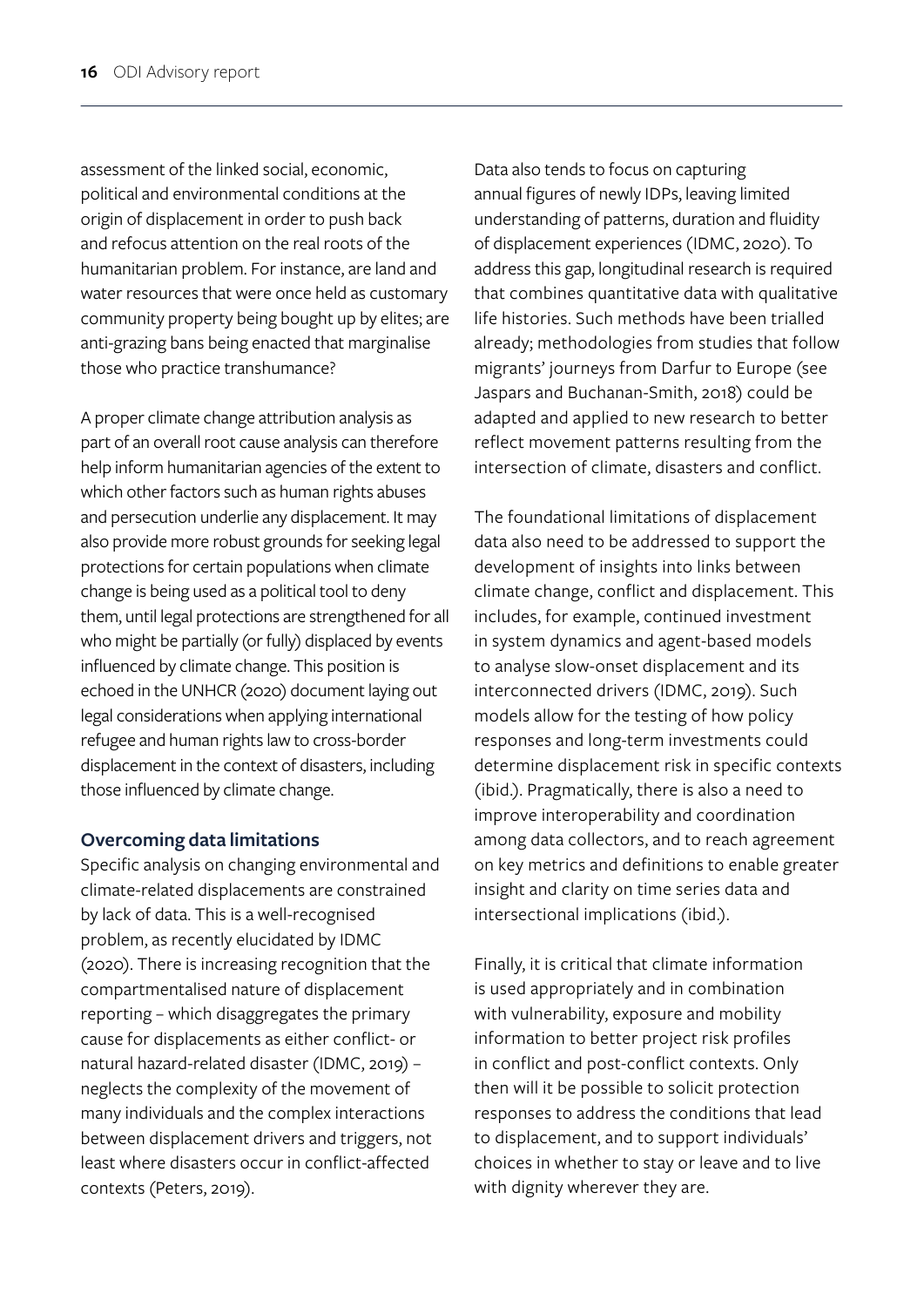#### **4.2 Recommendations**

#### 4.2.1 Advocating to close legal protection gaps

Existing legal frameworks and soft laws need to be utilised to strengthen protection. In addition, further work is required to understand the current and future legal protection gaps for people displaced in contexts where climate factors play a role.

Legal frameworks such as the Kampala Convention (African Union, 2009) and the Protocol on the Free Movement of Persons (IGAD, 2020) are important to bear in mind in advocacy efforts around the rights of and legal protection for individuals fleeing across an international border. Moreover, directing attention to freedom of movement of persons would align with the strategic and technical expertise of NRC and likeminded protection agencies (i.e., displacement and protection of the displaced). Protection agencies' advocacy work should emphasise that there are legal structures and an enabling legal framework in place that can be critical to secure protection for those displaced in a climate change–conflict–displacement context. Furthermore, while not all who move across a border in these circumstances will meet the requirements of the 1951 Refugee Convention (UN General Assembly, 1951), many will, and advocacy should emphasise their legal rights to protection – whether refugee or other human rights protection under international law. In the Africa region, this should include reliance upon the new IGAD Protocol (2020), with its emphasis on 'orderly cross-border mobility and migration' providing a legal framework for movement in the region.

Protection agencies should also consider the importance of encouraging states to comply with their obligations under international law – in particular international refugee and human rights law – to secure the human rights of those on the move both internally and cross-border. This should include reference to international refugee law commitments, the 1951 Refugee Convention (UN General Assembly, 1951), regional frameworks for the protection of refugees and the Guiding Principles on Internal Displacement (OCHA, 2004). Moreover, advocacy work could target governments to demand that they act in solidarity with those states in crisis and those receiving the displaced. All states must be encouraged to step up to their shared and sole obligations, as set out in the Global Compact on Refugees (UNHCR, 2018) and the Global Compact for Migration (2018).

To complement this, international funding will need to be committed to enable humanitarian responses in displacement contexts. The Platform on Disaster Displacement (PDD) will also be an important mechanism here, requiring support to advocate improved regional harmonisation and coordination of protection measures.

Finally, advocacy should steer clear of messages that endorse or dramatise the numbers of people on the move in order to seek to bring about change. Hyper and sensationalist statements about a climate displacement 'crisis' are not helpful and could backfire in terms of securing better protection outcomes through shared global responsibility for refugees. Neutral and nuanced messaging is also key to retaining the position of displacement agencies as principled actors and to prevent further politicisation of the issue.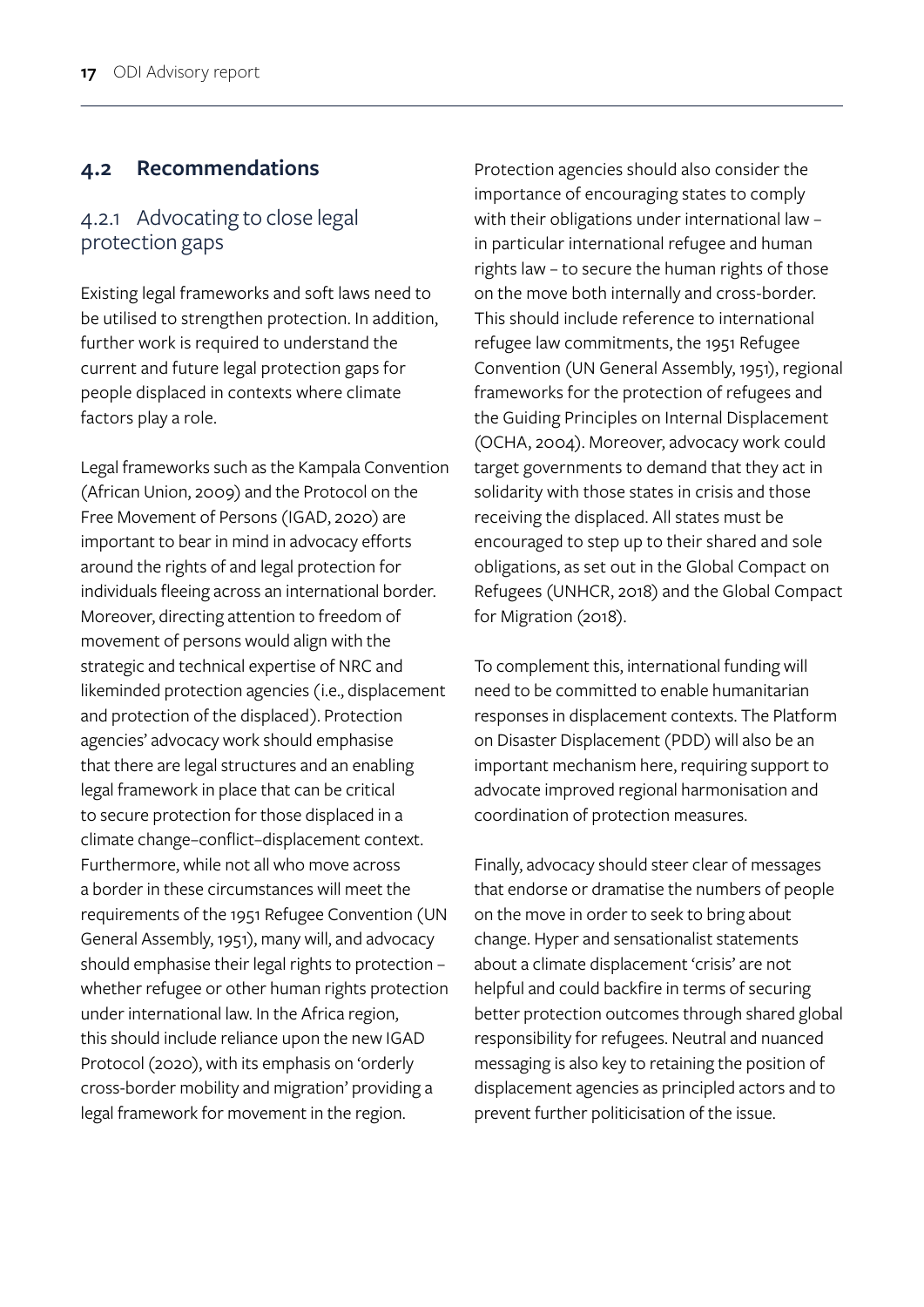#### **Recommendations**

- Protection agencies including but not limited to NRC, DRC, ICRC and UNHCR – could advocate to demand greater clarity around the legal basis for access to a country's territory, whether that be through refugee protection or a form of humanitarian temporary leave. This would build on work already being undertaken by UNHCR that seeks to clarify the scope of existing legally binding frameworks and elaborate on existing regional frameworks of protection to better articulate how each relate and how they can be applied in contexts where climate, conflict and displacement intersect.
- Protection agencies should continue to work in collaboration with the PDD to better understand how the provisions within the Global Compact on Refugees can be upheld that articulate the need to ensure protection and humanitarian support to those forcibly displaced by natural hazard-related disasters (UNHCR, 2018: para. 63). Consideration should also be given to what this means practically given the increasing frequency of climaterelated disasters and in conflict contexts. The provisions state that this should be undertaken in complement with international and regional obligations (UN General Assembly, 2018: para. 51). Therefore, further work is required across protection, climate, disaster and climate cadre to map such obligations in context- and hazard-specific ways to inform contingency and preparedness planning.
- Relatedly, collaborations between protection specialists, humanitarians, National Disaster Management Authorities and human rights organisations – are required to accelerate the ambition to integrate displacement considerations into disaster preparedness strategies and to develop coherent approaches to support those crossing borders due to slow-

onset disaster events, as articulated within the Global Compact for Migration (2018). The Global Platform on Disaster Risk Reduction 2022 is one of a number of high-level conferences that should be targeted to showcase the findings.

- Agencies with effective advocacy and policy advisory work, such as NRC, have a strategic opportunity to support implementation of the recommendations from the UN High-Level Panel on Internal Displacement, which will report to the UN Secretary General at the end of 2021. NRC can take the lead in exploring the extent to which implementation of the recommendations helps to address the tripartite relationship described throughout this report and the remaining gaps that warrant further action beyond 2021. This could be articulated through advocacy efforts as new recommendations to be included in the Panel's progress report.
- Humanitarian agencies should continue to engage with the processes around the Global Compact for Migration (2018), including the high-level International Migration Review Forum. This will help to ensure that climate and disaster displacement considerations are adequately reflected in the follow-up processes of the Compact and that states uphold their commitments that may address some of the protection challenges identified throughout this report. Following on from the UNHCR and nongovernmental organisations' (NGO) meeting on the High-Level Officials' and UNHCR consultations which took place in 2021, engagement in future consultations is critical. Efforts are needed to raise awareness of the new and additional challenges presented by the climate–conflict–displacement intersection and to ensure that states are held to account for commitments made on the legal protection of refugees.
- Finally, NRC is developing its own version of UNHCR's Strategic Framework for Climate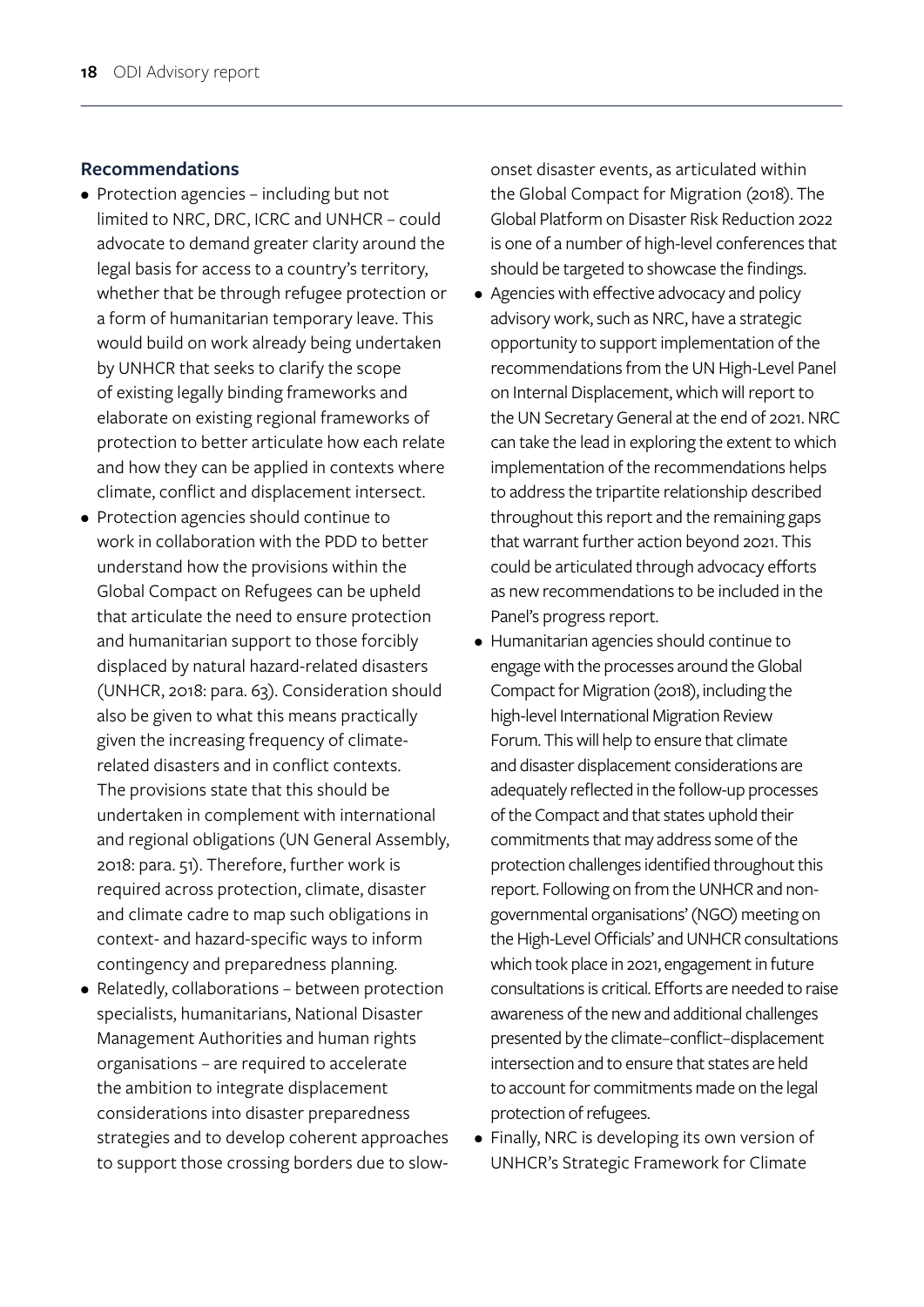Action (UNHCR, n.d.) to steer future policy and advocacy work through its 'Greening the orange<sup>'s</sup> strategy. Efforts from such organisations should be supported internally at the highest levels, and lessons should be promoted externally to encourage uptake and accountability to action from internal and external counterparts. Protection agencies that don't have such strategies or frameworks should consider developing their own, using the NRC and UNHCR examples as a starting point for internal discussions.

### 4.2.2 Close knowledge gaps through new research and improved use of data and terminology

In order to move policy discourse forward, terminology and data limitations associated with the climate–conflict–displacement intersection need to be addressed. Further, new evidence needs to be garnered to support a broader understanding of the displacement and protection implications of linked climate and conflict risks across a more diverse set of contexts.

#### **Recommendations**

• Humanitarian, climate, peace and disaster specialists should be vocal in their backing of IDMC's advocacy efforts which call for improved interoperability of displacement data sets, and coherence in definitions and key metrics. With regards to the former, collaboration with the United Nations Office for Disaster Risk Reduction (UNDRR) could be useful as its Global Risk Assessment Framework (GRAF)**<sup>6</sup>** aims to improve interoperability, as do the efforts of the Scientific and Technical Advisory Group

(STAG). Furthermore, agencies such as the NRC could consider revisiting the mixed migration terminology, to refine understanding and classification of the various reasons for forced population movements (NRC, 2020a).

- Protection agencies should publicly commit to implement the recommendations of the Expert Group on Refugee and Internally Displaced Persons Statistics (EGRIS),**<sup>7</sup>** which publishes regularly on how to improve statistics on IDPs and refugees. Most recently this has included a set of international recommendations to improve statistical analysis (EGRIS, 2020). Agencies such as NRC could consider becoming a member of the EGRIS Steering Committee alongside Norway and IDMC (and/or part of the sub-groups which shape the work of EGRIS). Together the protection-focused agencies could then call for integration of nexus issues into future work planning processes, from which new insights on collating, monitoring and analysing displacement data will derive.
- New research is required by ODI, IDMC and national research institutes that takes a longer-term perspective (at least three years) on tracking the multifaceted drivers of displacement in contexts where climate change, conflict and displacement interact. Ground truthing findings with the lived experiences of communities affected by this tripartite relationship will be critical in order to strengthen the evidence base for policy and advocacy. By pooling financial resources, protection agencies could commission mixedmethods research which offers potential to reveal novel insights on displacement trends. Case-specific evidence is also required to better articulate and validate the causal

6 See https://www.preventionweb.net/disaster-risk/graf

<sup>5</sup> This project is aimed at developing an NRC strategy for greening/sustainability and an organisational response to climate change.

<sup>7</sup> See https://ec.europa.eu/eurostat/web/expert-group-on-refugee-statistics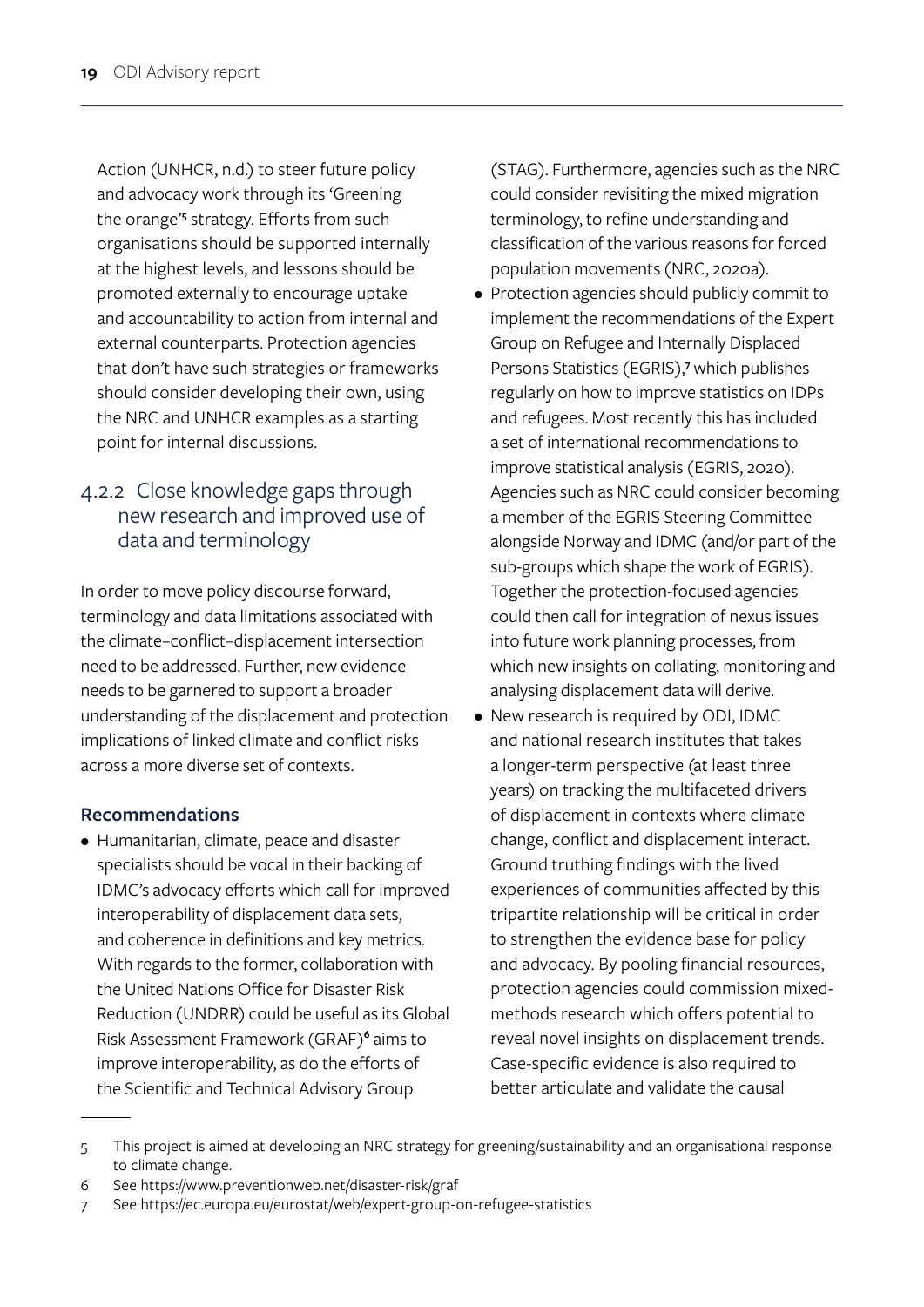mechanisms, drivers and triggers through which changes in climate change, conflict and displacement patterns manifest in a sub-set of priority countries. Taking heed of recent criticism (see Peters et al., 2020), priority should be given to contexts that are beyond those routinely studied (i.e., contexts beyond the Sahel and the Horn and East Africa such as Somalia and Sudan).

- Agencies such as NRC, UNHCR, DRC, ICRC and IOM could establish collaboration agreements with climate, conflict and peace specialists.
- The collaborations should oversee exploratory research involving multi-disciplinary teams who specifically intend to broaden and deepen the analysis of displacement incidence and trends, with a view to generating novel insights to inform protection priorities for research, policy and advocacy. The teams should be open to revisiting the conceptualisation of climate and conflict as drivers and triggers of displacement over different temporal scales, given that climate impacts rarely fall neatly into one of these two categories.
- Protection agencies can use their partnerships with meteorological organisations – such as NRC through Norwegian Capacity (NORCAP) and the ICRC through the Red Cross Red Crescent Climate Centre – to examine the relative attribution of climate change to an event that has contributed to displacement, and to push back or strengthen the empirical evidence base in situations where climate change is being used to deny legal protections. This should inform subsequent policy and advocacy messaging to the UN Security Council and related UN forums (discussed further below). A guidance note should be produced that synthesises the findings from the NRC and ICRC experiences to encourage improved technical accuracy in protection agencies' use of language related to climate change.
- NRC and the ICRC should lead the way in experimenting how climate change attribution analysis can be integrated in existing organisational tools and methods used by protection agencies to understand complex interactions which shape individual contexts. The lessons from such efforts should be documented and shared with humanitarian and protection agencies, with the aim of embedding climate change attribution analysis into overall root cause analysis processes and systems dynamics modelling (used to identify displacement drivers and the severity of impacts (IDMC and NRC, 2015). As there is no single approach to undertaking climate attribution analysis, support will be required from a climate service provider (e.g., meteorologist or climatologist). Protection agencies should see this as a first step towards establishing formal partnerships with climate science expertise.

### 4.2.3 Strengthen the quality of discourse by brokering new partnerships for policy and advocacy engagement

Protection agencies have a role to play in grounding truth about displacement and protection gaps and successes, and in ensuring that future policy and advocacy discussions are robust, pro-poor and pro-mobility. To do this, there is a need to engage in the emerging networks dealing with nexus issues, formal initiatives such as the Climate Security Mechanism, and partnerships such as that between ICRC and ODI that have already garnered regional insight into the implications (see Peters and Mayhew, 2019). This will require protection agencies' commitment to bridge climate change, disaster, conflict and displacement specialists, either by enhancing in-house technical capacity or by establishing the necessary partnerships to access such expertise. Only through multi-disciplinary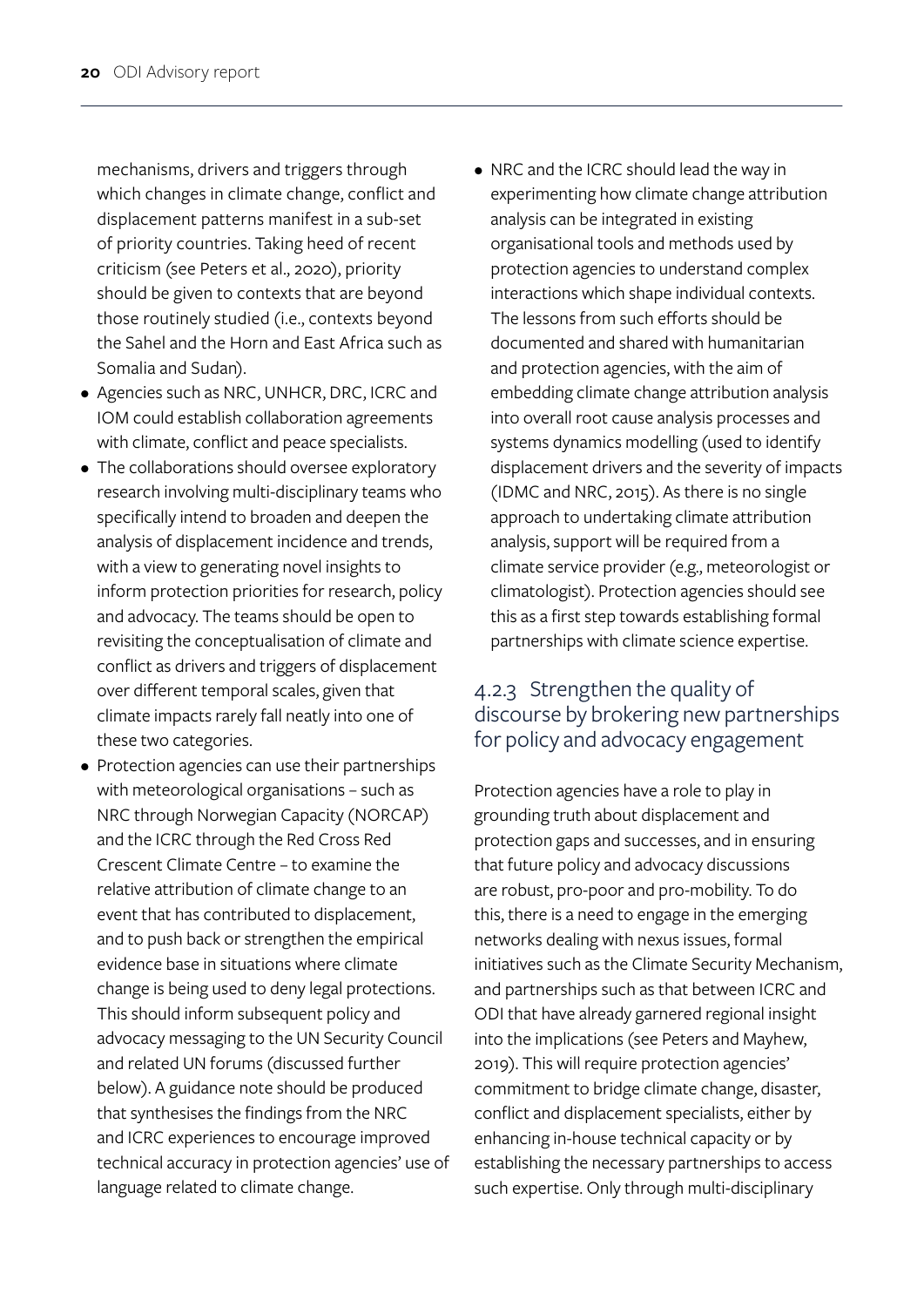and cross-sectoral teams will it be possible to design and deliver suitably nuanced policy and advocacy strategies on this intersection and integrated operational programmes.

#### **Recommendations**

- As an intentional advocacy approach, humanitarian agencies could explicitly and implicitly push back on the securitised framings of climate change. They should redirect attention to the humanitarian impacts of the intersection, focusing on attainment of rights and the varying protection needs of displacement-affected people in a changing climate, in contexts of violence and conflict. This could entail greater engagement with UN Security Council members through, for example, Norway's membership in 2021–2022 on issues such as humanitarian access, climate and hunger, protection of civilians, and 'displacement linked to extreme weather events [which] may worsen the risk of conflict' (NRC, 2020b).**<sup>8</sup>** Building on the work of the Group of Friends on Climate and Security, NRC could work with Norway, Ireland, Mexico, the United Kingdom and other supportive states to bring attention to the nuances of displacement related to this intersection (ibid.). In collaboration with ICRC and the PDD, technical briefings to UN Security Council members on the climate–conflict–displacement nexus must also be supported. It is also important to recognise the increasing attention this issue is receiving from across UN agencies and international organisations that could partner on the topic, including, for example, the United Nations Office for the Coordination of Humanitarian Affairs (OCHA), UNHCR and IOM.
- The PDD, as a state-led consultative process, should be promoted more strongly within the

three monitoring mechanisms of the UNFCCC, the Sendai Framework (UNISDR, 2015) and Agenda 2030 (UN, 2015a). This could be achieved by establishing robust accountability processes for state and non-state actors to uphold commitments to protection actions. By doing so, protection agencies could help the PDD to strengthen its place as a unifying platform to ensure the needs of the displaced are coherently addressed across all three frameworks as well as other spaces. Furthermore, through advocacy work, protection agencies should support lessons from the PDD's active engagement in each of these three processes to be applied through systematic engagement with the UN Security Council and other conflict-, peace- and security-related convening forums where displacement is currently cited but requires more robust and nuanced engagement by displacement specialists. This would include the 2022 Munich Security Conference, among others, for example.

- Protection agencies could consider formalising a range of new strategic partnerships as avenues to explore, champion and close knowledge gaps on the climate–conflict–displacement nexus in the climate and disaster space. This could include, for example:
	- o offering technical support as a capacitybuilding partner to the Paris Agreement implementation processes (UN, 2015b), including for selected countries through the Nairobi Work Programme and as a Non-Party Stakeholder at the Conference of Parties, to champion protection issues in the climate space
	- o engaging the global STAG and regional equivalents such as the Africa STAG (AfSTAG) to encourage the inclusion of protection issues in their advisory work

<sup>8</sup> This is in line with an internal, unpublished briefing note (NRC, 2020b).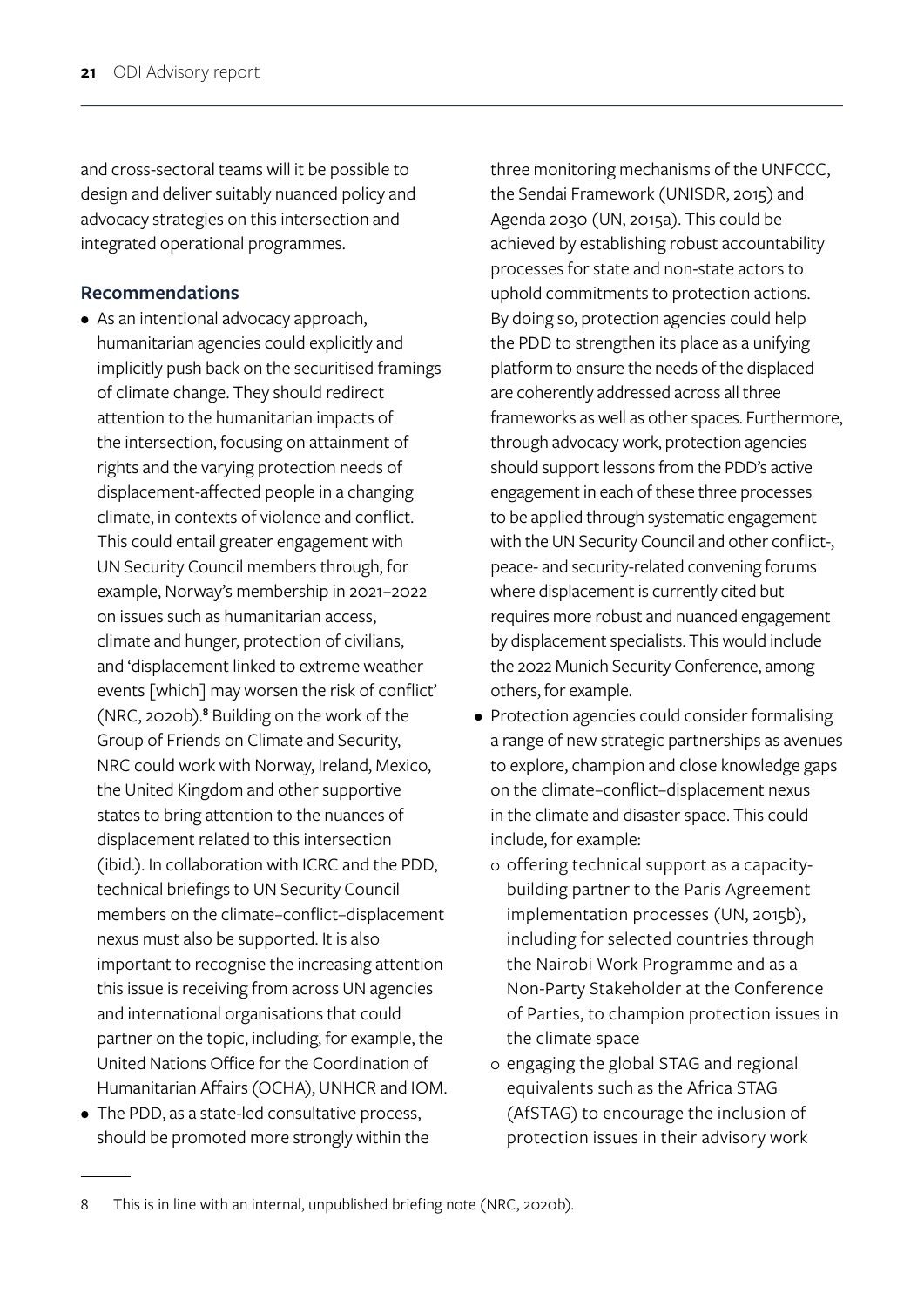with states. This could help to increase discussions on displacement and protection issues in conversations with National Disaster Management Authorities and civil protection entities that are implementing the Sendai Framework (UNISDR, 2015)

- o helping to lay the foundations for greater inclusion of protection issues within the Sendai Framework monitoring process – a mechanism managed by UNDRR that allows governments to report on their progress and identify areas of weakness for further investment. This should be accompanied by sessions specifically on the displacement and protection implications of increased climate-related disaster risk, including in conflict contexts, as part of the upcoming Regional Platforms for Disaster Risk Reduction and subsequent Global Platform on Disaster Risk Reduction 2022.
- Following a session at the 75th UN General Assembly on the humanitarian impacts of climate–conflict–environmental risks, a range of ambitious proposals for action were proposed to which protection agencies could play a contributing role:

*The task of reforming the humanitarian sector to adequately address the links between climate change, environmental degradation and conflict, and the potential for humanitarian aid agencies – both via in situ operations and via their broader operations and supply chains – to contribute to solutions requires an international action plan with governments' political backing and involvement, coordination at the United Nations level, and active participation by public and private humanitarian agencies. The scope of ambition and multi-stakeholder involvement should be similar in scope to – for example – the five-year Lima Advanced Work Programme* 

*on Gender and Gender Action Plan in the UNFCCC process. The UN Secretary-General should consider reporting more regularly and comprehensively to Member States on the impact of climate change in a multi-risk context, and devise a Climate, Environment and Conflict Action Plan. This would require cross-agency and multi-stakeholder participation at the UN High Level Political Forum, given its relevance across the Sustainable Development Goals*  (Peters and Dupar, 2020: 11–12).

To take this forward, a set of willing and likeminded protection agencies could devise a strategy for how the suggested Climate, Environment and Conflict Action Plan can be scoped further. And, if there is sufficient willingness and engagement from key stakeholders, the Action Plan could be drafted, adopted and subsequently implemented. Of course, this would need to be part of a multi-year ambition, involving all key stakeholders across government and non-government entities.

• Finally, protection agencies should actively seek to ensure that the language, terminology and discourse employed (when implementing the recommendations proposed in this report) do not replicate or reinforce the misrepresentations or oversimplifications identified throughout this paper on the complex interactions between climate change, conflict dynamics and displacement outcomes. This could be a difficult balance to achieve, given that internal advocacy will also be required to justify why this intersection requires dedicated attention by protection agencies. The normative way to do this is to seek to demonstrate that a topic is distinctly 'new' and possibly even has existential qualities. Taking a more nuanced approach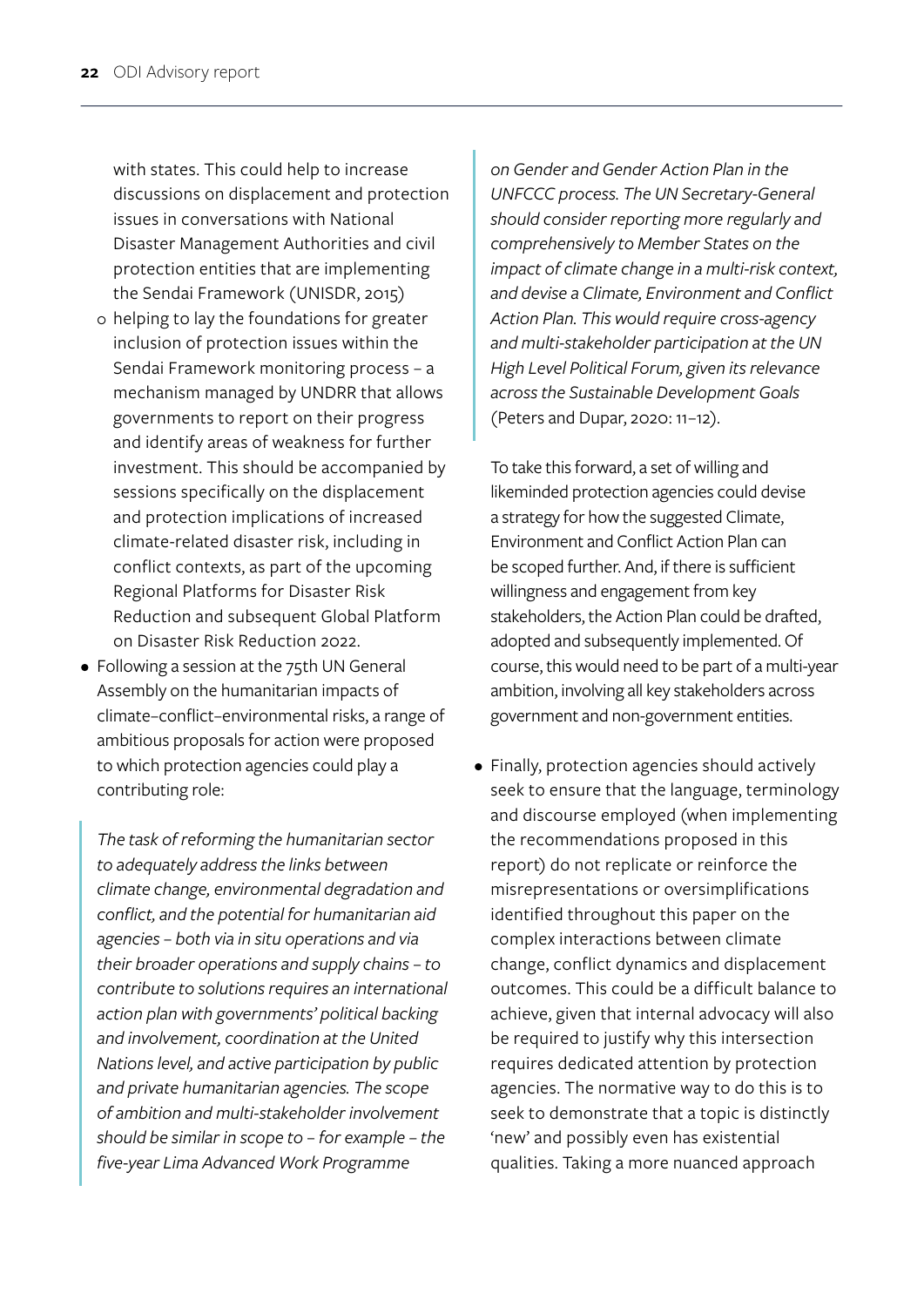• is particularly pertinent for agencies such as NRC, for example, as it considers the climate–conflict–displacement intersection in the design of its 'Greening the orange' advocacy strategy and its 2022–2025 strategy development process.

#### 4.2.4 Sectoral responses that support humanitarian and climate ambitions

The shortcomings of taking a purely humanitarian approach to addressing repeated and protracted crises and displacements have been well documented (IDMC and NRC, 2015; Peters and Lovell, 2020). The Democratic Republic of Congo and Nigeria are cases in point. Over two decades of humanitarian responses to immediate impacts led to the realisation that a broader constituency of actors is required to address underlying drivers of displacement (IDMC and NRC, 2015).

Humanitarian actors have already been undertaking work around long-term solutions in livelihoods and food security, and they often work with governments to assist in building durable solutions that can reduce the risk of displacement when either rapid- or slow-onset hazard events occur. However, building climate resilience is not only about helping people build capacity to respond to and recover from today's disasters that have contributed to their displacement (a humanitarian perspective); it is also about ensuring that whatever long-term solutions are proposed – whether these be around housing and livelihoods or other sectoral-based interventions – are more climate resilient (a climate resilient development perspective).

There is more common ground between humanitarians, specialist protection agencies and climate actors than is currently being exploited. To elucidate, as discussed previously, when hazard events trigger a disaster that displaces people, it is frequently because of underlying socioeconomic, political and environmental vulnerabilities. These same vulnerability factors influence how resilient individuals are to climate variability and change. Although the intersections are grossly underresearched, we know that these same vulnerability factors (weak governance, unequal access to services, systemic political marginalisation, etc.) often feature in conflict analysis (Harris et al., 2013; Peters, 2019). Thus, sectoral interventions that seek to achieve combined humanitarian, climate and protection outcomes are not only feasible (given the linked vulnerability drivers), but they will be increasingly necessary, as climate change becomes a more direct driver of displacement in the absence of mitigating actions and given what we know about the complex interactions between climate–conflict– displacement risks.

A varied selection of sectoral examples are provided below, although the recommendations necessarily avoid naming specific agencies to take these forward (as this is heavily contextspecific). We recommend, therefore, that UN Country Teams in collaboration with protection agencies present within a given context take each recommendation as an illustration of what can be done. Country-specific action plans could then be devised to ensure that sectoral interventions consider how combined humanitarian, protection and climate outcomes can be achieved through adjustments to current approaches.

#### **Recommendations**

• Climate resilient adaptation needs to be mainstreamed into humanitarian and protection agencies' interventions that have multi-year lifespans in conflict contexts. For example, one of NRC's strategic response areas has been to provide shelter to those displaced, including 'facilitating access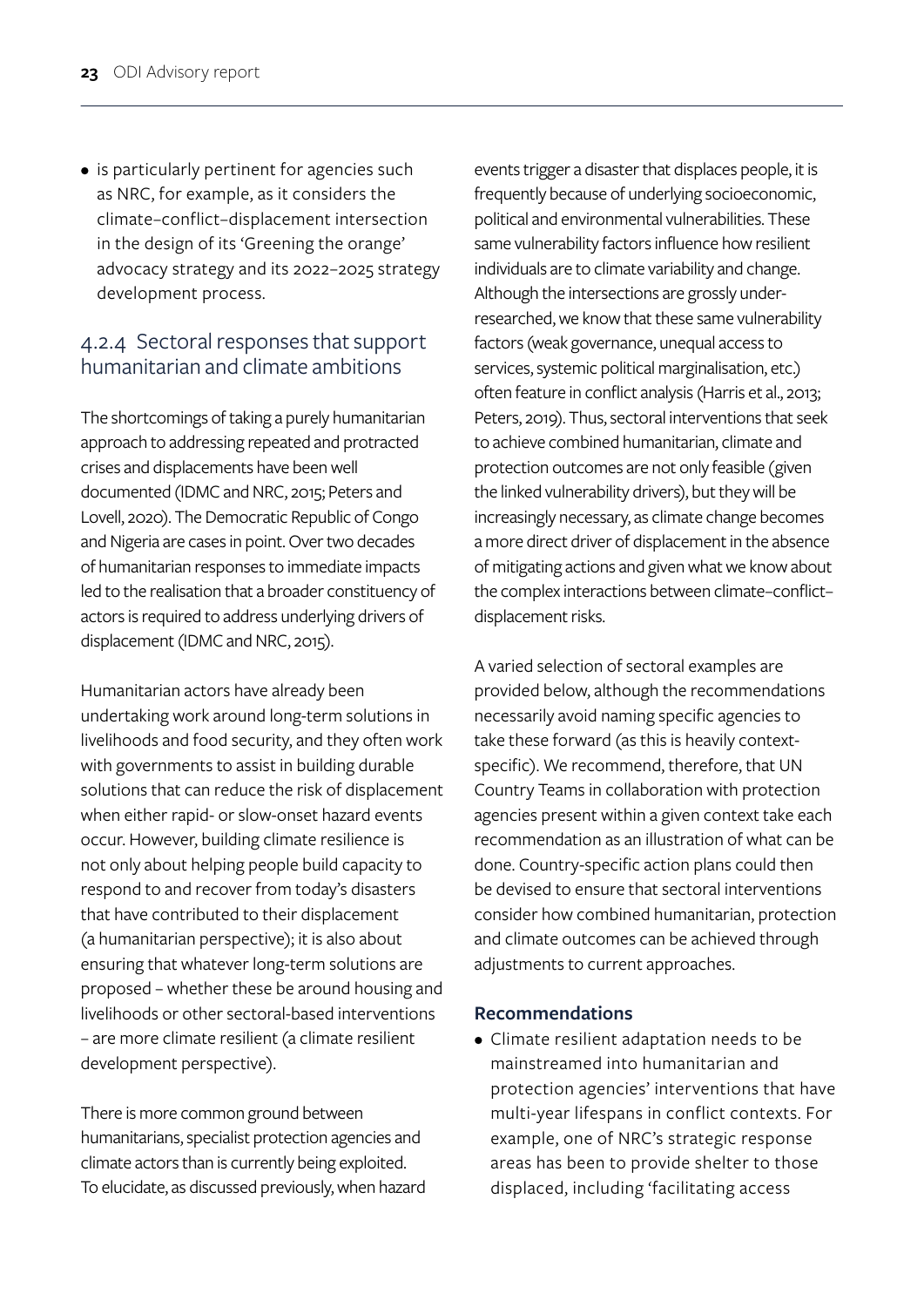to homes and communities, … housing reconstruction and to integration by increasing the local housing stock' (NRC, 2019a: 7). Whether retrofitting existing stock or building new shelters or houses that are likely to last years, agencies such as NRC need to construct shelters that are multi-hazard resistant, but particularly against the hazards that are most common to a particular area and that are being exacerbated by climate change.**<sup>9</sup>** Building houses that are not reparable increases the risk of people being displaced again.**10** In short, any shelter that is likely to be used for more than a few months needs to be designed to be multihazard and climate change resilient.**<sup>11</sup>**

- Related to the above, facilities for settlements (e.g., water, sanitation and hygiene (WASH); electricity; health care services and facilities, and schools) need to be designed to withstand hazards, including those that are climaterelated. This is particularly pertinent for camps, for example, in terms of ensuring that latrine placement and design enables adequate soak pits and that these are away from water points. WASH platforms can be raised to protect facilities against future flooding, and water supply and quality need to be considered as they shift with the seasons (see Akhter et al., 2020; and Krishnan, 2020, for example).
- When working on issues related to food security, NRC has a goal of 'promoting climate smart agriculture production practices to reduce the risk of production loss due to the adverse effects of climate' (NRC, 2019b: 14); and other agencies have similar goals. Such an approach is desperately needed, whether it is facilitating access to more drought- or flood-tolerant seed varieties or promoting a 'One Health' approach to livestock systems. Humanitarian agencies should continue to strengthen their work in this area and in working relationships with organisations like Mercy Corps, the International Livestock Research Institute (ILRI) and others in the Consortium of International Agricultural Research Centers (CGIAR).**<sup>12</sup>**
- Moving beyond cash, humanitarian agencies' use of mechanisms such as shock-responsive social protection would be worthwhile as an avenue to pursue linked to humanitarian, climate and protection outcomes. Shock-responsive social protection**13** can minimise negative shock impacts, including crisis as a result of conflict-/ climate-induced displacement, and can reduce the need for separate humanitarian responses over the long term. Advocacy should promote the inclusion of displaced persons into national social protection systems where possible.

- 11 See, for example, the 'Sheltering from a gathering storm' project on climate resilient shelter designs at https:// www.i-s-e-t.org/sheltering-from-a-gathering-storm
- 12 See https://www.cgiar.org/
- 13 Shock-responsive social protection is about how social protection systems can scale up to respond to shocks in low-income countries, and fragile and conflict-affected states. See more at https://www.opml.co.uk/projects/ shock-responsive-social-protection-systems

<sup>9</sup> For instance, in many areas, heat waves and extreme heat are causing significant health problems; those in informal housing suffer particularly as poorly ventilated and insulated homes exacerbate heat stress and stroke. Where severe storms occur and/or are projected to increase because of climate change, shelter design needs to ensure that the homes can protect people and their assets, withstand damage, and that materials for repair are readily available and affordable.

<sup>10</sup> If a home is being built in an area where flood risk is increasing, home plinth height should be raised to keep flood waters out of the house, and a second floor and/or flat roof considered (dependent on local climate conditions and culture) so that people can move assets like seeds, livestock, etc. up and away from flood waters; earthen floors can be replaced with brick or concrete as they withstand floods better.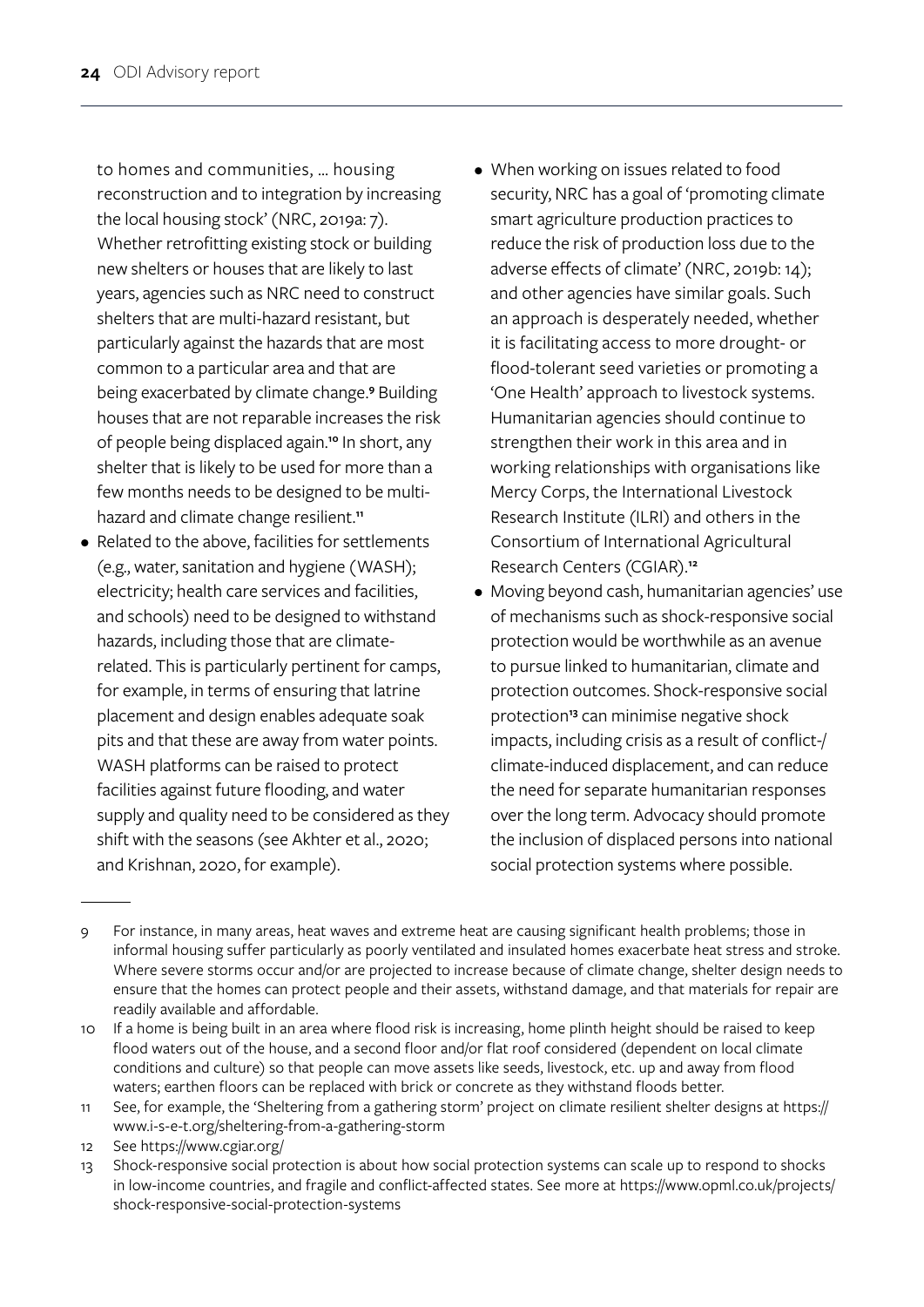More broadly in crisis and non-crisis settings, comprehensive social protection responses to address climate-related hazards are required which actively incorporate the promotion of social cohesion between displaced and host communities within their approaches. The benefits of managing climate risks through social protection can include reducing vulnerability and negative coping strategies, providing a steppingstone towards climate resilient livelihoods, and supporting inclusive disaster preparedness and response (FAO and RCCC, 2019). From a protection perspective, effective social protection mechanisms can help realise the economic rights of the most vulnerable and can enhance economic empowerment to increase community resilience against climate and conflict shocks.

- More focus is also required on advocating the financial inclusion of crisis-affected people in order that they can sustain their livelihoods and rebuild their lives. This includes advocating access to bank accounts, credit and other mainstream financial services for displaced populations in order to pave the way to self-reliance and economic independence. Protection agencies should join forces to advocate at a global level for improved financial services for displaced groups in host communities. At the same time, advocacy should recognise the need to enhance humanitarian support to host communities who may also be impacted by conflict-/climate-related crises. Messaging should be built on a clear evidence base, demonstrating the benefits of servicing refugees and enabling them to overcome policy constraints and access barriers.
- Whilst addressing the long-term economic needs of those affected by the interplay of climate, conflict and displacement, agencies can advocate and facilitate social cohesion

between displaced and host communities in conflict-/climate-triggered displacement crises through shelter projects. Protection agencies should identify strategic advocacy partners including development and peacebuilding actors in a sub-set of priority locations as pilots. Building cohesive societies starts by responding to the needs of the displaced and host communities, and making host communities aware of the potential benefits of migration on their lives and societies. Developing a set of test cases for greater cross-disciplinary/sectoral engagement would provide useful examples for others in this field.

- Finally, despite the evidence on the magnitude of climate-related disaster impacts in conflict contexts, disaster risk reduction adapted to conflict and post-conflict contexts is negligible (see Peters, 2019). Humanitarian agencies with specialisms in conflict and peace, in collaboration with development counterparts specialising in disaster risk, should design and deliver genuinely conflict- and displacement-sensitive disaster risk reduction interventions. These should be documented through robust empirical research to fill a much-needed niche on the climate–conflict– displacement intersection. It is also worth noting that the National Disaster Management Authorities in many countries (not the Ministry of Climate Change/Ministry of Environment) continue to deal with sudden-onset climate and other natural hazard events, and thus their engagement remains critical to address the current and near-term risks from this intersection.
- Relatedly, there is a need for protection agencies to join the Risk-informed Early Action Partnership (REAP) to champion displacement issues within early action and to enhance REAP's ambition of 'making 1 billion people safer from disasters by 2025' (REAP, 2021: 1). Specifically, protection agencies could encourage REAP to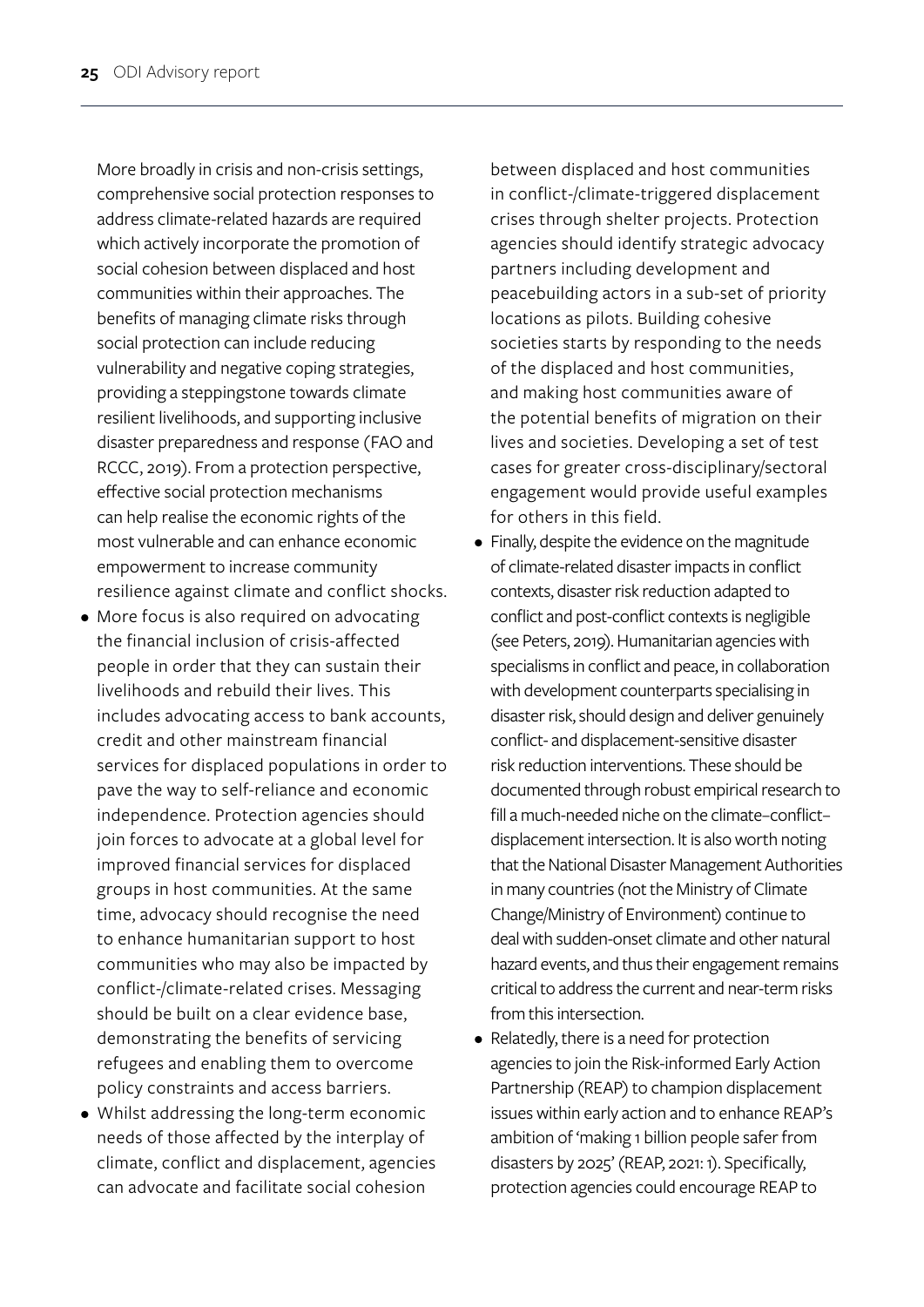conceptualise 'safer' as instrumentally including issues of displacement and the intersection with climate-related disasters in conflict contexts. As an intermediary or alternative step, the ICRC could harness the IFRC's current membership to increase inclusion of protection and displacement issues.

## 4.2.5 Getting one's own house in order: greening operations

Finally, in order to ensure humanitarian agencies take responsibility for their own carbon emissions, commitments are required to 'green' operations, to set targets for emissions reductions and to ensure robust monitoring processes are in place for tracking the environmental footprint of our actions.

#### **Recommendations**

• The ICRC has committed to reducing its greenhouse gas emissions by at least 50% by 2020 (compared to 2018 levels) (ICRC, 2021), while NRC has committed to becoming carbon neutral in its 2030 ambitions (NRC, 2021). Both are worthwhile ambitions that will require significant changes to operations, strategies and approaches. Other humanitarian and protection agencies should follow suit with similar commitments, including becoming signatories to the Environmental Charter for Humanitarian Organisations (ICRC, 2021). A clear internal advocacy and awareness-raising

- campaign will need to be developed and rolled out within ICRC, NRC and any agencies making similar commitments to ensure staff understand what this means in practice and are motivated to make changes in their personal as well as professional decision-making processes to reduce carbon emissions.
- Beyond a headline commitment towards greening operations, each agency's department or programme area will likely need to develop implementable Plans of Action in line with set minimum standards. Agency-specific 'green' targets could be set as part of a longer-term pathway towards truly climate compatible and environmentally sustainable relief. Establishing an environmental footprint baseline and tracking progress to which departments and programmes are held accountable in annual reports would be a good starting point.
- Beyond this, further consideration is required around greening supply chains, prioritising ecofriendly suppliers, shifting to renewable energy technologies and the environmental impact of all operations globally (Peters et al., 2020). It is strongly recommended that this is not a solo endeavour, but that protection agencies work with a broader constituency of humanitarian agencies and/or establish pro-bono arrangements with eco-friendly private-sector partners that have already made headway in this regard and can offer templates and processes which can be adapted to suit different business practices, norms and structures.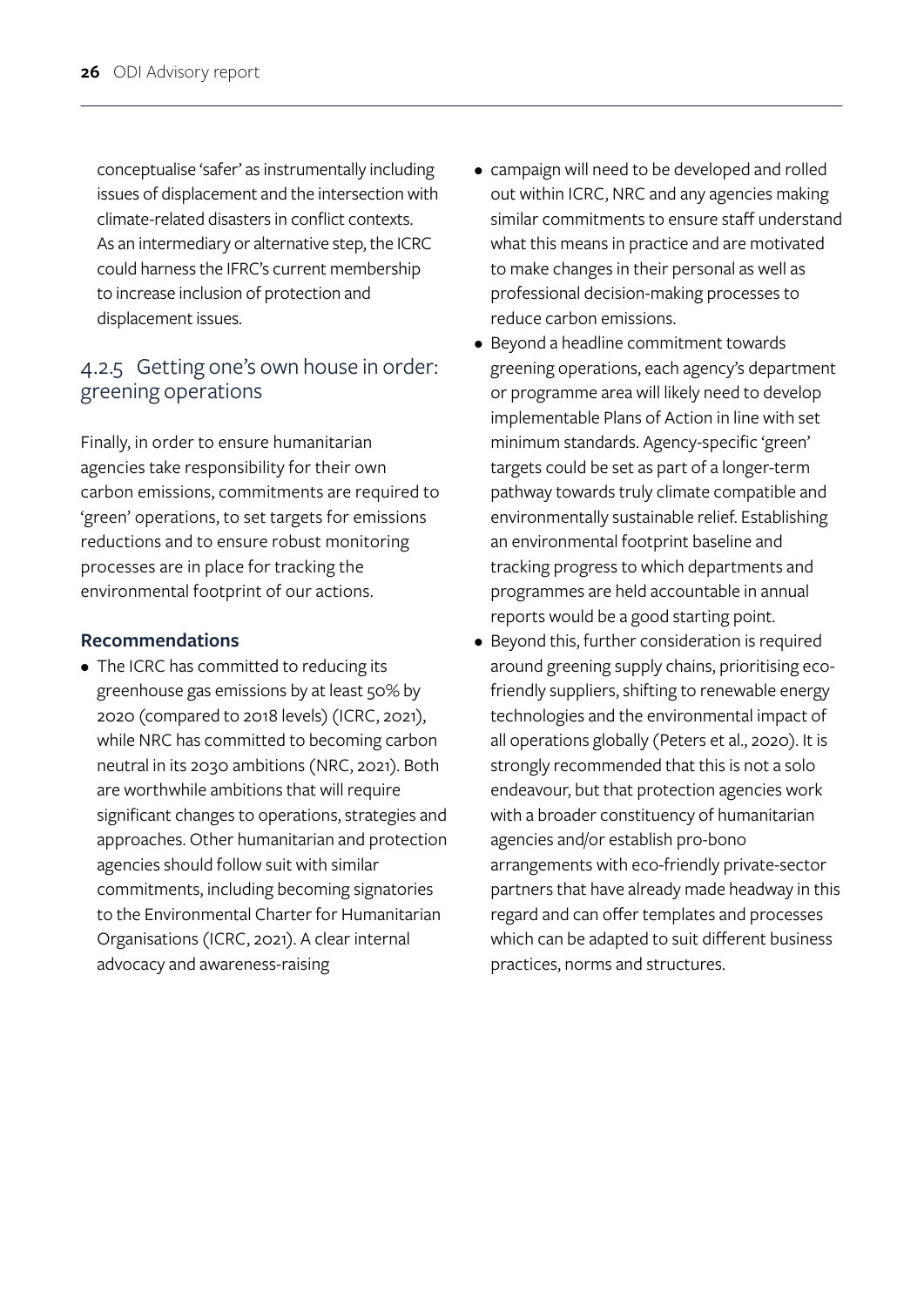# 5 Conclusion

Protection agencies are at a crossroads. Dealing with climate change could exacerbate current trends where displacement drivers and triggers are treated separately – as has been seen with the separation of work on conflict displacement and disaster displacement. Alternatively, this crossroads could be seen as an opportunity to enhance our understanding of the complex interactions between displacement drivers and triggers. The different temporal impacts of climate change currently mean that it is considered as both: a displacement driver in terms of longer-term underlying climate and environmental stress, and a displacement trigger with regards to sudden-onset climate extremes such as flooding.

The interconnectivity between climate change, disasters, environmental degradation, conflict and displacement is of growing concern for policy, advocacy, research and operational agencies. This reached the highest levels of decision-making in 2020–2021, featuring on the agenda of the UN General Assembly and UN Security Council. Indeed, the UN General Assembly and the UN Security Council have discussed these new pressures in relation to the capability of the humanitarian system to respond, but they concluded that the collective system (encompassing humanitarian, development and climate actors) is largely underprepared for current crises and future trajectories of risk.

Decision-making and action on the complex interactions between climate change, conflict and displacement are impeded by the fact that the specific causal mechanisms by which changes to one variable affect another are insufficiently developed. Moreover, detailed context-specific

or comparative analysis remains challenging due to improper climate change attribution to events and inconsistencies in defining conflict events, along with foundational limits in displacement data reporting.

The current evidence base tends to frame the intersection of climate change, conflict and displacement from only one of these three stances (e.g., climate change alone). And it goes on to explain how the other two (e.g., conflict and displacement) fit within this discipline's perspective on complex risk. Yet, throughout the late 2010s, our collective understanding of risk changed and there has been a move away from single-threat approaches towards 'the interrelatedness of risk factors which make it difficult to distinguish between cause and effects of instability' (NRC, 2020a: 1). With this knowledge, we need to stop worrying about whether what we do is classified as humanitarian, development, climate or 'nexus', and start to focus collectively on what it takes to achieve durable protection outcomes.

A subtle shift in emphasis in recent years has seen increasing effort to elucidate points of commonality rather than difference between those displaced by disasters (including those that are climate-related) and conflict from a vulnerability and a protection perspective. This, in part, paves the way towards thinking not only about complex interactions between risk factors, but joint responses to complex problems; responses that span those traditionally focused on climate, on conflict and on displacement impacts. Collaborations between formerly disparate agencies are beginning to emerge, but remain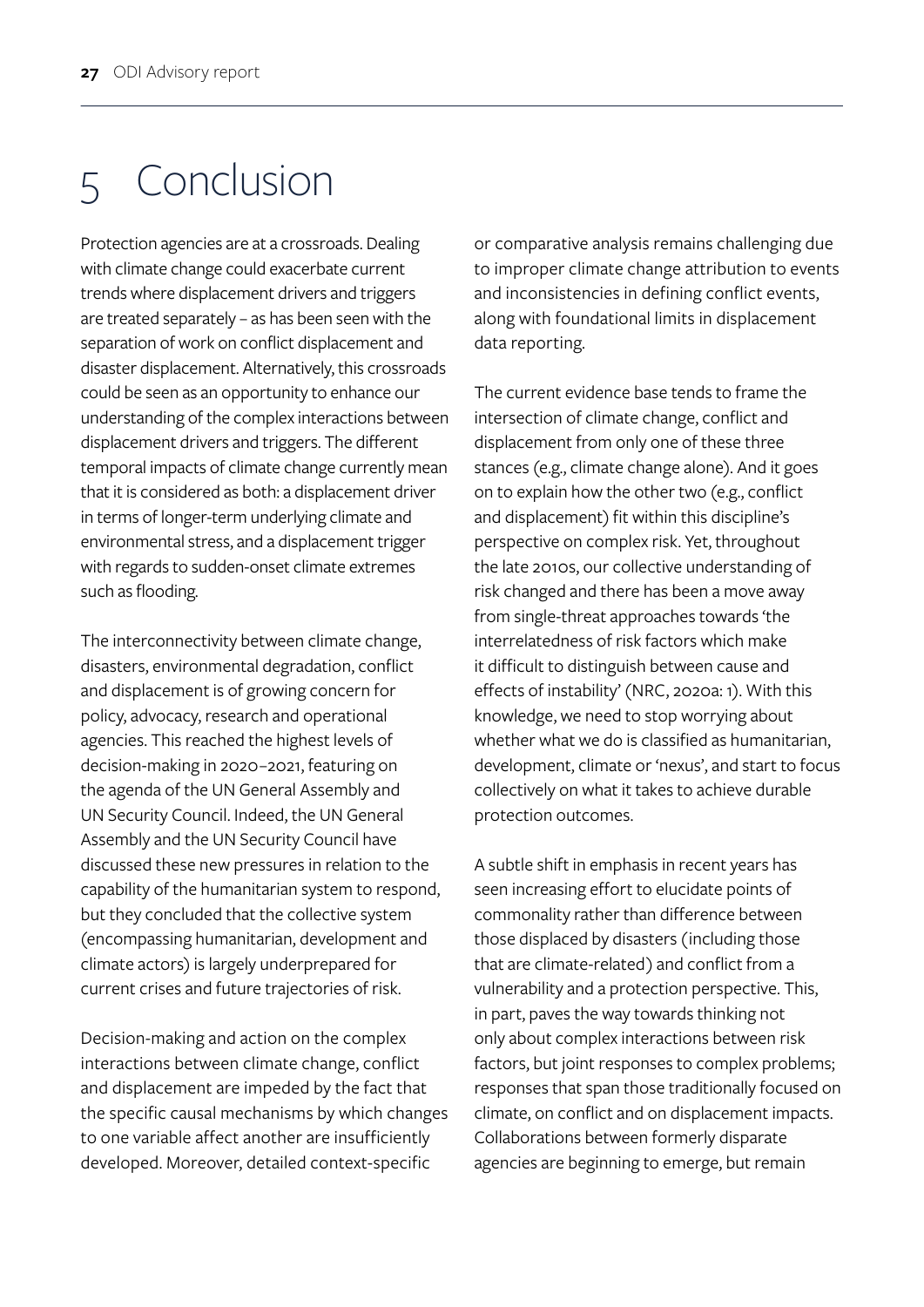embryonic, as do any assessment of the valueadded of thinking and acting on the tripartite relationship rather than each of the three elements in isolation.

Focusing on collective outcomes must be the way forward – and doing so will hopefully lead to more comprehensive actions and responses, and enhanced protections for those

contending with combined climate, conflict and displacement risk. Humanitarians have a crucial role to play in bridging the humanitarian, development and peacebuilding nexus to mitigate the impacts of compounded climate–conflict–displacement crises and reduce harm and protection risks. This paper provides initial ideas on the path to be taken to achieve this goal.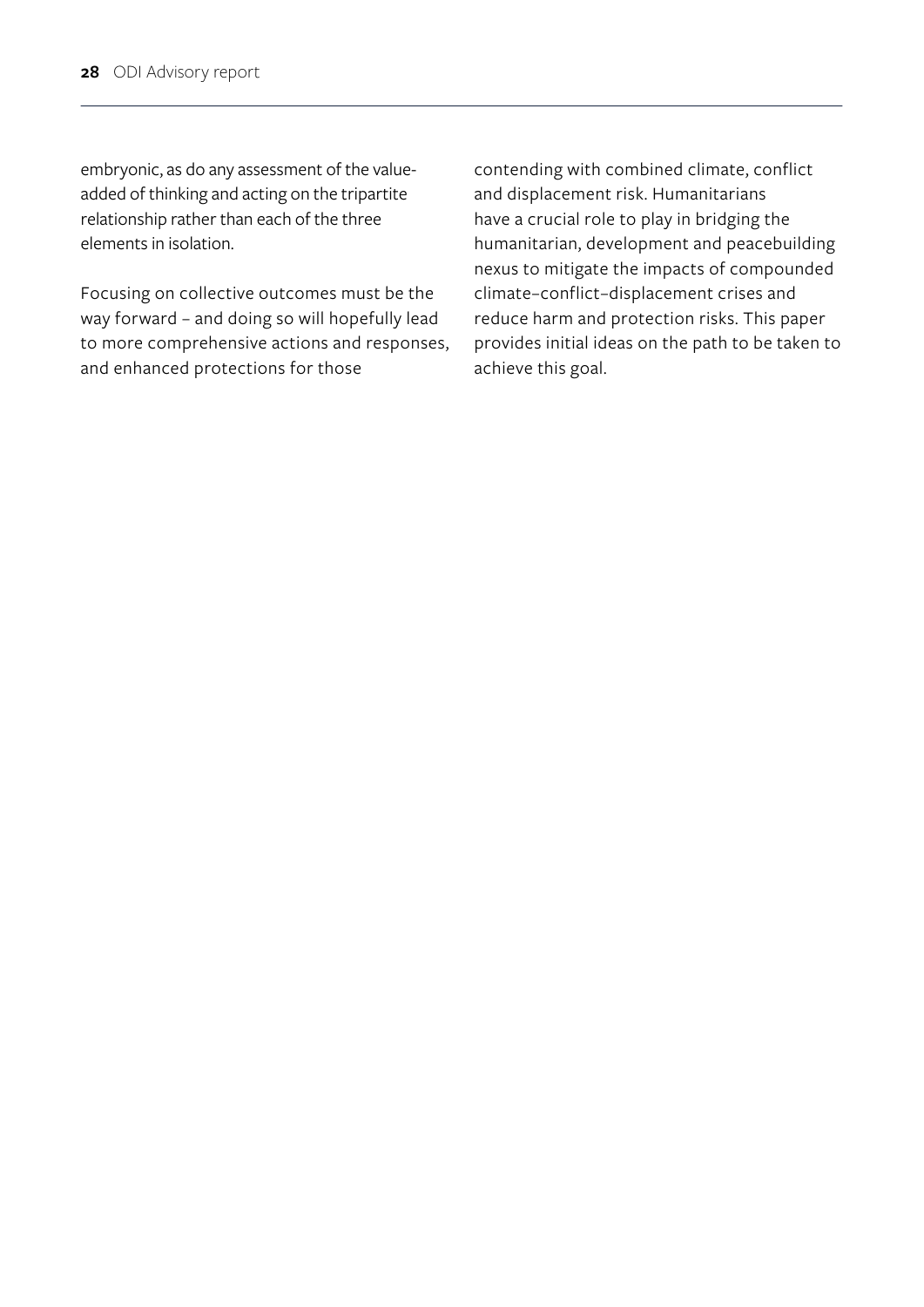# References

- Abel, G., Brottrager, M., Cuaresma, J. and Muttarak, R. (2019) 'Climate, conflict and forced migration' *Global Environmental Change* 54: 239–249 ([https://doi.org/10.1016/j.](https://doi.org/10.1016/j.gloenvcha.2018.12.003) [gloenvcha.2018.12.003\)](https://doi.org/10.1016/j.gloenvcha.2018.12.003).
- **African Union** (2009) Convention de l'Union Africaine sur la protection et l'assistance aux personnes déplacées en Afrique ('Convention de Kampala'), 22 October 2009 (https://www.refworld.org/ docid/4ae825fb2.html).
- **Akhter, M., Uddin, S., Rafa, N. et al.** (2020) 'Drinking water security challenges in Rohingya refugee camps of Cox's Bazar, Bangladesh' *Sustainability* 12: 7325 ([https://doi.org/10.3390/su12187325\)](https://doi.org/10.3390/su12187325).
- **CARE** (2020) *Evicted by climate change: confronting the gendered impacts of climate-induced displacement.* The Hague: CARE ([https://careclimatechange.org/evicted-by-climate-change/\)](https://careclimatechange.org/evicted-by-climate-change/).
- **Desai, B., Ginnetti, J. and Sydney, C.** (2018) 'No matter of choice: displacement in a changing climate'. Geneva: Internal Displacement Monitoring Centre ([https://www.internal-displacement.](https://www.internal-displacement.org/sites/default/files/publications/documents/20181213-slow-onset-intro.pdf) [org/sites/default/files/publications/documents/20181213-slow-onset-intro.pdf](https://www.internal-displacement.org/sites/default/files/publications/documents/20181213-slow-onset-intro.pdf)).
- **EGRIS Expert Group on Refugee and Internationally Displaced Persons Statistics** (2020) *International recommendations on Internally Displaced Persons Statistics (IRIS)*. Luxembourg: European Union and United Nations ([https://www.jips.org/uploads/2021/01/EGRIS-IRIS-](https://www.jips.org/uploads/2021/01/EGRIS-IRIS-IntRecommendationsIDPstatistics-EN.pdf)[IntRecommendationsIDPstatistics-EN.pdf](https://www.jips.org/uploads/2021/01/EGRIS-IRIS-IntRecommendationsIDPstatistics-EN.pdf)).
- **FAO Food and Agriculture Organization and RCCC Red Cross Red Crescent Climate Centre**  (2019) *Managing climate risks through social protection – reducing rural poverty and building resilient agricultural livelihoods.* Rome: FAO ([http://www.fao.org/3/ca6681en/CA6681EN.pdf\)](http://www.fao.org/3/ca6681en/CA6681EN.pdf).
- Gilmore, E. (2017) 'Introduction to special issue: disciplinary perspectives on climate change and conflict' *Current Climate Change Reports* 3(4): 193–199 (<https://doi.org/10.1007/s40641-017-0081-y>).
- **Ginnetti, J. and Franck, T.** (2014) *Assessing drought displacement risk for Kenyan, Ethiopian and Somali pastoralists*. Geneva: The Nansen Initiative, Norwegian Refugee Council, Internal Displacement Monitoring Centre and UNHCR (https://www.internal-displacement.org/ publications/assessing-drought-displacement-risk-for-kenyan-ethiopian-and-somalipastoralists#:~:text=Assessing%20drought%20displacement%20risk%20for%20Kenyan%2C%20 Ethiopian%20and%20Somali%20pastoralists,-May%202014&text=The%20analysis%20is%20 based%20on,climate%20and%20human%2Dinduced%20factors).

Gizelis, T. (2018) 'Systematic study of gender, conflict and peace'. Southend-on-sea: University of Essex. **Gleditsch, N.** (2012) 'Whither the weather? Climate change and conflict' *Journal of Peace Research* 49(1): 3–9 ([https://doi.org/10.1177/0022343311431288\)](https://doi.org/10.1177/0022343311431288).

- **Global Compact for Migration** (2018) Global compact for safe, orderly and regular migration: intergovernmentally negotiated and agreed outcome, 13 July (https://reliefweb.int/sites/reliefweb. int/files/resources/migration.pdf).
- **Harris, K., Keen, D., and Mitchell, T.** (2013) *When disasters and conflict collide: improving the links between disaster resilience and conflict prevention*. London: ODI ([https://www.odi.org/](https://www.odi.org/publications/7257-disasters-conflicts-collide-improving-links-between-disaster-resilience-conflict-prevention) [publications/7257-disasters-conflicts-collide-improving-links-between-disaster-resilience](https://www.odi.org/publications/7257-disasters-conflicts-collide-improving-links-between-disaster-resilience-conflict-prevention)[conflict-prevention](https://www.odi.org/publications/7257-disasters-conflicts-collide-improving-links-between-disaster-resilience-conflict-prevention)).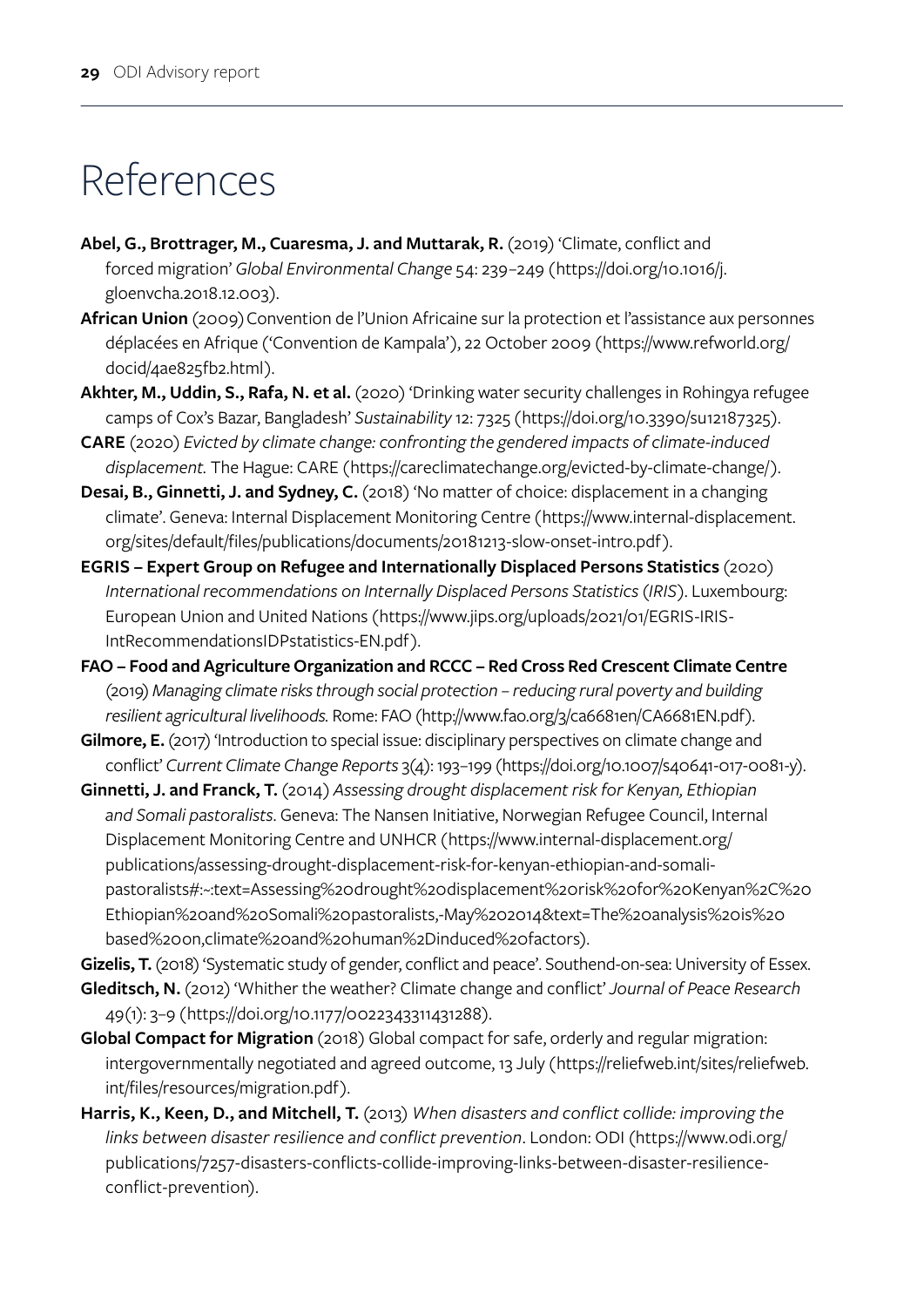- **ICRC International Committee of the Red Cross** (2020a) *When rain turns to dust*. Geneva: ICRC ([https://shop.icrc.org/when-rain-turns-to-dust-pdf-en\)](https://shop.icrc.org/when-rain-turns-to-dust-pdf-en).
- **ICRC** (2020b) *Guidelines on the protection of the natural environment in armed conflict*. Geneva: ICRC ([https://shop.icrc.org/guidelines-on-the-protection-of-the-natural-environment-in-armed](https://shop.icrc.org/guidelines-on-the-protection-of-the-natural-environment-in-armed-conflict-rules-and-recommendations-relating-to-the-protection-of-the-natural-environment-under-international-humanitarian-law-with-commentary)[conflict-rules-and-recommendations-relating-to-the-protection-of-the-natural-environment](https://shop.icrc.org/guidelines-on-the-protection-of-the-natural-environment-in-armed-conflict-rules-and-recommendations-relating-to-the-protection-of-the-natural-environment-under-international-humanitarian-law-with-commentary)[under-international-humanitarian-law-with-commentary](https://shop.icrc.org/guidelines-on-the-protection-of-the-natural-environment-in-armed-conflict-rules-and-recommendations-relating-to-the-protection-of-the-natural-environment-under-international-humanitarian-law-with-commentary)).
- **ICRC** (2020c) 'Statement to "The Humanitarian Impact of Combined Conflict, Climate and Environmental Risks", high-level event on the margins of the 75th United Nations General Assembly co-organized by the Kingdom of Belgium, the European Union, the Republic of Niger and the International Committee of the Red Cross'. 25 September. Geneva: ICRC ([https://www.icrc.](https://www.icrc.org/en/document/we-must-change-trajectory-harm-climate-conflict) [org/en/document/we-must-change-trajectory-harm-climate-conflict\)](https://www.icrc.org/en/document/we-must-change-trajectory-harm-climate-conflict).
- **ICRC** (2021) 'ICRC and IFRC adopt the Climate and Environment Charter for Humanitarian Organisations'. Geneva: ICRC ([https://www.icrc.org/en/document/icrc-ifrc-climate](https://www.icrc.org/en/document/icrc-ifrc-climate-environment-charter)[environment-charte](https://www.icrc.org/en/document/icrc-ifrc-climate-environment-charter)r).
- **ICRC, RCCC and ODI** (2018) *Double vulnerability: the humanitarian implications of intersecting climate and conflict risk*. London: ODI ([https://www.odi.org/publications/11295-double](https://www.odi.org/publications/11295-double-vulnerability-humanitarian-implications-intersecting-climate-and-conflict-risk%20Accessed%2020th%20October%202020)[vulnerability-humanitarian-implications-intersecting-climate-and-conflict-risk](https://www.odi.org/publications/11295-double-vulnerability-humanitarian-implications-intersecting-climate-and-conflict-risk%20Accessed%2020th%20October%202020)).
- **IDMC Internal Dsplacement Monitoring Centre** (2018) 'No matter of choice: displacement in a changing climate – research agenda and call for partners'. Geneva: IDMC ([https://www.internal](https://www.internal-displacement.org/sites/default/files/publications/documents/20181213-slow-onset-intro.pdf)[displacement.org/sites/default/files/publications/documents/20181213-slow-onset-intro.pdf\)](https://www.internal-displacement.org/sites/default/files/publications/documents/20181213-slow-onset-intro.pdf).
- **IDMC** (2019) *Disaster displacement: a global review, 2008–2018*. Geneva: IDMC ([https://www.](https://www.internal-displacement.org/sites/default/files/publications/documents/201905-disaster-displacement-global-review-2008-2018.pdf) [internal-displacement.org/sites/default/files/publications/documents/201905-disaster](https://www.internal-displacement.org/sites/default/files/publications/documents/201905-disaster-displacement-global-review-2008-2018.pdf)[displacement-global-review-2008-2018.pdf\)](https://www.internal-displacement.org/sites/default/files/publications/documents/201905-disaster-displacement-global-review-2008-2018.pdf).
- **IDMC** (2020) 'Evidence vs myth: understanding displacement in a changing climate'. Webinar. IDMC, 8 December ([https://www.internal-displacement.org/events/evidence-vs-myth-understanding](https://www.internal-displacement.org/events/evidence-vs-myth-understanding-displacement-in-a-changing-climate)[displacement-in-a-changing-climate\)](https://www.internal-displacement.org/events/evidence-vs-myth-understanding-displacement-in-a-changing-climate).
- **IDMC and NRC Norwegian Refugee Council** (NRC) (2015) 'Understanding the root causes of displacement: towards a comprehensive approach to prevention and solutions'. Briefing Paper. Geneva: IDMC ([https://www.internal-displacement.org/sites/default/files/publications/](https://www.internal-displacement.org/sites/default/files/publications/documents/20151208-root-causes-displacement.pdf) [documents/20151208-root-causes-displacement.pdf](https://www.internal-displacement.org/sites/default/files/publications/documents/20151208-root-causes-displacement.pdf)).
- **IGAD Intergovernmental Authority on Development** (2020) 'Protocol on Free Movement of Persons endorsed at ministerial meeting'. News item, 26 February ([https://igad.int/divisions/](https://igad.int/divisions/health-and-social-development/2016-05-24-03-16-37/2373-protocol-on-free-movement-of-persons-endorse-at-ministerial-meeting) [health-and-social-development/2016-05-24-03-16-37/2373-protocol-on-free-movement-of](https://igad.int/divisions/health-and-social-development/2016-05-24-03-16-37/2373-protocol-on-free-movement-of-persons-endorse-at-ministerial-meeting)[persons-endorse-at-ministerial-meeting](https://igad.int/divisions/health-and-social-development/2016-05-24-03-16-37/2373-protocol-on-free-movement-of-persons-endorse-at-ministerial-meeting)).
- **IOM International Organization for Migration** (2014) *IOM outlook on migration, environment and climate change*. Geneva: IOM ([https://publications.iom.int/system/files/pdf/mecc\\_outlook.pdf](https://publications.iom.int/system/files/pdf/mecc_outlook.pdf)).
- **IPCC Intergovernmental Panel on Climate Change** (2019) Climate change and land: an IPCC special report on climate change, desertification, land degradation, sustainable land management, food security, and greenhouse gas fluxes in terrestrial ecosystems. Geneva: IPCC ([https://www.](https://www.ipcc.ch/site/assets/uploads/2019/11/SRCCL-Full-Report-Compiled-191128.pdf) [ipcc.ch/site/assets/uploads/2019/11/SRCCL-Full-Report-Compiled-191128.pdf](https://www.ipcc.ch/site/assets/uploads/2019/11/SRCCL-Full-Report-Compiled-191128.pdf)).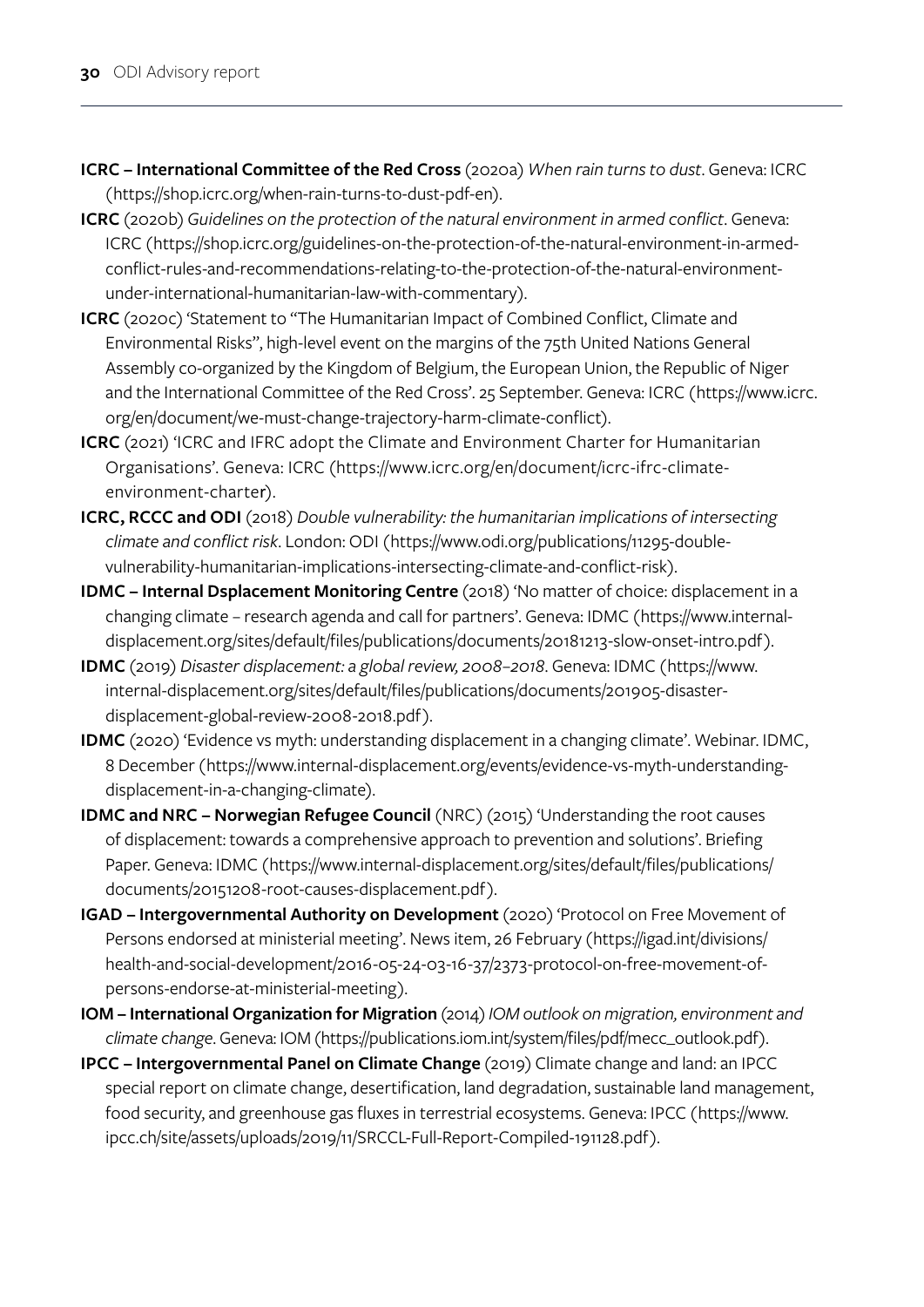- **Jaspars, S. and Buchanan-Smith, M.** (2018) *Darfuri migration from Sudan to Europe: from displacement to despair.* ODI: London ([https://www.odi.org/publications/11186-darfuri-migration](https://www.odi.org/publications/11186-darfuri-migration-sudan-europe-displacement-despair)[sudan-europe-displacement-despair\)](https://www.odi.org/publications/11186-darfuri-migration-sudan-europe-displacement-despair).
- **Joint Data Centre on Forced Displacement, World Bank and UNHCR United Nations High Commission for Refugees** (2020) *Forced displacement literature review*. Copenhagen: Joint Data Centre, World Bank and UNHCR ([https://documents1.worldbank.org/curated/](https://documents1.worldbank.org/curated/en/940291575434038147/pdf/Forced-Displacement-Literature-Review-2019-2020.pdf) [en/940291575434038147/pdf/Forced-Displacement-Literature-Review-2019-2020.pdf](https://documents1.worldbank.org/curated/en/940291575434038147/pdf/Forced-Displacement-Literature-Review-2019-2020.pdf)).
- **Klepp, S.** (2017) 'Climate change and migration'. In: Oxford University Press (ed.) *Oxford Research Encyclopedia of Climate Science 1*. Oxford: Oxford University Press.
- **Krishnan, S.** (2020) 'Humanitarian WASH (water, sanitation and hygiene) technologies: exploring recovery after recurring disasters in Assam, India' *Disaster Prevention and Management* 29(4): 629–642 ([https://doi.org/10.1108/DPM-02-2019-0051\)](https://doi.org/10.1108/DPM-02-2019-0051).
- **Masson-Delmotte, V., Zhai, P., Pörtner, H.-O., et al.** (2018) *An IPCC Special Report on the impacts of global warming of 1.5°C above pre-industrial levels and related global greenhouse gas emission pathways, in the context of strengthening the global response to the threat of climate change, sustainable development, and efforts to eradicate poverty.* Geneva: IPCC (<https://www.ipcc.ch/sr15/>).
- **Mayhew, L., Pichon, F., Opitz-Stapleton, S. and Nadin, R.** (2020) *In pursuit of resilience: assessing threats and trade-offs for risk-informed development in Myanmar and Niger.* London: ODI ([https://odi.org/en/publications/in-pursuit-of-resilience-assessing-threats-and-trade-offs-for-risk](https://odi.org/en/publications/in-pursuit-of-resilience-assessing-threats-and-trade-offs-for-risk-informed-development-in-myanmar-and-niger/)[informed-development-in-myanmar-and-niger/](https://odi.org/en/publications/in-pursuit-of-resilience-assessing-threats-and-trade-offs-for-risk-informed-development-in-myanmar-and-niger/)).
- **Nash, S. and Zickgraf, C.** (2020) 'Stop peddling fear of climate migrants', OpenDemocracy, 23 September (<https://www.opendemocracy.net/en/stop-peddling-fear-climate-migrants/>).
- **NRC Norwegian Refugee Council** (2019a) *Global shelter and settlements core competency strategy 2019–2022: creating homes, building communities*. Oslo: NRC ([https://www.nrc.no/](https://www.nrc.no/globalassets/pdf/policy-documents/nrc-global-shelter-and-settlements-strategy-2019-2020.pdf) [globalassets/pdf/policy-documents/nrc-global-shelter-and-settlements-strategy-2019-2020.pdf](https://www.nrc.no/globalassets/pdf/policy-documents/nrc-global-shelter-and-settlements-strategy-2019-2020.pdf)).
- **NRC** (2019b) *Global livelihoods and food security strategy 2020–2025*. Oslo: NRC ([https://www.nrc.](https://www.nrc.no/globalassets/pdf/strategies/global-livelihoods-and-food-security-strategy-2020-2025/nrc-global-lfs-strategy-2020-2025.pdf) [no/globalassets/pdf/strategies/global-livelihoods-and-food-security-strategy-2020-2025/nrc](https://www.nrc.no/globalassets/pdf/strategies/global-livelihoods-and-food-security-strategy-2020-2025/nrc-global-lfs-strategy-2020-2025.pdf)[global-lfs-strategy-2020-2025.pdf](https://www.nrc.no/globalassets/pdf/strategies/global-livelihoods-and-food-security-strategy-2020-2025/nrc-global-lfs-strategy-2020-2025.pdf)).
- **NRC** (2020a) *NRC Role and Identity 2030 Group (RIG)*. Oslo: NRC.
- **NRC** (2020b) 'Norway/NRC common interests in the Security Council'. Private Briefing Note, August 2020 (for internal use only).
- **NRC** (2021) *NRC's ambition 2030*. Oslo: NRC.
- **OCHA United Nations Office for the Coordination of Humanitarian Affairs** (2004) Guiding Principles on Internal Displacement. New York: United Nations ([https://www.unhcr.org/uk/](https://www.unhcr.org/uk/protection/idps/43ce1cff2/guiding-principles-internal-displacement.html) [protection/idps/43ce1cff2/guiding-principles-internal-displacement.html\)](https://www.unhcr.org/uk/protection/idps/43ce1cff2/guiding-principles-internal-displacement.html).
- **OHCHR Office of the United Nations High Commissioner for Human Rights** (2018) *The slow onset effects of climate change and human rights protection for cross-border migrants*. Geneva: OHCHR ([https://reliefweb.int/sites/reliefweb.int/files/resources/A\\_HRC\\_37\\_CRP.pdf\)](https://reliefweb.int/sites/reliefweb.int/files/resources/A_HRC_37_CRP.pdf).
- **Opitz-Stapleton, S., Nadin, R., Watson, C. and Kellet, J.** (2017) *Climate change, migration and displacement: the need for a risk informed and coherent approach.* London: ODI ([https://www.](https://www.odi.org/publications/10977-climate-change-migration-and-displacement-need-risk-informed-and-coherent-approach) [odi.org/publications/10977-climate-change-migration-and-displacement-need-risk-informed-and](https://www.odi.org/publications/10977-climate-change-migration-and-displacement-need-risk-informed-and-coherent-approach)[coherent-approach](https://www.odi.org/publications/10977-climate-change-migration-and-displacement-need-risk-informed-and-coherent-approach)).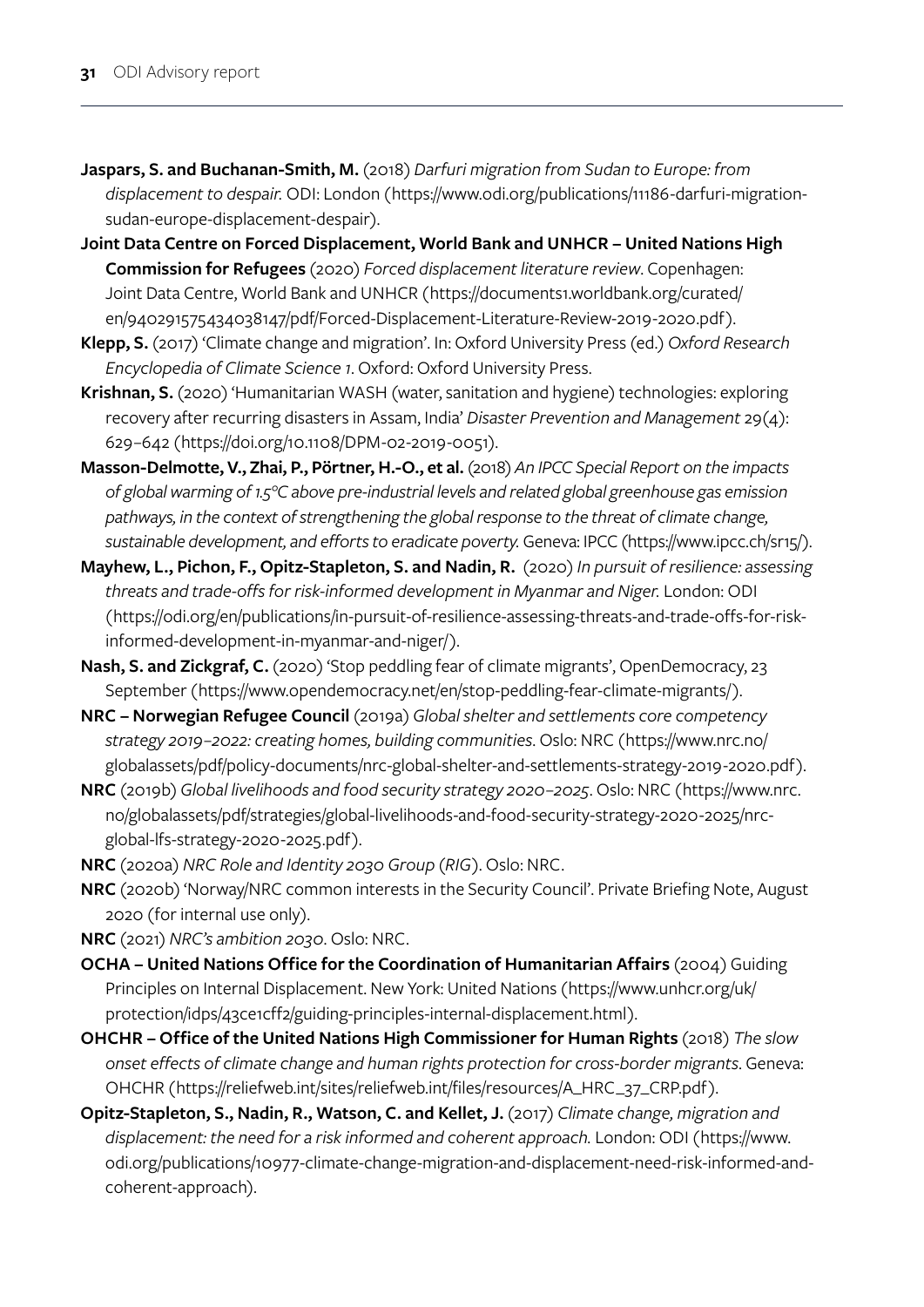- **Oppenheimer, M., Glavovic, B., Hinkel, J., et al.** (2019) 'Sea level rise and implications for low-lying islands, coasts and communities'. In: H. Pörtner et al. (eds) *IPCC Special Report on the ocean and the cryosphere in a changing climate.* Cambridge, UK: Cambridge University Press.
- **Otto, F., James, R., and Allen, M.** (n.d.) 'The science of attributing extreme weather events and its potential contribution to assessing loss and damage associated with climate change impacts'. Oxford: Environmental Change Institute ([https://unfccc.int/files/adaptation/workstreams/loss\\_](https://unfccc.int/files/adaptation/workstreams/loss_and_damage/application/pdf/attributingextremeevents.pdf) [and\\_damage/application/pdf/attributingextremeevents.pdf](https://unfccc.int/files/adaptation/workstreams/loss_and_damage/application/pdf/attributingextremeevents.pdf)).
- **Oxfam** (2019) *Forced from home: climate-fuelled displacement.* Nairobi: Oxfam (https:// oxfamilibrary.openrepository.com/bitstream/handle/10546/620914/mb-climate-displacementcop25-021219-en.pdf).
- **Peters, K.** (2019) *Disaster risk reduction in conflict contexts: an agenda for action*. London: ODI (<https://www.odi.org/publications/11408-disaster-risk-reduction-conflict-contexts-agenda-action>).
- Peters, K. and Dupar, M. (2020) 'The humanitarian impact of combined conflict, climate and environmental risks. Highlights and recommendations from a high-level side event at the 75<sup>th</sup> United Nations General Assembly'. London: ODI (https://odi.org/en/[publications](https://odi.org/en/publications/the-humanitarian-impact-of-combined-conflict-climate-and-environmental-risks/)/the[humanitarian-impact-of-combined-conflict-climate-and-environmental-risks](https://odi.org/en/publications/the-humanitarian-impact-of-combined-conflict-climate-and-environmental-risks/)/).
- **Peters, K. and Lovell, E.** (2020) *Reducing the risk of protracted and multiple disaster displacements in Asia-Pacific.* London: ODI ([https://www.odi.org/publications/16911-reducing-risk-protracted](https://www.odi.org/publications/16911-reducing-risk-protracted-and-multiple-disaster-displacements-asia-pacific)[and-multiple-disaster-displacements-asia-pacific\)](https://www.odi.org/publications/16911-reducing-risk-protracted-and-multiple-disaster-displacements-asia-pacific).
- **Peters, K. and Mayhew, L.** (2019) *Double vulnerability: the humanitarian implications of intersecting climate and conflict risk.* ODI Working Paper. London: ODI ([https://odi.org/en/publications/double](https://odi.org/en/publications/double-vulnerability-the-humanitarian-implications-of-intersecting-climate-and-conflict-risk/)[vulnerability-the-humanitarian-implications-of-intersecting-climate-and-conflict-risk/](https://odi.org/en/publications/double-vulnerability-the-humanitarian-implications-of-intersecting-climate-and-conflict-risk/)).
- **Peters, K., Dupar, M., Opitz-Stapleton, S., et al.** (2020) *Climate change, conflict and fragility: an evidence review and recommendations for research and action.* London: ODI (https:// www.odi.org/publications/17015-climate-change-conflict-and-fragility-evidence-review-andrecommendations-research-and-action).
- **Peters, K., Progida, B., Belval, F. et al.** (forthcoming) *An assessment of progress against the Sendai Framework and African Union Programme of Action in the Sahel*. London and Addis Ababa: ODI, UNDP and African Union.
- Prívara, A., and Prívarová, M. (2019) 'Nexus between climate change, displacement and conflict: Afghanistan case' *Sustainability* 11(5586): 1–20 ([https://doi.org/10.3390/su11205586\)](https://doi.org/10.3390/su11205586).
- **REAP Risk-informed Early Action Partnership** (2021) *Risk-informed Early Action Partnership (REAP) framework for action*. Geneva: REAP ([https://www.early-action-reap.org/sites/default/](https://www.early-action-reap.org/sites/default/files/2021-01/20210125_REAP_Summary_NEW.pdf) [files/2021-01/20210125\\_REAP\\_Summary\\_NEW.pdf](https://www.early-action-reap.org/sites/default/files/2021-01/20210125_REAP_Summary_NEW.pdf)).
- **Regional Refugee Instruments & Related** (1984) Cartagena Declaration on Refugees, Colloquium on the International Protection of Refugees in Central America, Mexico and Panama, 22 November (<https://www.refworld.org/docid/3ae6b36ec.html>).
- **Rigaud, K., Sherbinin, A., Jones, B., et al.** (2018) 'Groundswell: preparing for internal climate migration'. Infographic, 19 March. Washington DC: World Bank ([https://www.worldbank.org/en/](https://www.worldbank.org/en/news/infographic/2018/03/19/groundswell---preparing-for-internal-climate-migration) [news/infographic/2018/03/19/groundswell---preparing-for-internal-climate-migration\)](https://www.worldbank.org/en/news/infographic/2018/03/19/groundswell---preparing-for-internal-climate-migration).
- **Salehyan, I.** (2014) 'Climate change and conflict: making sense of disparate findings' *Political Geography* 43: 1–5 (<https://doi.org/10.1016/j.polgeo.2014.10.004>).